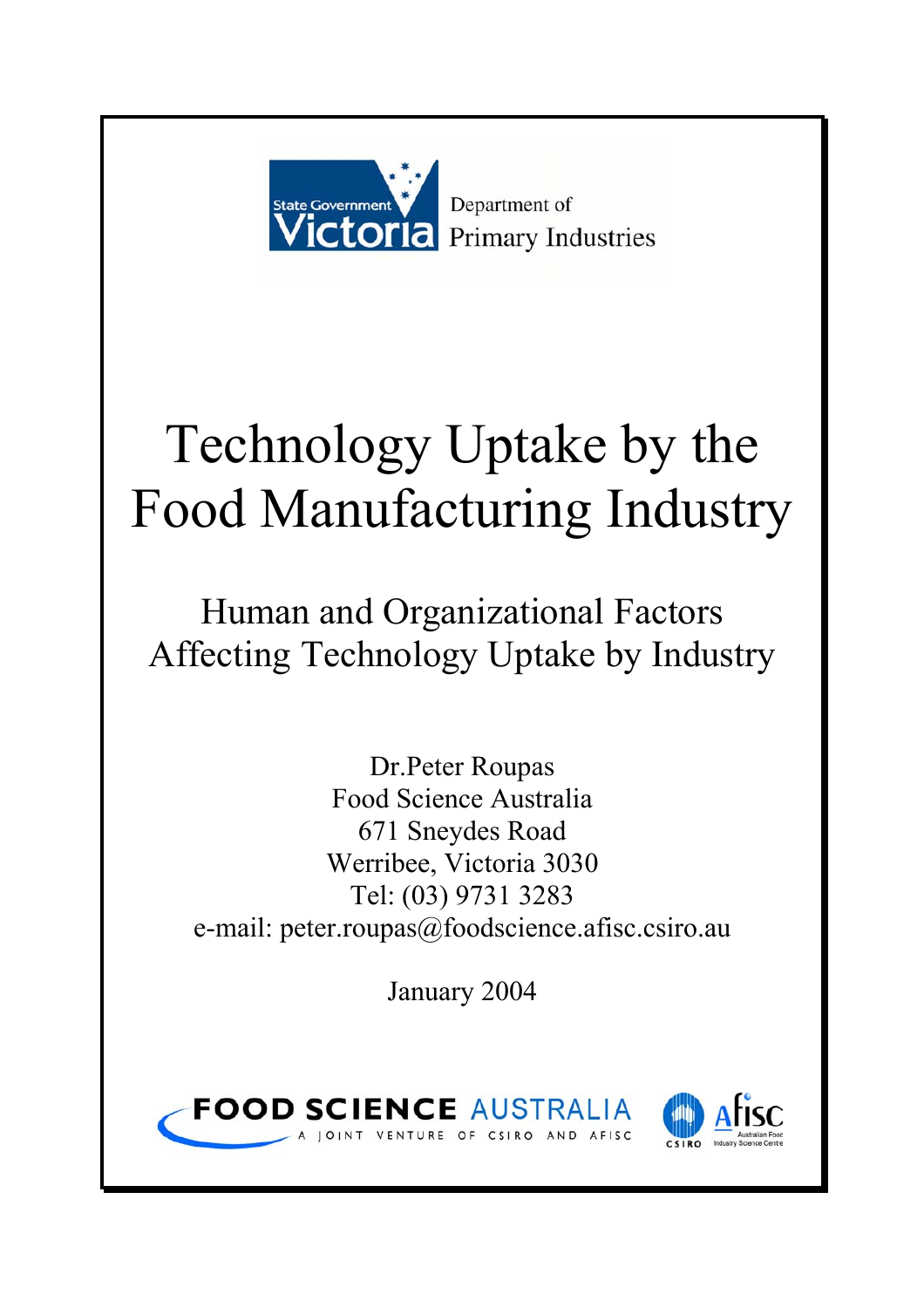# **Table of Contents**

| Individual/Human Behaviours to Innovation and New Technology Uptake5    |  |
|-------------------------------------------------------------------------|--|
|                                                                         |  |
|                                                                         |  |
|                                                                         |  |
|                                                                         |  |
|                                                                         |  |
| Corporate Behaviours Towards Innovation and New Technology Uptake10     |  |
|                                                                         |  |
| Organizational Factors Affecting Innovation and Technology Uptake13     |  |
|                                                                         |  |
|                                                                         |  |
|                                                                         |  |
|                                                                         |  |
|                                                                         |  |
|                                                                         |  |
|                                                                         |  |
|                                                                         |  |
|                                                                         |  |
| (i)                                                                     |  |
| (ii) The Showcase Centre for National Computational Innovation, USA. 32 |  |
|                                                                         |  |
|                                                                         |  |
|                                                                         |  |
|                                                                         |  |
|                                                                         |  |
|                                                                         |  |
|                                                                         |  |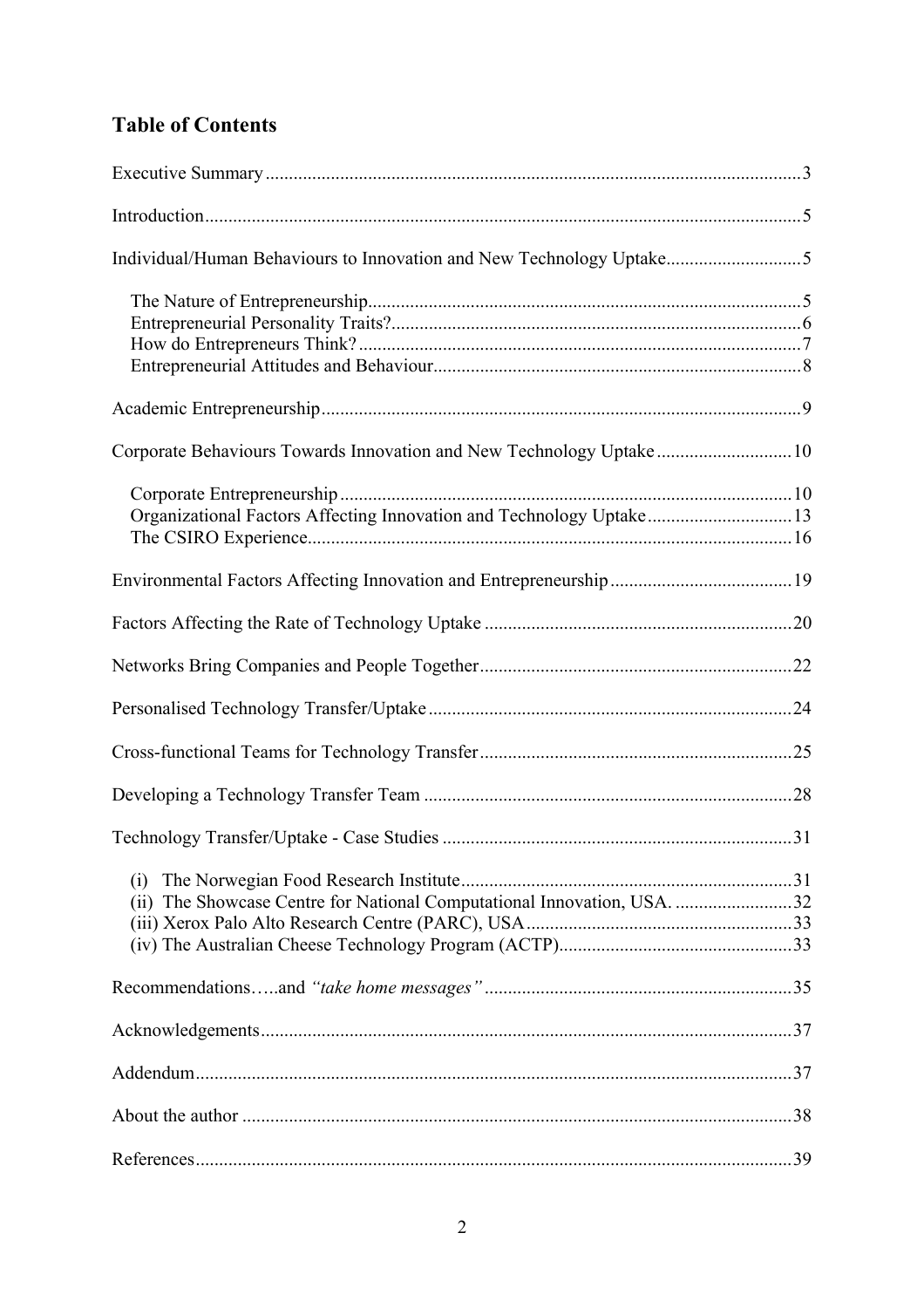## <span id="page-2-0"></span>**Executive Summary**

While there are numerous models for technology transfer into different industries, including licensing agreements, co-operative R & D agreements between government laboratories and private companies, the formation of spin-off companies and other mechanisms, there is also a growing body of information that human factors and organizational/environmental factors play a very significant role in determining the success or failure of technology transfer and commercialization ventures.

This report attempts to capture the current knowledge on the human and organizational traits, thinking patterns, attitudes and behaviours towards innovation and new technology uptake, with a view to identifying interventions to support change behaviours (of both the R & D sector and industry) to promote innovation in the Australian food manufacturing industry.

The key "take home messages" are:

- Senior management commitment, encouragement and involvement, in terms of both financial and 'political' support for technology transfer, are critical. Such senior management support is the most critical factor in the success of technology transfer / uptake.
- Skills needed for effective technology transfer not only include knowledge of knowledge (i.e. scientific expertise), but also knowledge of people and organizational knowledge …*"Know how"*, *"Know who"* and *"Know where"*.
- Long-term relationship building between R & D organizations and industry on a personal level between individuals, to build trust and credibility in both directions, is very important. Industry will give trust to individuals and project teams, but generally do not trust research organizations or universities.
- Industry should be involved in all stages of the innovation process to maximize the chances that the innovative product or process developed by the R & D organization will satisfy industry needs. Inclusion of industry in the development process will also help to ensure the success of commercialization efforts. Communication with industry must be on equal terms and *not* one-way (i.e. just from the R & D organization to industry). Technology transfer activities should focus on the *mutual* benefit to both the R & D organization and the industry partner. All future research projects should have technology transfer objectives firmly in place. Technology transfer plans should not be an *"add-on"*.
- Two-thirds of major technological changes in organizations fail because of *resistance to change*. Most of these failures are due to *emotional* and not technological issues. *Effective* communication is very important to minimize such resistance to innovation/change. Development of a culture that accepts change as a *continuous* activity is a key factor in managing the diversity and innovation within a complex organization. Employees may look forward to change and innovation *if this is linked to a promising future.*
- Cross-functional teams (with skills in science, communication, marketing and finance) have been shown to be effective in facilitating technology transfer/uptake. Important roles within such teams are identified. The importance of the inclusion of a technology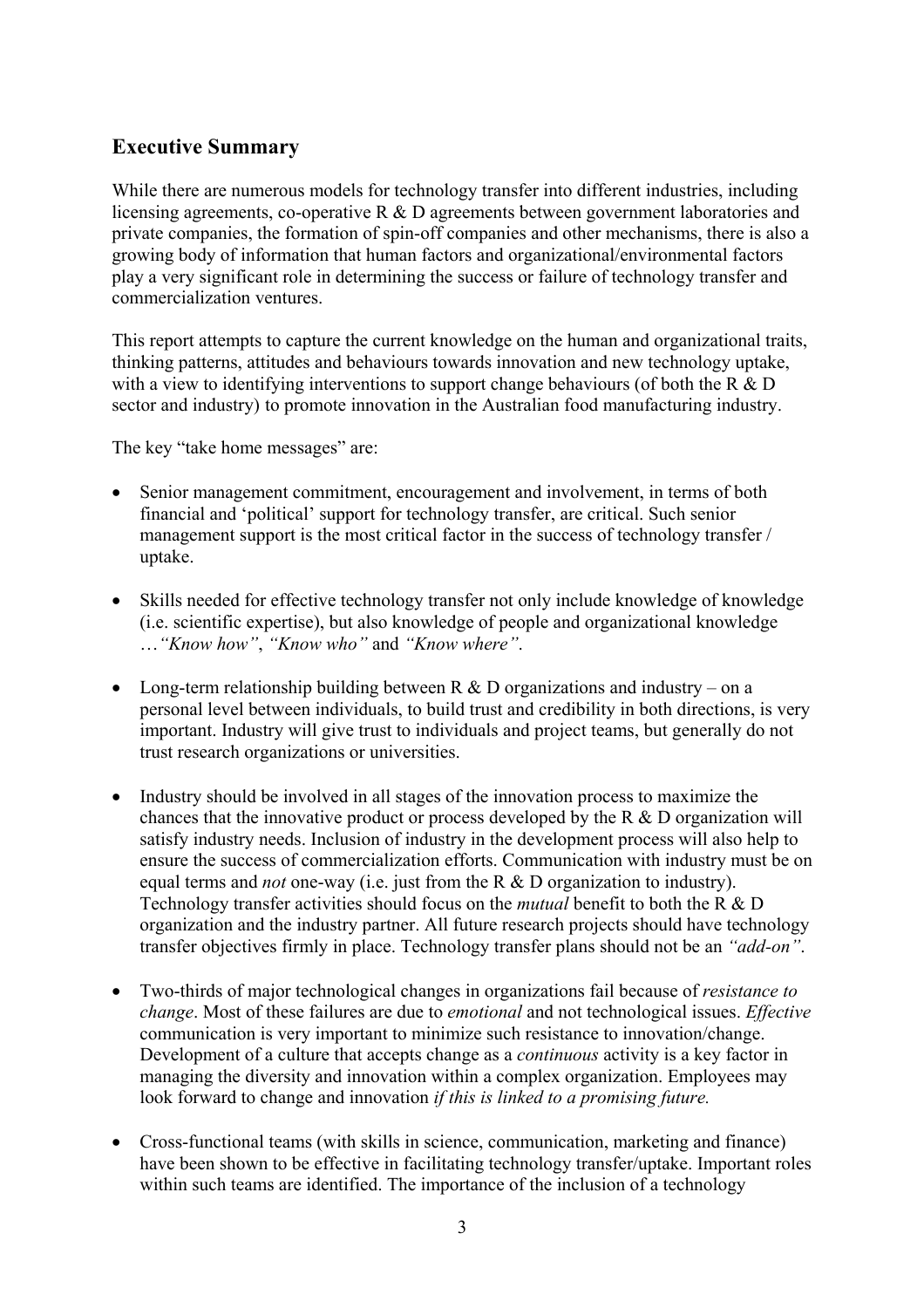"champion" from the industry partner's plant in such teams is discussed.

• Transfer/secondment of people is a very effective mode of technology transfer/uptake as it facilitates the effective uptake / implementation of the technology by industry, but also results in the transfer of *tacit* knowledge (informal knowledge which is not documented/codified…*"the way people do things"*). Tacit knowledge from an R & D organization to industry and vice-versa is a very valuable resource for both parties.

It is the author's view that the skills required within an  $R \& D$  organization described in this report for effective technology transfer are currently available within Food Science Australia, however, an increased focus could be put into coordinating these people/resources to maximize the effectiveness of Food Science Australia's technology transfer efforts. Food Science Australia would be ideally placed to become the *Technology Transfer Information Centre for the Australian Food Manufacturing Industry,* if there was such a need within the Australian Food Industry.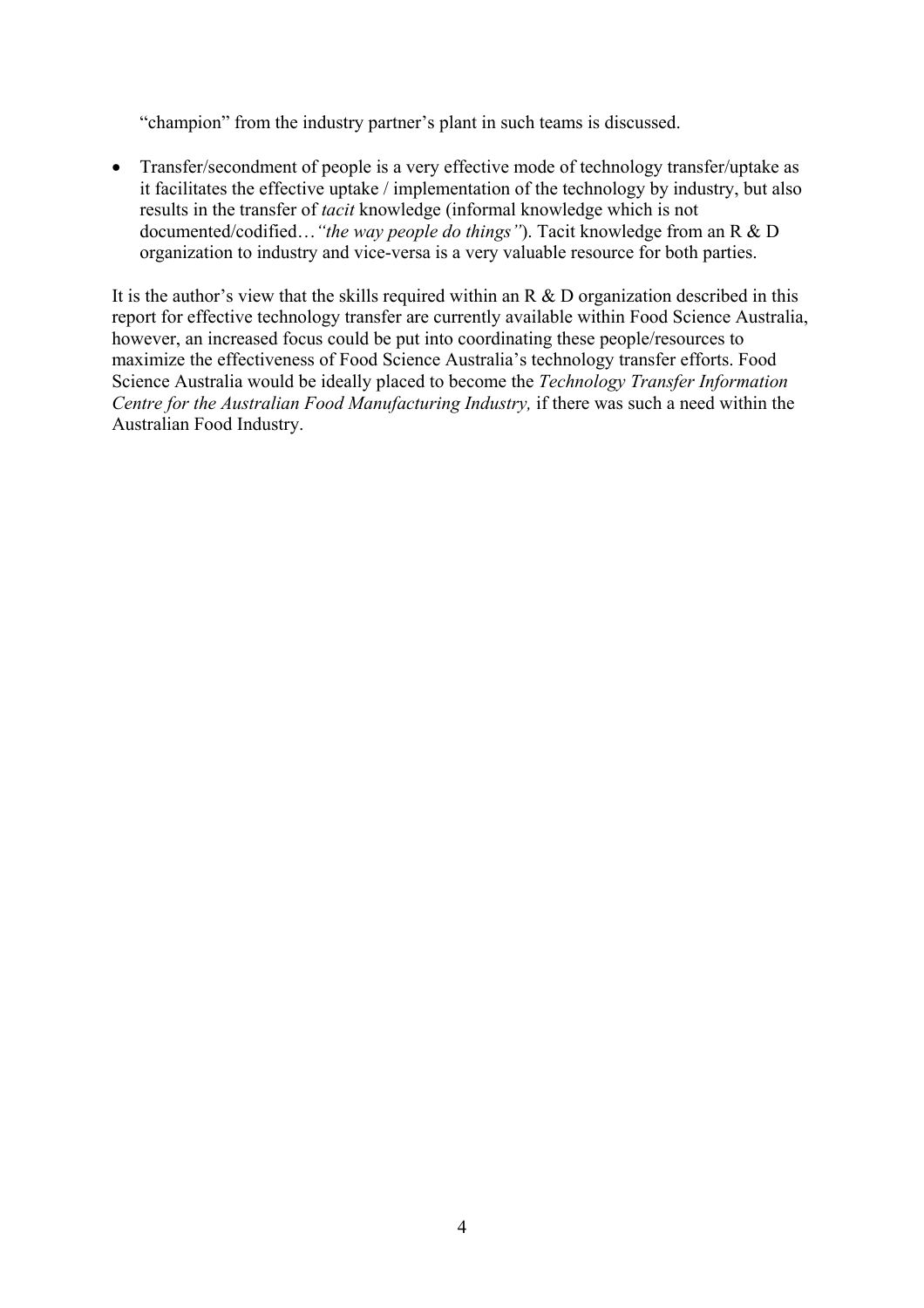# <span id="page-4-0"></span>**Introduction**

Technology transfer includes a range of formal and informal co-operations between technology developers and technology seekers. Technology transfer involves the transfer of knowledge and technical-know how, as well as physical devices and equipment. This usually involves moving a technological innovation from an R & D organization to a receptor organization such as a private company. While there are numerous models for technology transfer into different industries, including publication of science/technology, the formation of spin-off companies, licensing agreements, and co-operative R & D agreements between government laboratories and private companies, there is a growing body of information that human factors and organizational/environmental factors play a very significant role in determining the success or failure of technology transfer and commercialization ventures.

While market forces and economic factors are known to affect new technology uptake by industry, the objective of this report is to capture the current knowledge on the human and organizational factors that can influence behaviours towards innovation and new technology uptake, with a view to using this information to promote innovation and new technology uptake in the Australian food manufacturing industry.

Much of the information in the literature covering behaviours, attitudes and values of individuals and organizations towards innovation and new technology uptake appears under the headings of individual and corporate entrepreneurship.

During the CSIRO Business Development and Commercialization Forum, in 2003, Dr.Geoff Garrett, Chief Executive of CSIRO was quoted as saying that *"technology transfer travels on two legs*" which encapsulates the view that technology transfer is mostly about people. This view very succinctly captures the focus of this report.

# **Individual/Human Behaviours to Innovation and New Technology Uptake**

## **The Nature of Entrepreneurship**

The term "entrepreneurship" has resisted precise definition for over 200 years. The traditional emphasis was on the efforts of an individual who goes against the odds in translating a vision into a successful business enterprise. More recently however, entrepreneurship has been conceptualized as a *process* which can occur in organizations of all sizes and types and which is distinct from, but dependent on, specific individuals. In this sense, entrepreneurship can be defined as a process of creating value by bringing together a unique package of resources to exploit an opportunity (Morris and Lewis, 1995).

The entrepreneurial process has attitudinal and behavioural components. Attitudinally, it refers to the willingness of an individual or organization to embrace new opportunities and take responsibility for effecting creative change. Behaviourally, it includes a set of activities required to evaluate an opportunity, define a business concept, assess and acquire the necessary resources and then to operate and harvest a venture (Morris and Lewis, 1995). Flexibility is also fundamental in entrepreneurship, and to facilitate this, larger organizations need to become increasingly knowledge-based, with information flowing freely to support sharing and learning (Thompson, 1999).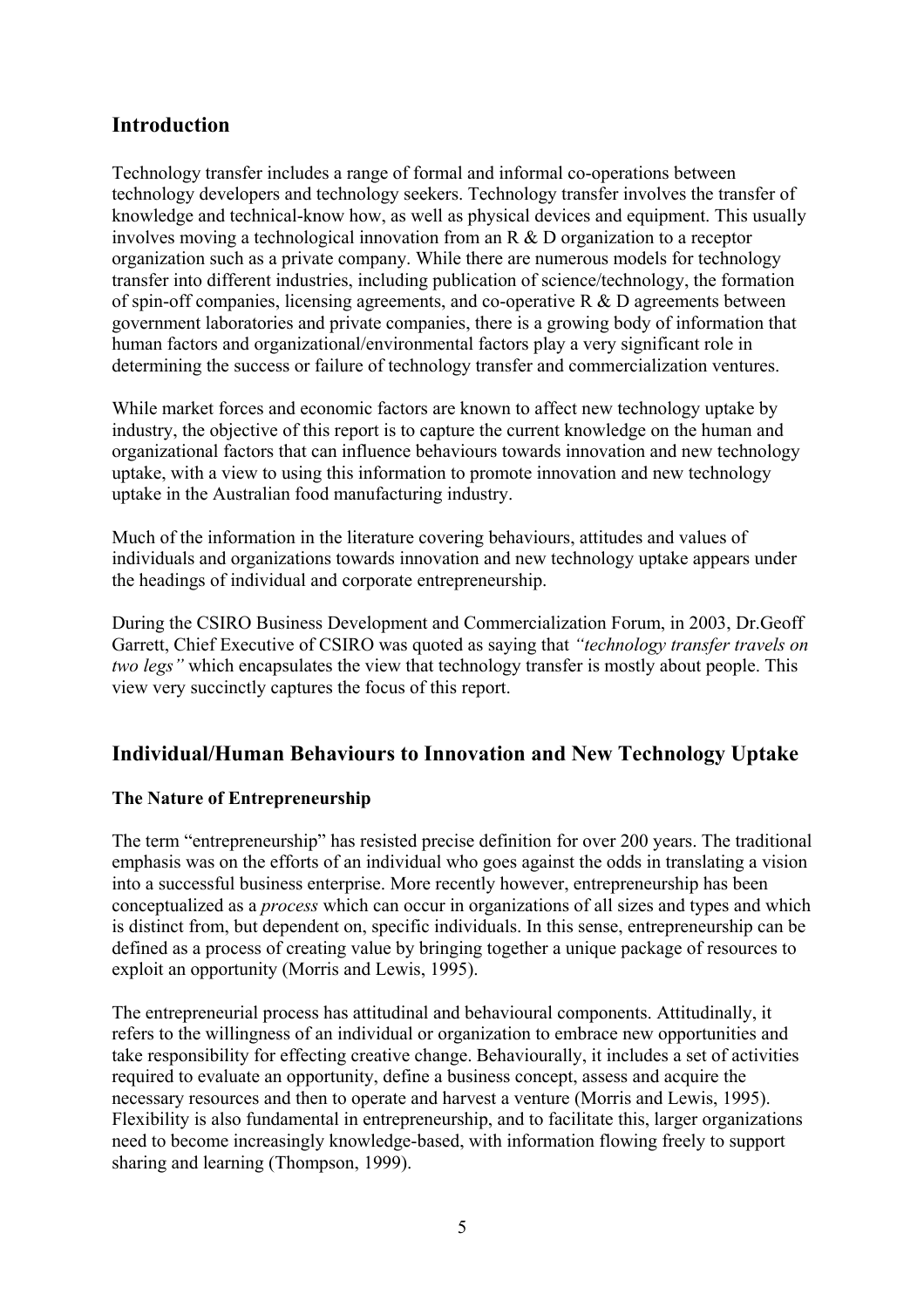<span id="page-5-0"></span>Skills needed for effective technology transfer not only include knowledge of knowledge (i.e. scientific expertise), but also knowledge of people and organizational knowledge (Balazs, 1996).

#### **Entrepreneurial Personality Traits?**

The field of entrepreneurship has fewer long-standing controversies than the one surrounding the question of what distinguishes entrepreneurs from non-entrepreneurs. Numerous definitions of what constitutes an entrepreneur are available in the literature (reviewed by Begley, 1995). In general however, entrepreneurs have been characterized as founding new, or running younger, smaller companies with higher return on assets than non-entrepreneurial managers, having shorter tenure in their positions, having previous work experience in the same industry, and having higher risk-taking propensity (Begley, 1995).

There is evidence that psychological traits are remarkably stable over time, influence behaviour in certain situations, and may lead people to choose different situations (Stewart et al. 1999). During the 1950s, personality traits became popular as an explanation of both entrepreneurial behaviours and intentions (Llewellyn and Wilson, 2003). It was argued that entrepreneurial behaviours involved a high level of risk, creative solutions and a certain level of ambition (Stewart et al. 1999). These descriptions of the behaviours all sounded like personality traits, the corollary being that a certain kind of person would be attracted to these behaviours, whereas other people would choose safer, more conformist avenues of employment (Llewellyn and Wilson, 2003). Many researchers therefore simply assumed that entrepreneurs had different personalities.

While it has been suggested that entrepreneurs may possess specific personality traits such as Type A behaviour, described as tendencies such as impatience, time urgency, driving ambition and competitiveness (Friedman and Rosenman, 1974), with associated stress, tension, anxiety, anger and predicted coronary heart disease (reviewed by Begley, 1995), case-controlled discriminant analyses do not support the value of Type A as a source of difference between entrepreneurial and non-entrepreneurial managers (Begley, 1995).

Conclusions regarding the psychological attributes of entrepreneurs should be treated with caution. The Framington Type A scale assessed the hard-driving, impatient and competitive dimensions of Type A behaviour, but not the hostility dimension that has received more attention in recent years. Furthermore, assessments of orientation towards innovation (a dimension sometimes included in definitions of entrepreneurship) and other factors such as organizational structure, process and decision-making are not always included in analyses (reviewed by Begley, 1995).

Informal observation however, suggests that entrepreneurs are different from other people in terms of their personal traits. It has been, and still is, widely assumed that entrepreneurs have an above average willingness to take risks, their desire to excel, their personal optimism, their tolerance for ambiguity, and in their powerful preference for shaping their own destiny. Perhaps surprisingly then, efforts to uncover differences between entrepreneurs and others with respect to these and other aspects of personality met with only modest success. Researchers could not identify clear-cut differences between entrepreneurs and other people with respect to what seemed to be the most relevant dimensions of personality and it has been concluded that *"30 years of research indicate that there are no personality characteristics*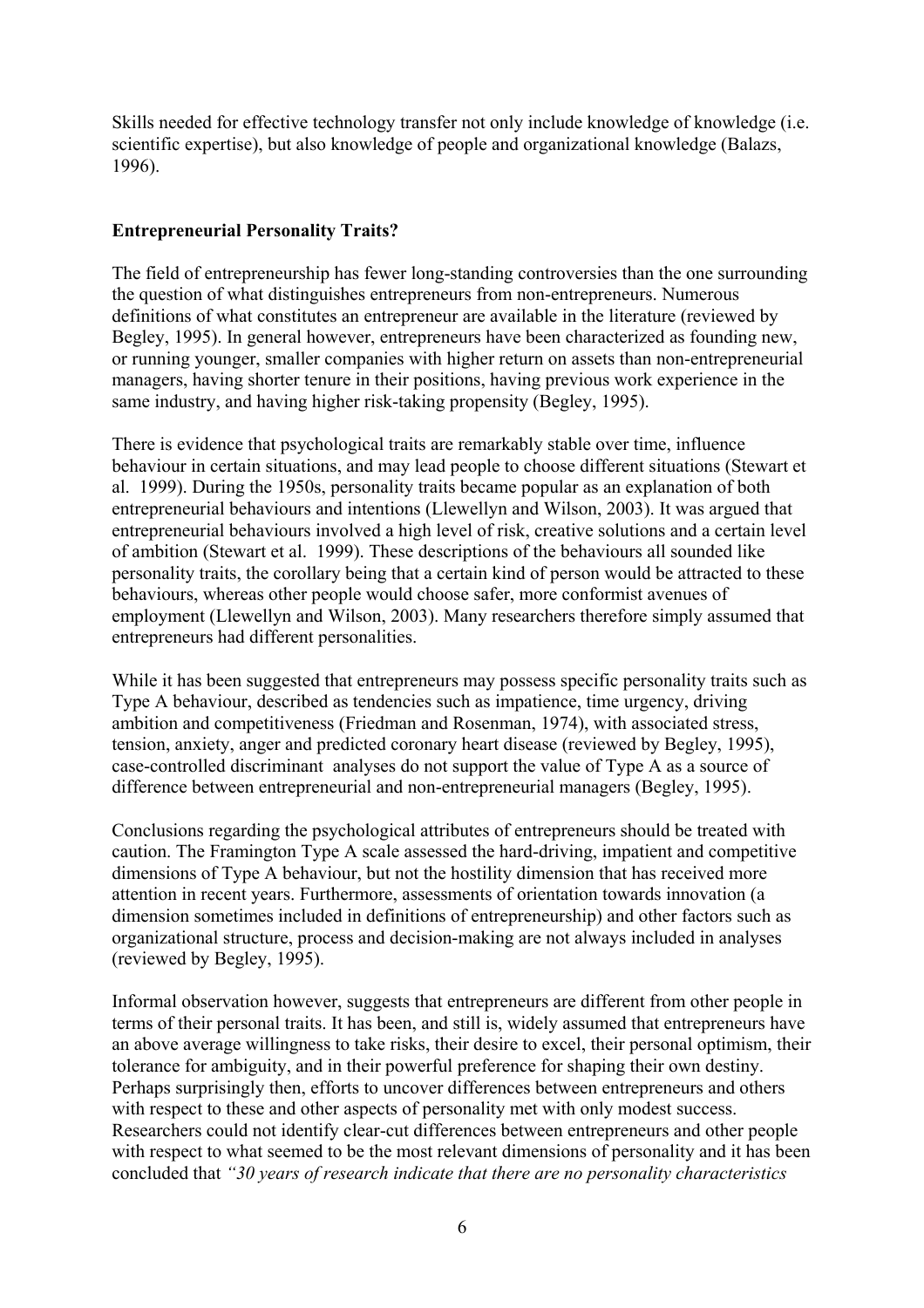<span id="page-6-0"></span>*that predict who will be a successful entrepreneur….successful business owners and entrepreneurs come in every shape, size, colour and from all backgrounds"* (Baron, 1998). By the end of the 1980s, opinion had clearly shifted away from explanations centred on individual traits, towards theories that stressed the environment and the social backdrop to entrepreneurial behaviours (Llewellyn and Wilson, 2003).

As a result of this "disappointment", a growing number of researchers have recently adopted a different approach - one emphasizing the role of cognitive factors and processes in entrepreneurship (Baron, 1998). So "Why do some people recognize opportunities whereas other do not?" and "Why do some try to develop such opportunities whereas others do not?". It has been proposed that the answers to such questions lie in the way entrepreneurs and others think – how, in terms of cognitive psychology, they attempt to make sense of the complex world around them. Such a cognitive perspective in the behavioural sciences has added to the understanding of how we reason, form judgements and reach decisions (Baron, 1998).

#### **How do Entrepreneurs Think?**

While entrepreneurs and non-entrepreneurs have been reported to not differ in overall risktaking propensity, they have been reported to differ in terms of how they think about business situations, with entrepreneurs tending to categorize such situations as having more strengths, opportunities and potential for gain than did non-entrepreneurs. It has also been reported that entrepreneurs make bold or unreasonably "rosy" forecasts about future business results and that they tend to focus on the specific, current situation while largely ignoring the outcomes of previous, related situations that may inform their current judgements. This has been described as adopting an "inside view", a judgement that focuses on the current situation and reflects their personal involvement, rather than an "outside view" that compares the current situation dispassionately to the results of relevant past ones (reviewed by Baron, 1998).

Studies on entrepreneurs decision-making styles (defined by the Kilmann and Herden model and tested by the Myers-Briggs Type Inventory (used by CSIRO in the Project Leaders Programs) have reported that entrepreneurs carried out high levels of 'boundary spanning' activities (ie. the number and type of outside contacts sought) and that such networking and information seeking correlated positively with an organization's financial performance (reviewed by Buttner and Gryskiewicz, 1993). Furthermore, successful entrepreneurs appear to be higher in social competence - the ability to interact effectively with others (e.g., they are better at social perception and adapting to new social situations) (Baron, 2000).

Research does not support the common perception that money is the only, or even the most important, motive for entrepreneurs' decisions (Amit et al. 2001). Wealth attainment was significantly less important to entrepreneurs relative to an aggregate of 10 other decision dimensions, and entrepreneurs did not rate wealth as any more important than did nonentrepreneurs. Other motives, such as innovation, vision, independence, and challenge were reported to be more important and much more salient (to the sample of entrepreneurs in this study). Therefore, not all entrepreneurs found a business venture for personal wealth reasons, and one need not be motivated by personal wealth attainment to be a successful entrepreneur. Theoretical models that assume money is the primary motive for entrepreneurial activity may therefore require re-examination.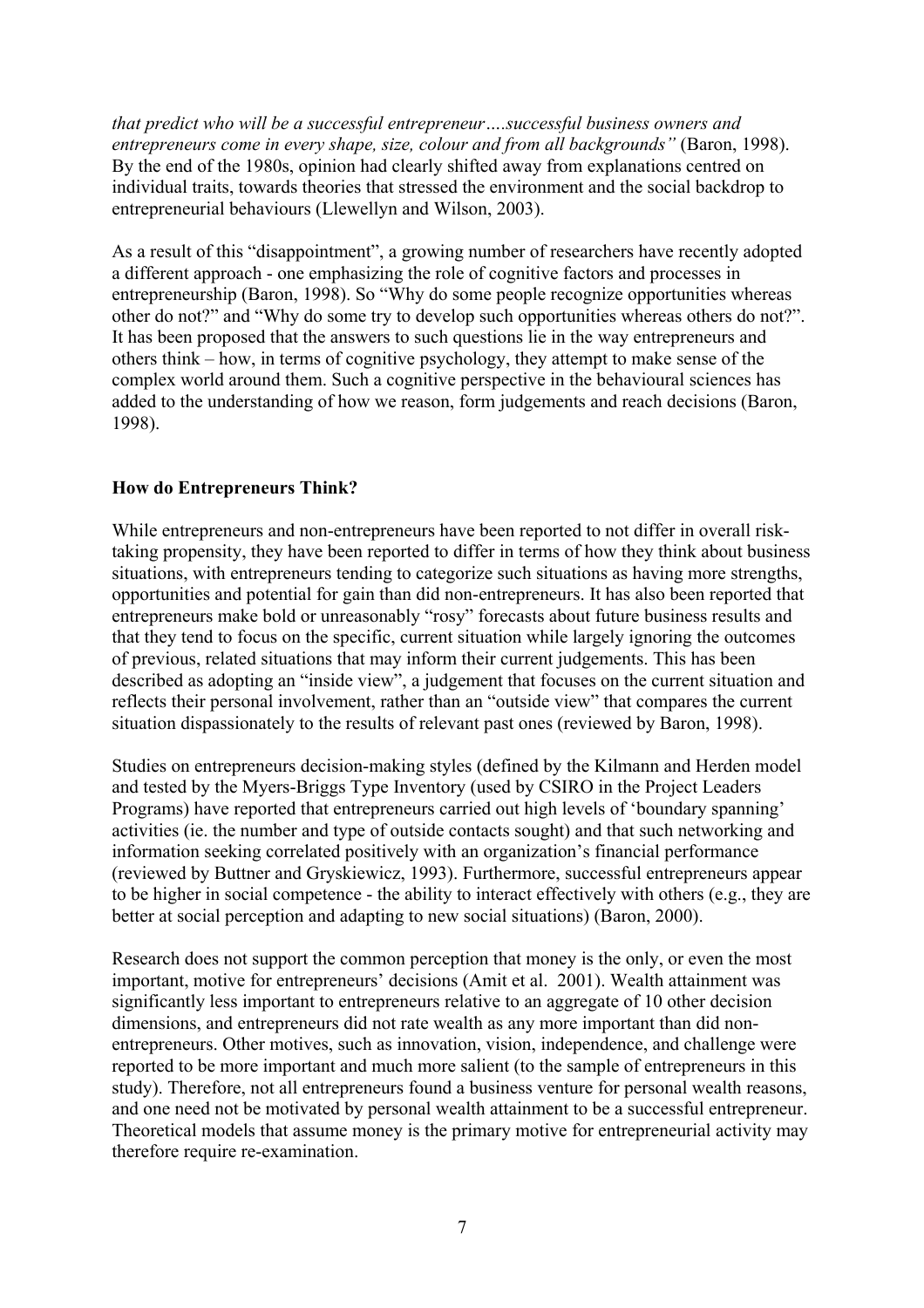<span id="page-7-0"></span>Critics see entrepreneurs as people prone to rule breaking, self-promotion, and unwarranted risk taking, while proponents view them as enterprising leaders (Borins, 2000). Evidence strongly supports the proponents' views and suggests that they are usually proactive in that they deal with problems before they escalate to crises. They use appropriate organizational channels to build support for their ideas. They take their opponents seriously and attempt to win support for their ideas through persuasion or accommodation (Borins, 2000).

When people imagine being better off than they currently are, they experience intense dissatisfaction with their current state of affairs. However, when they imagine being worse off, they feel much more satisfied with the *status quo*. While entrepreneurs are less likely to engage in such counterfactual thinking (Baron, 2000), an aspect of such counterfactual thinking directly relevant to entrepreneurship involves the relationship between counterfactual thinking and the experience of regret. Studies have indicated that people are better at coping psychologically with the effects of actions that turned out badly than they are at coping with missed opportunities or failures to act (Baron, 1998).

It has been hypothesized that entrepreneurs are more likely than other people to engage in "if only…" patterns of thought, especially in situations where they experience negative outcomes. As a result, they are more likely than others to experience regret, or more intense regret, over past failures to act that they construe to be missed opportunities. This may be one reason why they are more likely than others to search for, identify, and act upon perceived opportunities (Baron, 1998).

Extrapolation of such thinking to an (industry) organizational level provides some interesting "food for thought" with respect to technology uptake. For example, the question could be raised as to whether a company would search more vigorously for, and implement new technology / innovations in their manufacturing plant, if it had previous regrets of missed opportunities, or would company decision-makers be more innovative in technology uptake if they had previous regrets of missed opportunities at their present or past companies?

#### **Entrepreneurial Attitudes and Behaviour**

Entrepreneurial attitudes and behaviour have been reported (Johnson, 2001) to include:

- the motivation to achieve and compete
- taking ownership and being accountable
- making independent and self-directed decisions
- being open to new information, people, practices etc
- being able to tolerate ambiguity and uncertainty
- creative and flexible thinking, problem solving, decision making
- the ability to see and capture opportunities
- awareness of the risks attached to choices and actions
- the capacity to manage and ultimately reduce risks
- persistence and determination in the face of challenge or lack of immediate reward
- considering, discussing and formulating a vision, and
- the capacity to make an impact.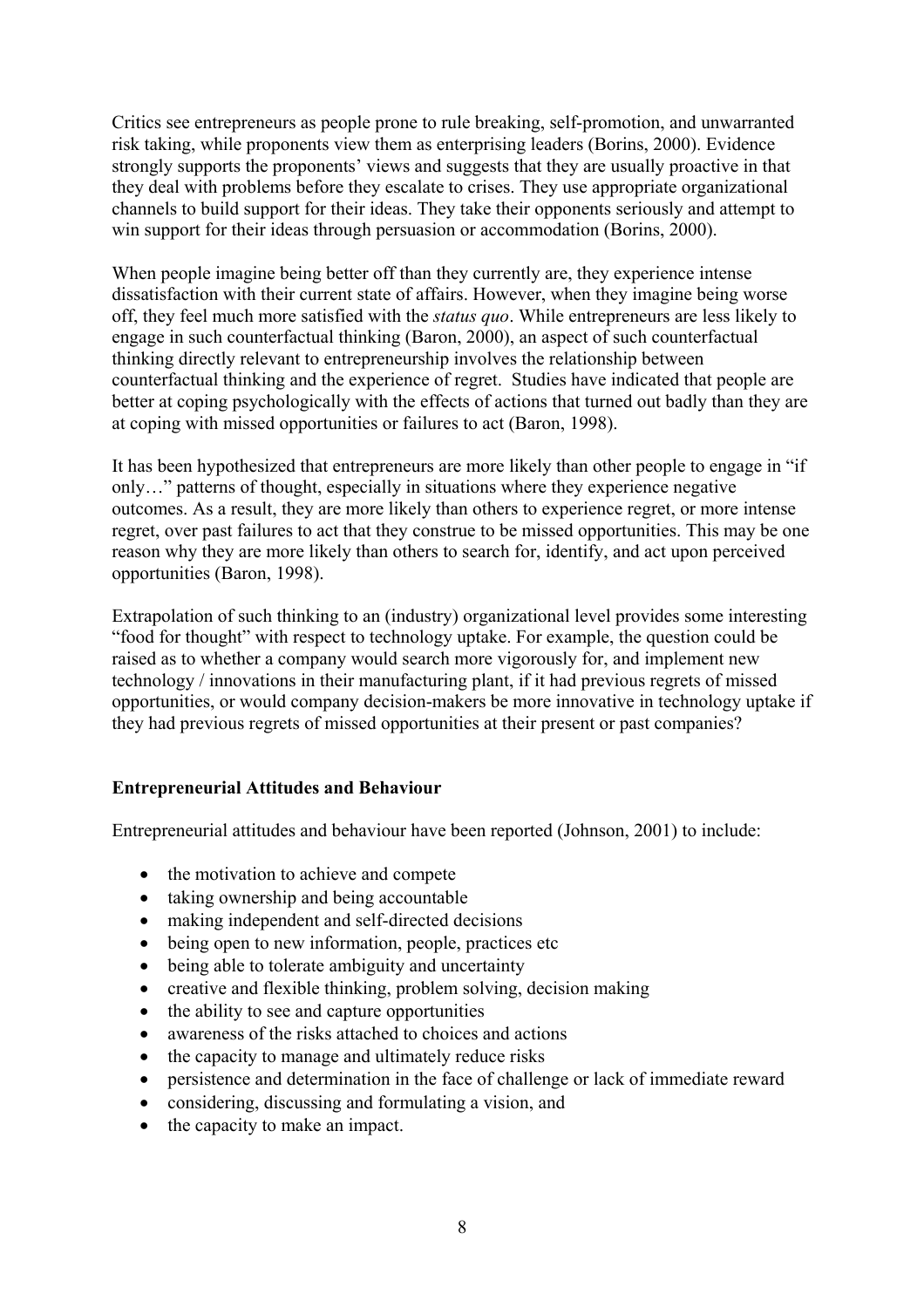<span id="page-8-0"></span>While not everyone needs to be, or could be, an archetypal entrepreneur, everyone can display facets of entrepreneurial behaviour that can combine and add significant value to an organization. It is important however to view this list of attributes as attitudes and behavioural preferences and *not* competencies, as the challenges inherent in a changing environment require flexibility in a way that cannot currently be defined. To restrict human resource development plans to competency lists is wholly inappropriate at a time when it is impossible to predict what an organization will be doing in five years time (Johnson, 2001).

While the above list represents the paradigm of the independent, pragmatic, opportunistic and competitive entrepreneur, not every entrepreneur fits this pattern. Some present a softer image, they operate in a more informal manner, they are strong on communication and they sell their vision to engage and motivate others. Interestingly, many successful female entrepreneurs adopt a facilitative style to encourage participation. It has been suggested that this may be because women face opportunity blocks in many large organizations, a major reason behind them becoming entrepreneurs in the first place, and as a result they appreciate the important contribution that people can make to an organization's success (Thompson, 1999).

The results of a qualitative analysis of female entrepreneurs' accounts of their role in their organizations indicated that the women used a interactive relational approach in working with employees and clients. Relational skills included preserving, mutual empowering, achieving, and creating "team" (Buttner, 2001).

# **Academic Entrepreneurship**

Academic or technological entrepreneurship in developed industrial countries has strong links with scientific progress, economic success and competitive markets. Until the 1960s, academic research was institutionally isolated from industry and generally well-funded by governments in many countries (Balazs, 1996). However, even under good funding conditions, some researchers in the applied sciences developed a professional interest in implementing research results in, or working with, industry.

Recently, national research, technology and development (RTD) policies in Europe have converged on a number of initiatives aimed at transforming universities into central components of the knowledge infrastructure for innovation. These initiatives have subsequently given rise to the phenomenon of the entrepreneurial university (Jacob et al. 2003).

Some universities generate more new companies to exploit their intellectual property than do others. Studies have compared different explanations for cross-institutional variation in new company formation rates from university technology licensing offices (TLOs), the availability of venture capital in the university area, the commercial orientation of university research and development, intellectual eminence and university policies. The results showed that intellectual eminence, and the policies of making equity investments in TLO start-ups, as well as maintaining a low inventor's share of royalties increased new firm formation (Di Gregorio and Shane, 2003).

The academic entrepreneur has been described as an academic who commercializes his/her research or as a senior researcher who is successful in attracting large research grants and has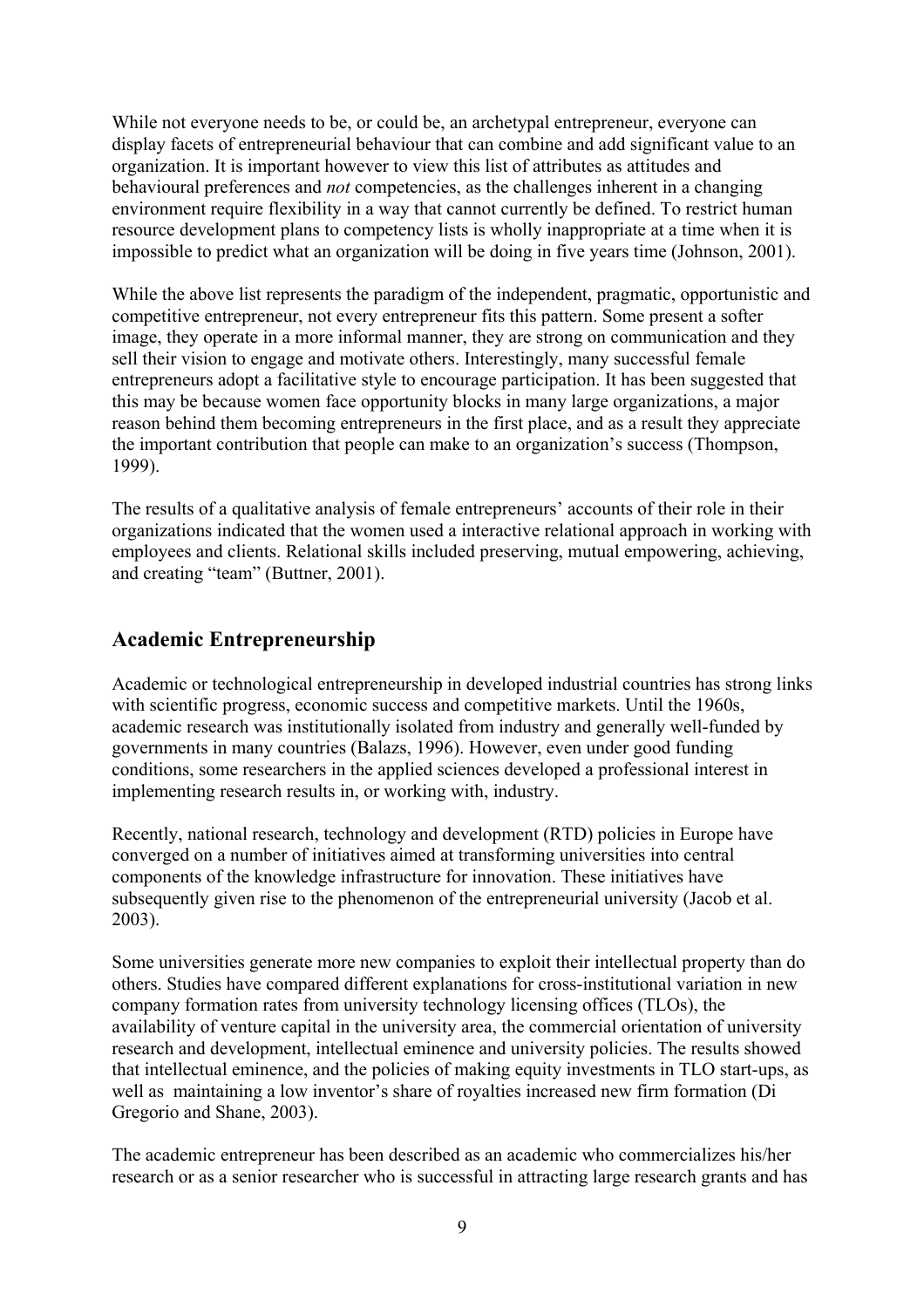<span id="page-9-0"></span>become an employer of large numbers of post-doctoral and other researchers. However, the contemporary concept of entrepreneurship is distinguished from previous definitions in at least two important points. The first is that there is a shift in the perception of entrepreneurship from 'serendipitous and individual' to 'social and organized'. The second and related distinguishing feature of contemporary understanding of entrepreneurship is that there is now a strong belief that entrepreneurship is a skill that can be learnt and taught (Morris and Lewis, 1995; Fiet, 2001; Jacob et al. 2003).

Many universities worldwide are now teaching courses in entrepreneurship, actively promoting entrepreneurship among faculty and students, establishing liaison and technology transfer offices which bridge the gap between industry and academia and offering incentives for adjusting lines of study and the allocation of research budgets to the demand in the private and public sectors (Jacob et al. 2003). This has extended to *'economic development through technology transfer'* becoming a *'third academic mission'*, on a par with the traditional missions of teaching and research with essentially all universities in countries such as Germany having their own technology transfer office (Krucken, 2003).

# **Corporate Behaviours Towards Innovation and New Technology Uptake**

## **Corporate Entrepreneurship**

Some of the world's best-known organizations have had to endure painful transformation to become more entrepreneurial. These organizations had to endure years of reorganization, downsizing and restructuring. The (entrepreneurial) changes altered the identity or culture of these organizations, infusing a new entrepreneurial spirit throughout their operations …. change, innovation and entrepreneurship became highly regarded words that described what successful organizations must do to survive (reviewed by Kuratko et al. 2001).

There are many factors that affect an organization's success when using entrepreneurial actions to implement a corporate entrepreneurship strategy. The most important factors are the organisation's ability to establish a vision, and for senior management to support it, to organize people and tasks in ways that make it possible for entrepreneurial actions to flourish, to have sufficient resources to support entrepreneurial actions, to use rewards and compensation systems that reinforce an individual's or team's entrepreneurial actions, and to encourage risk taking, as measured by an individual's willingness to accept risks and tolerate failure (reviewed by Kuratko et al. 2001).

Studies of Japanese corporations have revealed that these organizations have a facility for gathering knowledge from the outside, and an ability to then share and develop this on the inside, which forms the basis for developing new products, processes and technologies. Knowledge creation is therefore the basis of the process and provides the platform for the *continuous* innovation that constitutes the competitive advantage of certain Japanese firms (reviewed by Burton, 1999). However, certain organizational conditions seem to be necessary to allow a positive knowledge spiral to take place. These include:

• organizational aspiration/intention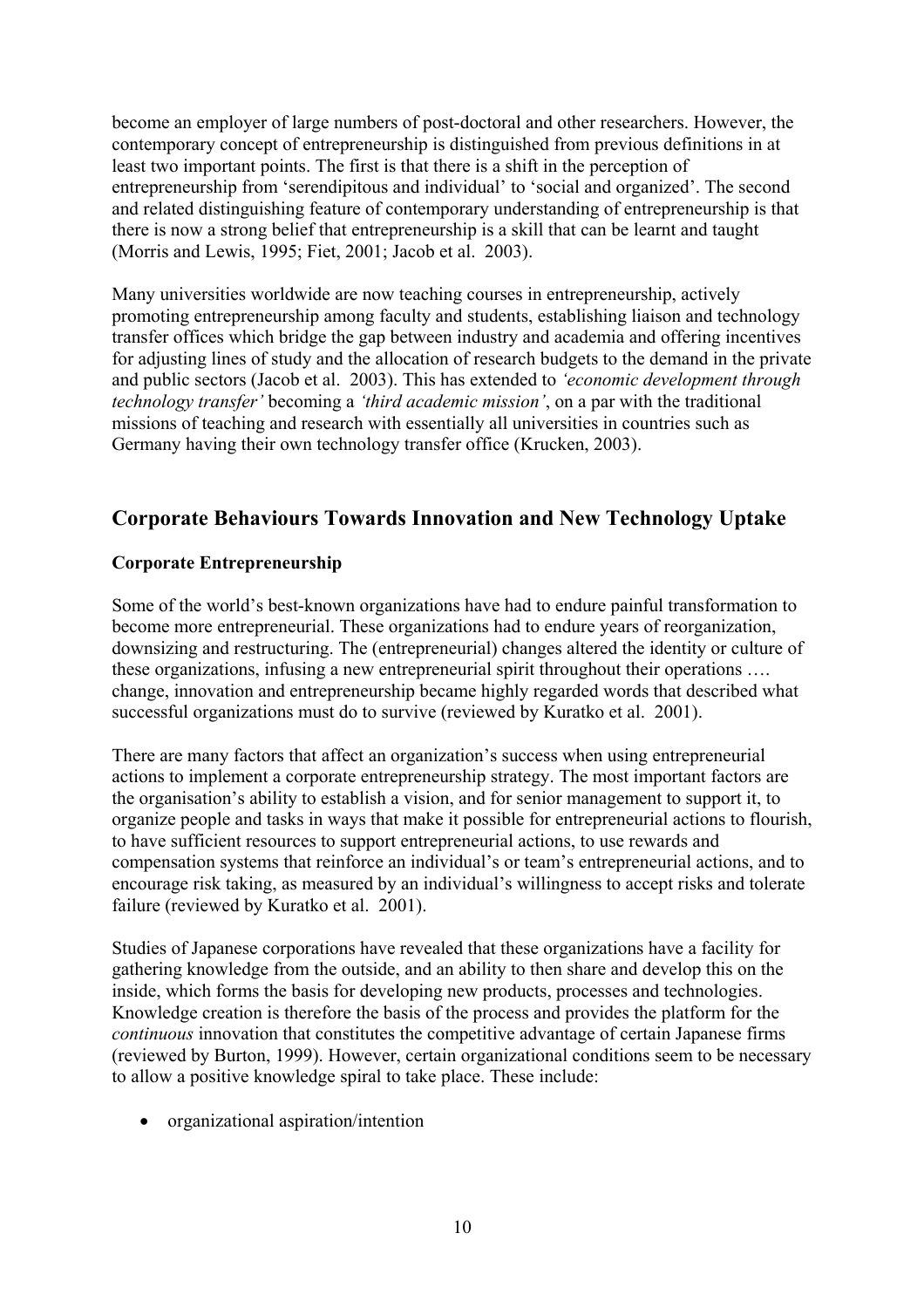- a sufficient degree of autonomy for individuals to examine as-yet unexploited opportunities
- the deliberate managerial deployment of 'fluctuation' and 'creative chaos' to break down rigid routines and cognitive frameworks
- intentional overlapping of information about business activities, management responsibilities, and the company as a whole in order to promote the sharing and internal transfer of tacit knowledge, and
- necessary access to information, spread throughout the organization, to cope with environmental complexity and change.

While it has been argued that entrepreneurship is obsolescent, and has been replaced by organizational routines/searches (i.e. continuous innovation), it has also been argued that in the absence of entrepreneurial alertness/awareness, then organizational routines and knowledge creation may simply lead up 'blind alleys' in terms of *profitable*, *commercial* outcomes (Burton, 1999). So where is 'the' entrepreneur in the company or organization? Is this the CEO, the Director of R  $\&$  D, or elsewhere in the organization? The answer to this question is not obvious.

Some have concluded that the locus of the entrepreneurial function in the modern (large) corporation is (always) that of the marketing department, because it is concerned with new products and their market potential. Although this proposition may be attractive in some ways, we cannot – and should not – categorically state that this is always the case. In principle, entrepreneurial alertness could emerge from a variety of functions and levels in an organisation which has led to the concept of *diffused entrepreneurship*. While an organization may be led by a (or a few) dominant individual(s), some of whom may also have entrepreneurial alertness, entrepreneurship is commonly dispersed or diffused throughout a modern business enterprise, and this may especially be the case in knowledge-creating organizations (Burton, 1999). It has therefore been suggested that human resource (HR) departments consider making changes in areas such as job design, recruitment, selection and training to develop values and activities needed for corporate entrepreneurship (Jones et al. 1995).

The term *intrapreneurship* is widely used to refer to the development of new business ventures within an existing organization where the new venture is owned by the parent organization. There appears to be increasing consensus among management and organization theorists that internal entrepreneurial (i.e. intrapreneurial) behaviour is a significant factor in organizational effectiveness. Despite the fact that intrapreneurs are expected to function in an entrepreneurial manner, they operate in a context very different from independent entrepreneurs. For example, intrapreneurs must operate within an existing organizational structure in accordance with established corporate systems while reporting to hierarchial supervisors. In order to be successful, intrapreneurs need somewhat different competencies than do independent entrepreneurs. For example, research indicates that intrapreneurs need to be fairly adept at corporate politics, while many independent entrepreneurs deplore such behaviour and resist traditional organizations in order to avoid it (Davis, 1999).

Studies have shown that managers perceive intrapreneurs to be more creative, innovative, ambitious, aggressive, enthusiastic and resilient than their managerial counterparts,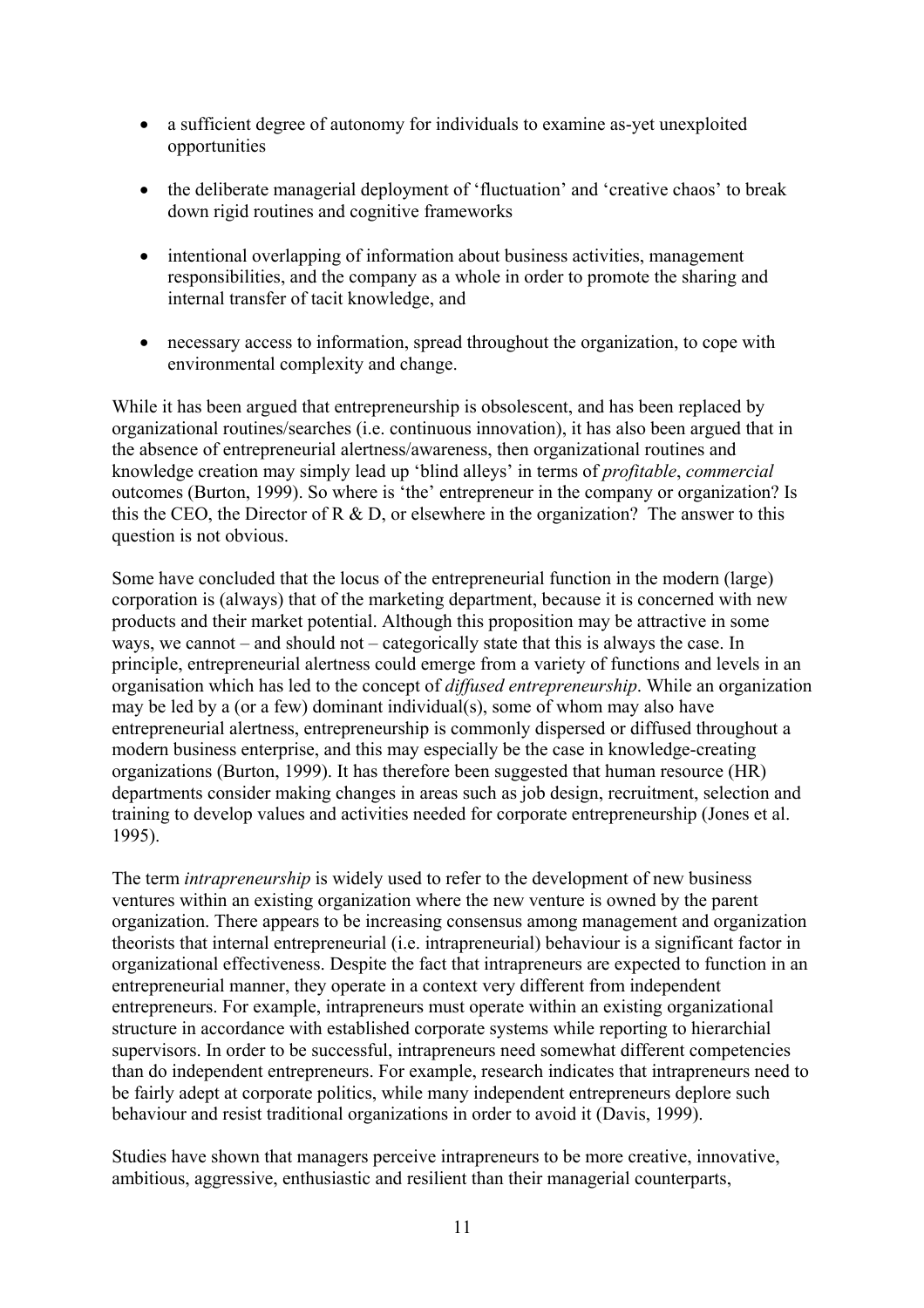perceptions that are consistent with the popular image of intrapreneurs as unconventional managers, or renegades, who acquire their training and experience independently through trial and error rather than through academic institutions and traditional corporate structures. Unlike entrepreneurs who generally "self-select", intrapreneurs are selected (or at least partially endorsed) by organizational managers, and studies have reported that managers do not always base their decisions exclusively on valid criteria (Davis, 1999). Of particular concern, research has suggested that managers that ascribe attributes (including age, marital status, race, gender) to successful intrapreneurs would subject their organizations to liability if used as a basis for selection decisions (Davis, 1999).

During the last decade, the role of the middle manager in corporate entrepreneurial activity has been recognized in the literature, although the empirical research on the internal organizational factors that may foster middle manager activity has been limited, both in volume and scope. However, the literature (Hornsby et al. 2002) does converge on at least five possible factors.

- The appropriate use of rewards. The literature stresses that an effective reward system that spurs entrepreneurial activity must consider goals, feedback, emphasis on individual responsibility, and results-based incentives. This factor, therefore, highlights middle managers' role in this regard.
- Gaining top management support. The willingness of senior management to facilitate and promote entrepreneurial activity in the organization, including championing innovative ideas as well as providing necessary resources, expertise or protection. This factor captures middle managers' role in this area.
- Resource availability. Middle managers must perceive the availability of resources for innovative activities to encourage experimentation and risk taking.
- Supportive organizational structure. The structure must foster the administrative mechanisms by which ideas are evaluated, chosen, and implemented. Structural boundaries tend to be a major stumbling block for middle management in corporate entrepreneurial activity.
- Risk taking and tolerance for failure. Middle managers must perceive an environment that encourages calculated risk taking while maintaining reasonable tolerance for failure (Hornsby et al. 2002)

There have been reports in the literature that have attempted to distinguish between 'the entrepreneur' and 'the manager', although previous research on the psychology of entrepreneurs has found that personality traits failed to distinguish entrepreneurs from managers (Chen et al. 1998). Distinctions between entrepreneurs and managers can be made at the conceptual level – management (conceived of as the conduct of efficient administration), is distinguishable from the notion of entrepreneurial alertness (to opportunities as yet unforeseen by others). However, this conceptual distinction misses a vital point, and especially in the case of knowledge-creating companies – the real trick is to blend the two together, so that entrepreneurial *attitude* is spread throughout the entire (and, especially management) structure of the organization (Burton, 1999).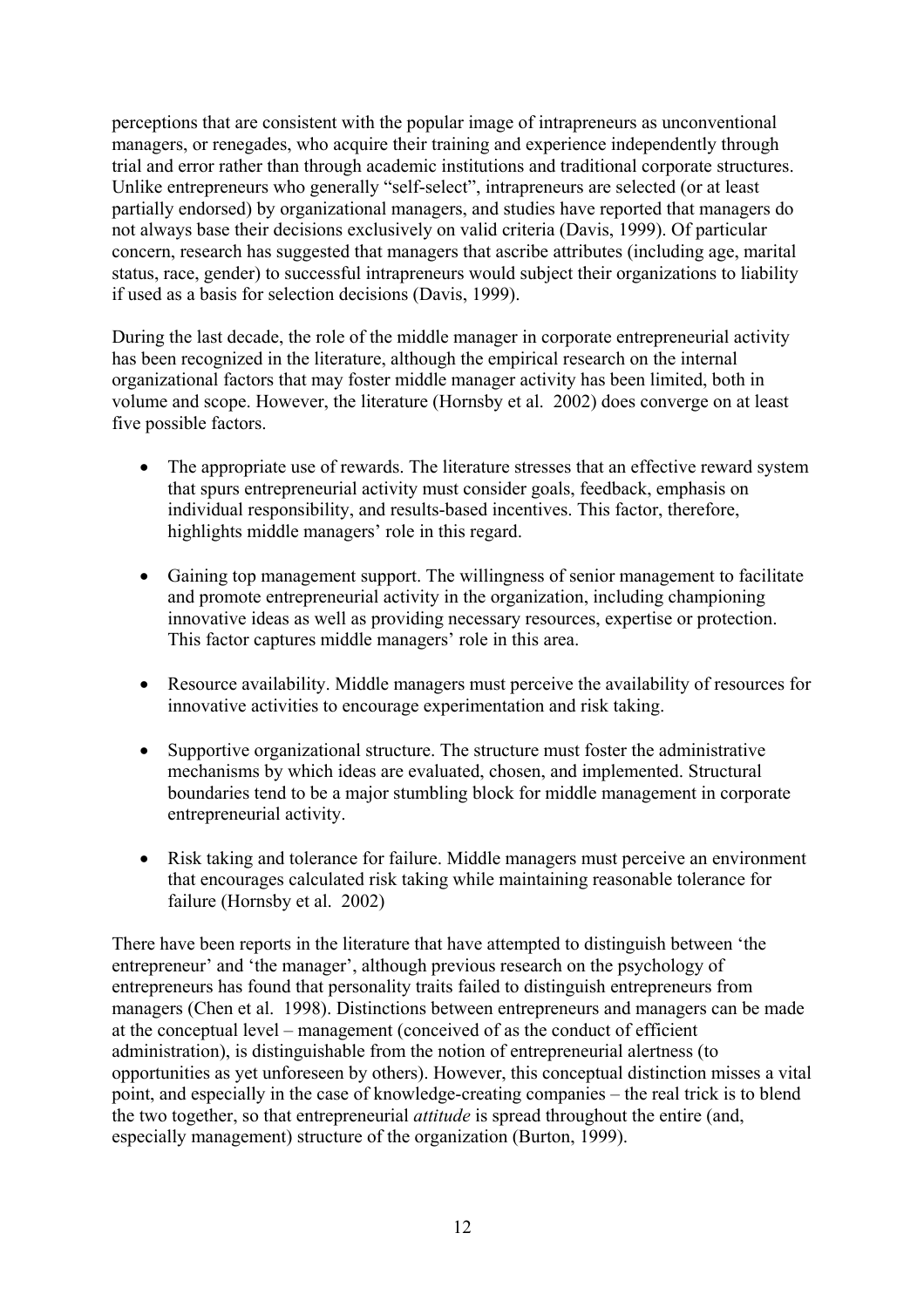### <span id="page-12-0"></span>**Organizational Factors Affecting Innovation and Technology Uptake**

While innovation (ie. change) can have many positive spin-offs for a company, it has long been observed that many managers prefer the comfort of the familiar and are resistant to organizational and technological change. In general, the fear of loss is stronger than the attraction of potential gain (Gray, 2002).

There can be numerous reasons for an individual's resistance to change within a company such as loss of hard won status or privilege, fear of the unknown, lack of trust, cultural or age-related conservatism, different perceptions of external dangers, or disagreement over the proposed strategy or changes. It has been claimed that only one-third of major technological changes in organizations succeed, mainly because of resistance to change (Gray, 2002). Three main levels of resistance to change have been identified:

- *Informational* where there is not enough information or understanding of what is required
- *Gut reaction* emotional, psychological and even physiological individual reactions
- *Cultural* when there is a past history of failure or problems and strong negative organizational memory

Most 'failures' (to introduce technological change) have been reported to be misunderstood by managers in that they generally believe change problems to be informational, whereas most are emotional. Hence effective communication is very important to minimize such resistance to innovation/change.

Presenting a good argument is often not sufficient to change people's minds. Often you must repeat the argument again and again in different forms and in different environments to slowly bring the audience around. The decision-theory approach to understanding adoption helps to explain this; a single hearing of an argument may slightly reduce one's uncertainty about an innovation, but hearing the argument repeatedly, especially from different sources, is likely to reduce uncertainty and increase confidence to a much greater extent (Pannell, 2003). Hence, there appears to be a need in some cases to temper the traditional 'hardware' focus of operational/technological innovation with the 'reality' of human behaviour (Genus and Kaplani, 2002).

Researchers understand that radical innovation within an organization is very different from incremental innovation and that it is critical to long-term success of companies. Unfortunately, research has also shown that it is often difficult to get support for radical projects in large companies, where internal cultures and pressures often push efforts toward more low risk, immediate reward, incremental projects (McDermott and O'Connor, 2002).

To make organizations and people more enterprising, it is necessary to foster creativity, innovation and learning. Managers will need to adopt a coaching instead of telling style, take initiatives and accept responsibility for the decisions they take. Many people already have ideas, but they have neither the will, nor the confidence to pursue them. They remain ideas, no actions are taken. In such cases, effort on the people and resource elements - attempting to harness the talents of the right people - suggests the ideas will follow (Thompson, 1999).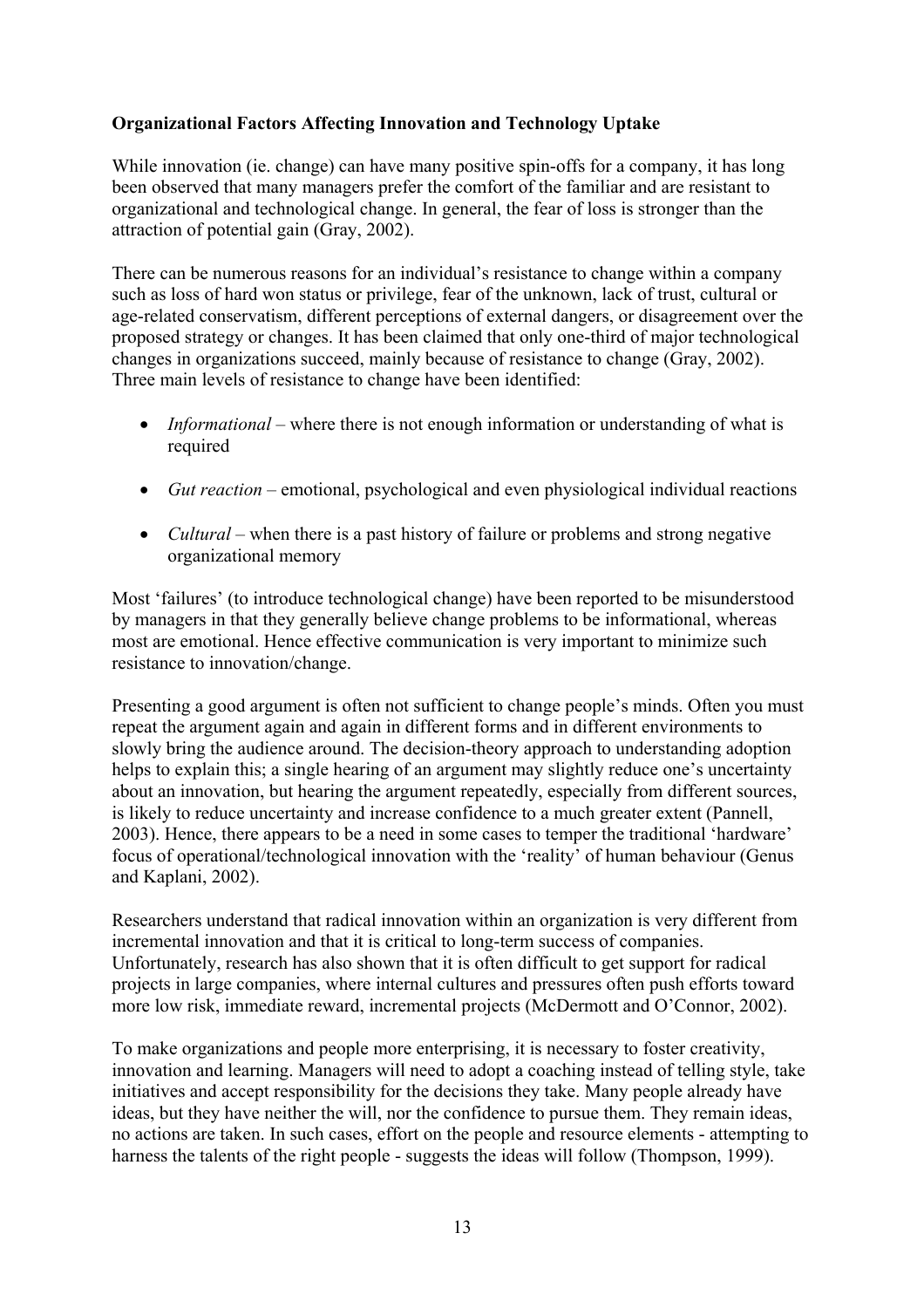However, it is also worth noting that effective mechanisms for collecting and sorting ideas, as a prelude to finding ways of exploiting the potential winners, have to be found.

Studies on the introduction of entrepreneurship in the public sector have defined three dimensions of managerial entrepreneurship in public and private organizations:

- product-based entrepreneurship (enhancing customer satisfaction)
- process-based entrepreneurship (reducing the level of red tape), and
- behaviour-based entrepreneurship (promoting the propensity for risk-taking).

The data suggests that the three sets of organizational characteristics, namely structure, culture, and environment are each significant in different ways to dimensions of managerial entrepreneurship. It also indicates that organizations need to promote structural as well as cultural reform to pursue different dimensions of managerial entrepreneurship simultaneously (Moon, 1999). It therefore appears that the organizational complexities associated with innovation, plus the non-economic personal motivations of individual managers present real external and internal psychological barriers to sustained entrepreneurial behaviour and innovation in small to medium enterprises (Gray, 2002).

However, the acceptance of change as a *continuous* activity is a key factor in managing the diversity and innovation within a complex organization (Jarrett, 1999).

The pace of technological change is usually faster than the rate at which organizational changes can be assimilated and institutionalized. This poses a problem as employees have to be sensitized and prepared for change, and organizational systems and procedures have to be modified to deal with the change. A culture of action orientation, risk taking, receptiveness to internal and external breakthroughs, and a high tolerance for failure should be present in the receiver organization (Willis and Ashworth, 2002).

In recent times, another issue to potentially affect technology transfer to a particular organization is the short(er) tenure of senior management as the management may not be willing to support long-term technology development when they will not be in a position to enjoy the benefits (Willis and Ashworth, 2002).

A 'new venture' team is one way of organizing people to promote entrepreneurial actions. The collective talent of a new-venture team can be particularly effective when its members come from different functions (eg. science, engineering/manufacturing, marketing) and when senior management actively support the team's efforts. When forming such new-venture 'cross-functional' teams (described later), organizations should draw on their entire talent pool, as the most effective entrepreneurial actions sometimes surface from individuals or teams from whom such output wasn't anticipated. Unexpected, yet valuable, contributions surface because, most, if not all, members of an organization have untapped talent and potential (reviewed by Kuratko et al. 2001).

The very nature of being an established company can create barriers with respect to the implementation of innovative processes. A company's survival and success are based on its ability to satisfy market demands, to develop a competitive advantage over other companies offering products to the same markets and on the establishment of a set of internally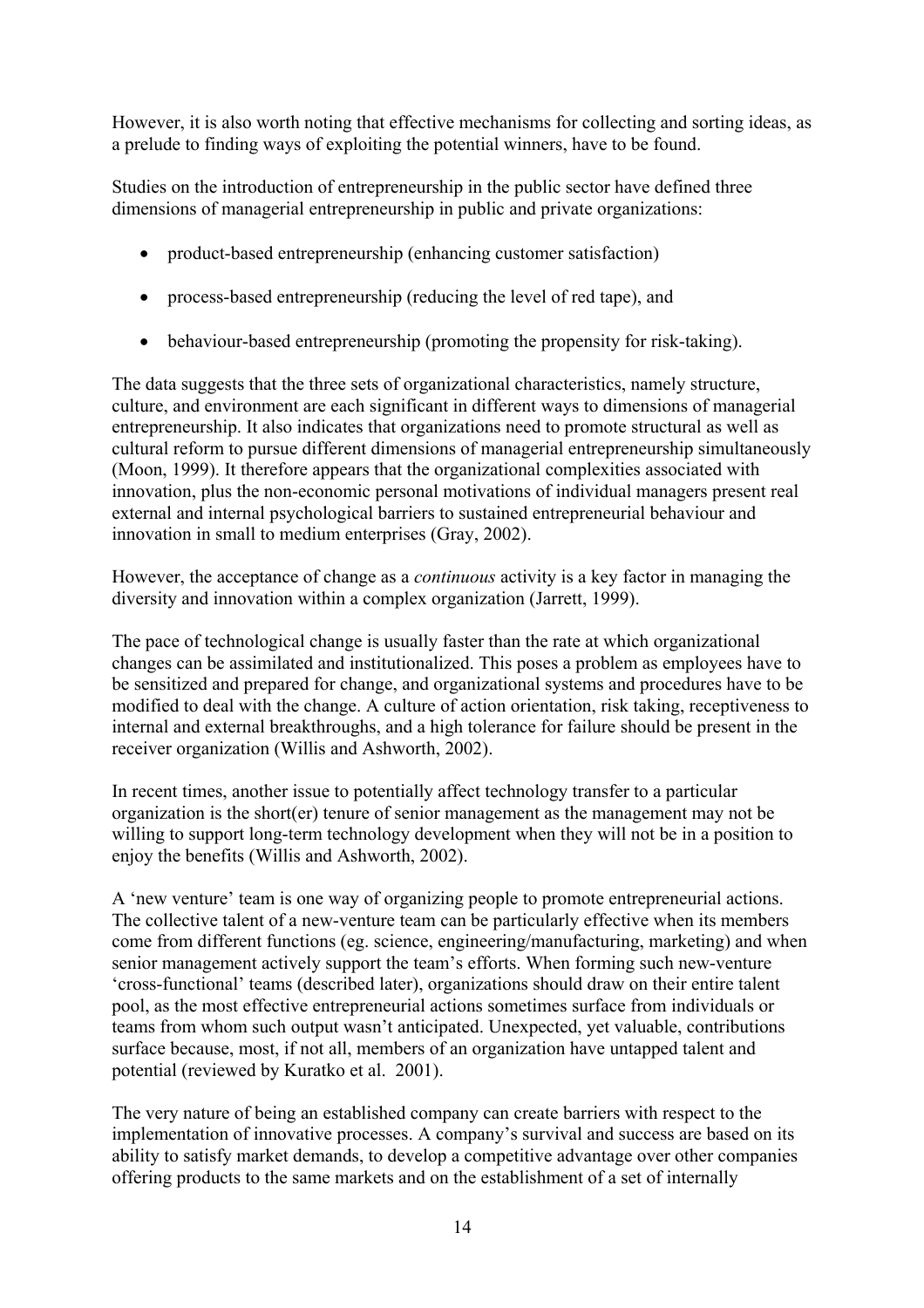consistent throughput processes that ensure that the output and competitive advantage demands are met (Ahuja and Morris Lampert, 2001).

While a company must satisfy market demands, its ability to provide reliable high-quality outputs in an efficient and predictable fashion is likely to be a key to its success and survival. Similarly, from the perspective of obtaining a competitive advantage, a company needs to develop a distinctive competence/capability that differentiates it from its competitors, and from the perspective of internal consistency, it is important that a company's structure and systems conform to its strategy (reviewed by (Ahuja and Morris Lampert, 2001). By developing and refining a competence, by providing reliable outputs and by operating a set of internal controls and processes that ensure the above outcomes, a company can enjoy the benefits of internal and external consistency. However, these attributes can also limit a company's effectiveness at innovation.

The stimulus to provide reliable and predictable solutions focuses a company's attention on mature technologies. The stimulus to develop a competitive advantage favours the retention of routines that lead to distinctive competence and specialization, rather than experimentation, and the necessity to establish control leads to bureaucratic procedures and structures that favour searching proximate domains of technology rather than searching more uncertain or unknown solutions. Therefore, it has been argued that established companies focus on the familiar, the mature, and search for solutions near to existing solutions. However, it has also been argued that a company can overcome these traps by experimenting with novel (technologies in which a company lacks prior experience), emerging (technologies that are recent or newly developed in an industry) and pioneering technologies (technologies that do not build on any existing technologies), resulting in the creation of innovative processes (Ahuja and Morris Lampert, 2001).

Organizational orientations are social learning and selection mechanisms that aim to maintain a coherence between management's strategic intent and operational activities. They shape the way organizational members process information and react to the environment through the nature of control systems and rewards they engender. They create internal environments in which desired behaviours are encouraged and supported (Atuahene-Gima and Ko, 2001).

The management literature focuses on entrepreneurial orientation (described in part as a propensity to pioneer innovations that preempt the competition), while the marketing literature is focused on market orientation (described in part as a responsiveness to market intelligence to serve customer needs). It has been argued that this divergence in the literature is counter-productive because a link between the two orientations is beneficial, and that organizations with high market and entrepreneurial orientations will out-perform other organizations (Atuahene-Gima and Ko, 2001).

Market orientation has been reported to encourage and support the refinement and adaptations of current innovations to meet current needs rather than the development of new products targeted at emerging new needs. That is, market orientation engenders a reactive response to customer needs and current competitor actions thus reflecting a reactive approach to collecting, disseminating and responding to market information (Atuahene-Gima and Ko, 2001).

In contrast, entrepreneurial orientation has been described as a learning and selection mechanism that engenders exploratory and risk-seeking behaviours involving the creation of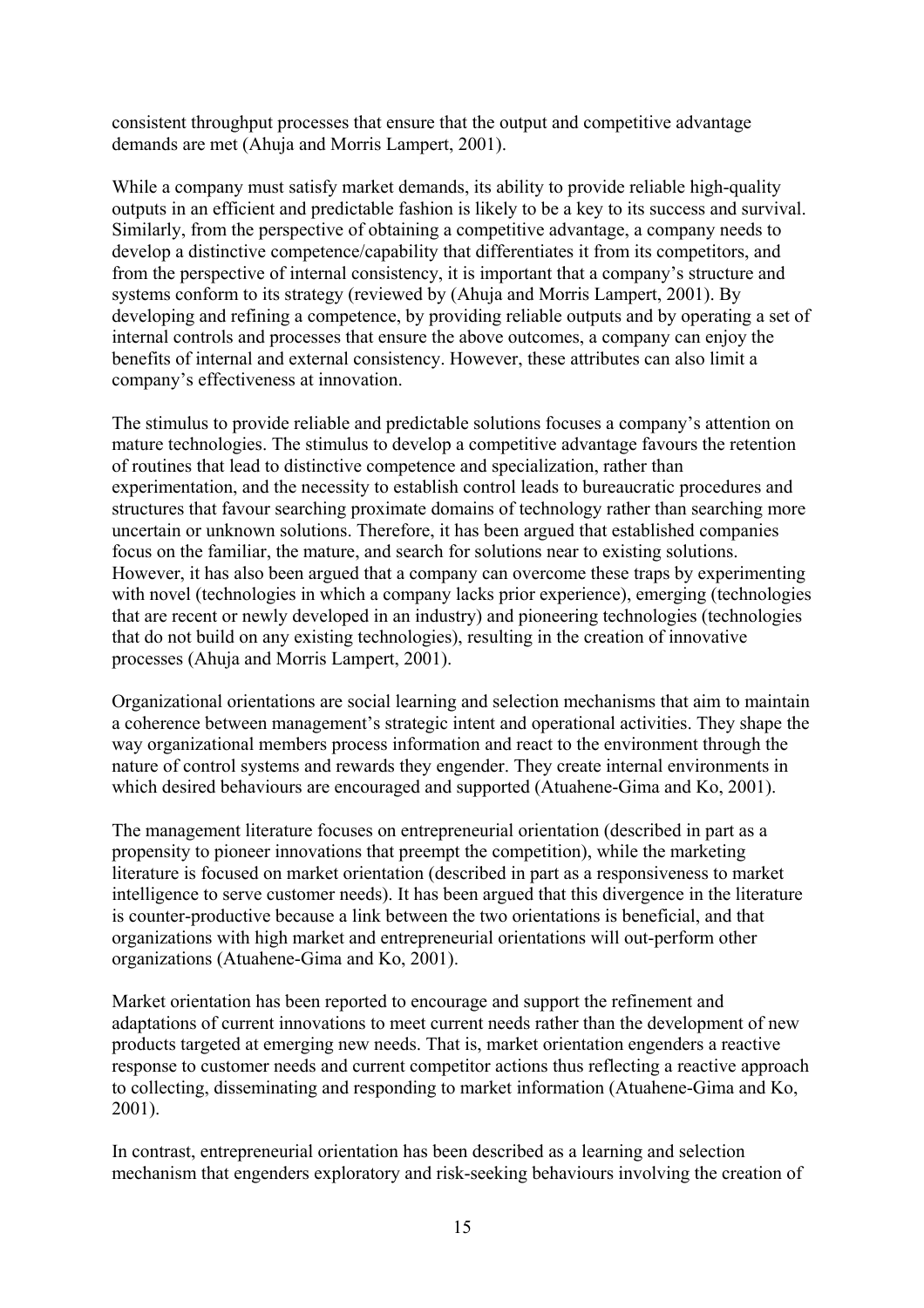<span id="page-15-0"></span>new resource combinations that may require competencies not currently available within the organization. Entrepreneurial orientation therefore is a proactive strategic orientation that leads to aggressive initiation of innovation with high levels of financial uncertainty and risk, the danger being that unbridled entrepreneurial orientation may blind an organization into the wrong belief that technological superiority is a sufficient condition for new product success. Entrepreneurial orientation may manifest itself in the introduction of new products to the market that are far in advance of customer experiences, and therefore less likely to generate sales and profits, or if such unfamiliar products are sold to customers, it is likely to result in an increased level of customer complaints (Atuahene-Gima and Ko, 2001).

A case can therefore be made that market orientation and entrepreneurial orientation are synergistic and combine positively to affect innovation activities and performance by enabling an organization to adapt to, and manage its market environment and emerging customer needs. Conversely, the adoption of either market or entrepreneurial orientation, to the exclusion of the other may be a less effective strategy in achieving effectiveness and success in product innovation (reviewed by Atuahene-Gima and Ko, 2001).

Perhaps surprisingly, prior experience in an industry has been reported to not be a good predictor of entrepreneurial/venture success, although cases for and against this point are available in the literature. Several studies have suggested that prior industry experience may often be a liability rather than a benefit, with such entrepreneurs suffering from biases, blindness and strong ties, which may make it difficult to navigate the uncharted waters of a new venture (Gartner et al. 1999). Furthermore, it has been indicated that potential entrepreneurs who are perceived to "not have all the answers" (i.e. are not experts) at the beginning of a new venture are more likely to have flexibility and the ability to recognize and react to the completely unpredictable. Such flexibility, along with an understanding of their customers and competitors have been reported to be key descriptors of successful entrepreneurs (Gartner et al. 1999).

Educational experiences have also been reported to influence entrepreneurship, with entrepreneurs being reported to have a lower level of education than managers. This lower educational level, it was reported, could lead entrepreneurs to feel limited in traditional organizational career paths. Frustrated by an inability to achieve their desired level of success in established organizations, they choose to pursue a venture in which their own assessment of their abilities is more relevant (Morris and Lewis, 1995).

A study of the winning companies of The Canada Awards for Business Excellence Program for invention and innovation showed that the innovative companies use, or have more of the following than the less innovative ones: calculated risk taking; management commitment to entrepreneurial activities and innovation; integration and intermingling of talents in teams and task forces; group and collective orientation; and a reward system that reinforces entrepreneurial behavior (Saleh and Wang, 1993).

#### **The CSIRO Experience**

CSIRO has a number of government-set performance indicators which emphasize technology transfer and industry interaction. In earlier times, publicly funded research institutions such as CSIRO carried out research they felt was most appropriate and, when discrete innovations emerged that had commercial potential, they would offer them around to industry - the so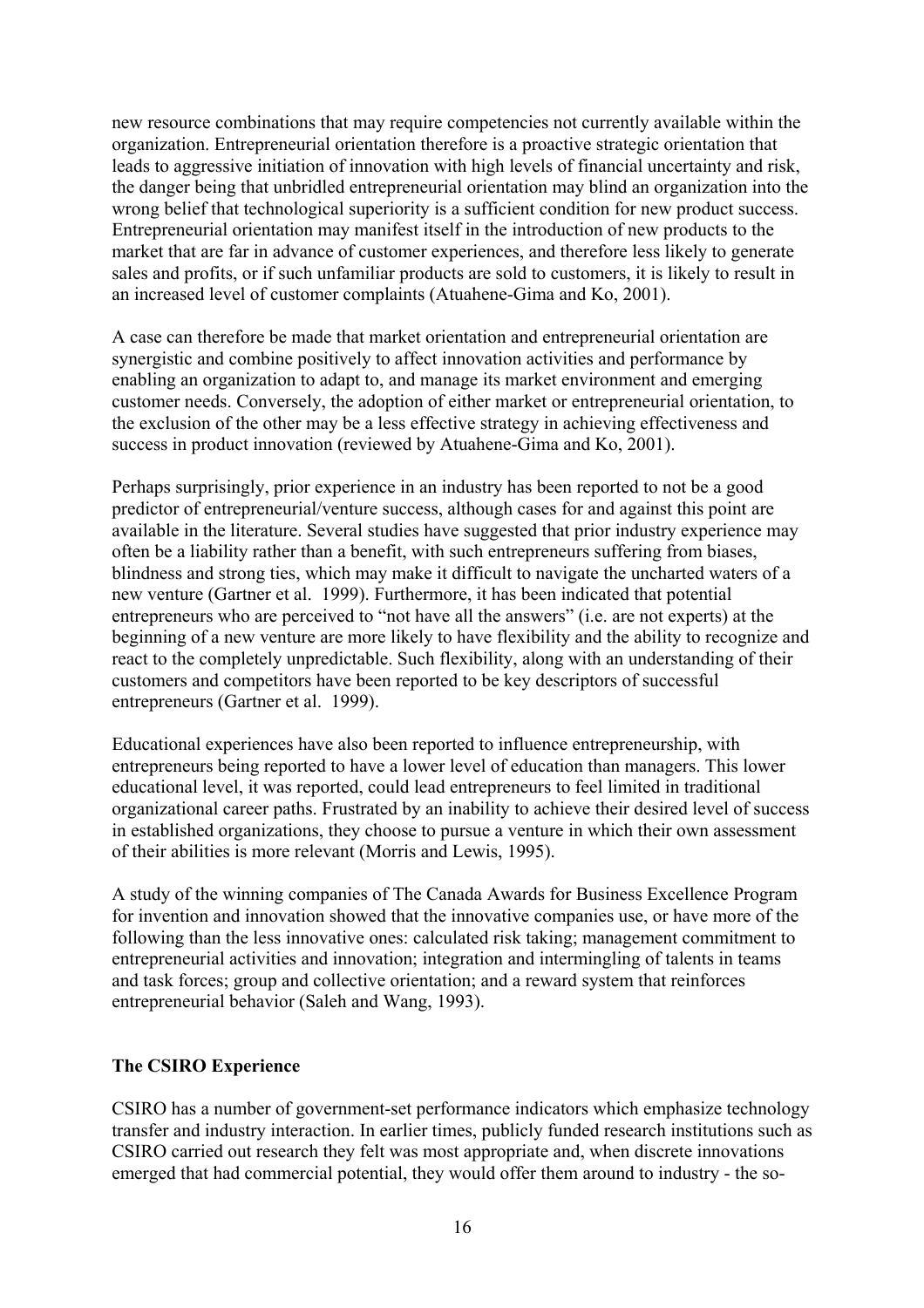called "science push" model. More recently, relationships are being entered into with industry at a very early stage so that they can influence the direction of research and increase the probability of commercial products or processes emerging - the so called "market pull" model (CSIRO, 1997).

In general, the modes of technology transfer from CSIRO to research users has been in the form of non-commercial transfer (seminars/workshops, informal contacts, publications, secondments, staff exchanges and training), commercial transfer (collaborative and contract research, consulting, licensing and sale of IP and technical services) and new company generation (direct and indirect spin-off companies, technology transfer companies) (Upstill and Symington, 2002).

Until the mid-1980s, non-commercial transfer was the main mode of technology transfer in CSIRO. In the decades following the second world war, technology transfer primarily took place through direct industry contacts, publications, seminars and courses, governmentfunded rural extension bodies and informal interactions with industry. In a study of industry interactions, some CSIRO groups were found to be involved in over 300 industry-initiated informal contacts per year (reviewed by Upstill and Symington, 2002).

During the 1980s, commercial transfer featured more prominently in technology transfer due to pressures for closer links with industry. Towards the end of the 1980s, CSIRO faced an external earnings requirement imposed by government as a spur for, and an indicator of. increased interaction with industry. This led to a growth in formal commercial agreements and contracted and collaborative research with industry. It also led to the recruitment and expansion of commercial staff in each of CSIRO's operational units, development of standardized commercial policies, streamlined intellectual property managements and industry-led priority setting processes (Upstill and Symington, 2002).

Since the mid-1990s, there has been increased interest in new company generation as a preferred mode of technology transfer (Upstill and Symington, 2002). CSIRO has spawned a large number of spin-off companies that places it almost on a par with universities such as King's College, London and MIT (Massachusetts Institute of Technology). While analyses of the formation of over 60 CSIRO spin-off companies has been documented (Thorburn, 2000; Upstill and Symington, 2002), it was reported that CSIRO appeared to have paid relatively little attention to staffing issues (Thorburn, 2000) and therefore, in the context of this report, there is limited information on the "human" factors that have played a role in this aspect of technology transfer.

Despite the high failure rate of new companies in general (75% in the first 5 years), CSIRO spin-off companies have had a very high rate of survival (88%) (Thorburn, 2000). One reason for this high survival rate has been reported to be the high rate on ongoing formal or informal research linkages with CSIRO and other research institutions. The level of such networking was 11-fold greater than the usual level of links/networking formed by Australian companies with research institutions (Thorburn, 2000).

Furthermore, the transfer of people from CSIRO to the spin-off companies was seen as another key reason for the high survival rate of CSIRO spin-off companies. A founder of one CSIRO spin-off company has been quoted as saying *"I believe you can't transfer technology without transferring people. You can put as much as you like down on paper but unless*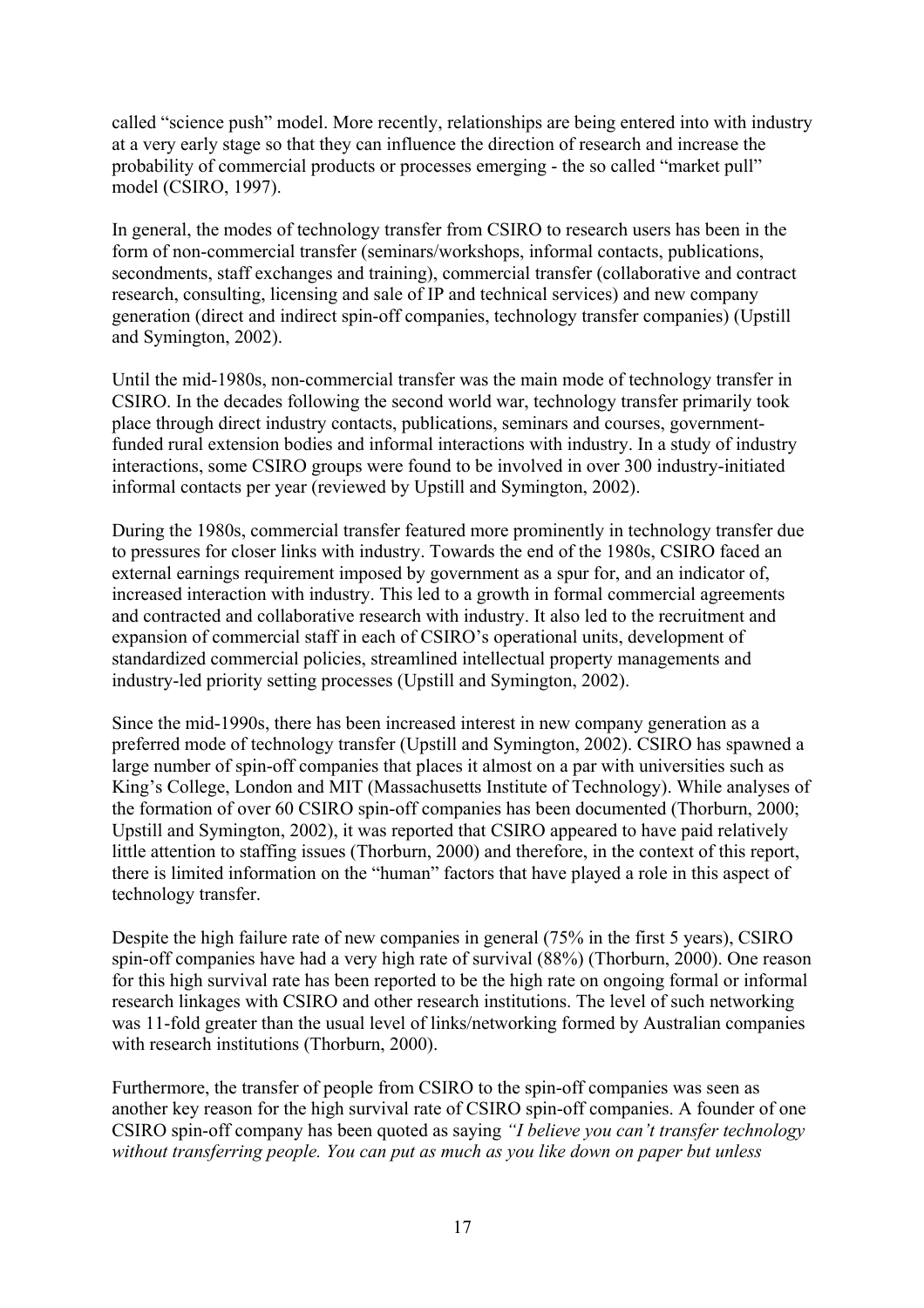#### *you're transferring people you're not transferring technology. You are not giving away successful people. You are utilizing them for maximum"* (Thorburn, 2000).

One aspect of such "people transfers" is the transfer of tacit knowledge (ie. informal, undocumented knowledge, "the way people do things"). Tacit knowledge is difficult to transfer from one organization to another because of its complexity, its continual evolution, and its embodiment in personal skills, which vary from person to person. It is the transfer of the tacit knowledge embodied in the human capital that differentiates this technology commercialisation mechanism (i.e. formation of spin-off companies) from technology sale, licensing or joint ventures and alliances (Davenport et al. 2002).

The success of formal technology transfer can therefore be increased when tacit knowledge is also transferred at the same time. This has now been recognized and many business support programs aim to support the tacit links between research institutions and industry (reviewed by Thorburn, 2000).

While such "people transfers" have been shown to be of significant benefit in the formation of CSIRO spin-off companies, shorter term "people transfers" or secondments from research organizations to industry may also maximize the effectiveness and success of other technology transfer processes.

Recent changes have therefore required a degree of entrepreneurialism from scientists and others to get out and sell their capabilities, either as individuals or as teams of problem solvers, often combining several different disciplines. This has also required a degree of knowledge and familiarity of *"the ways of companies"*. These are not necessarily skills that come naturally to specialist scientists, who must therefore be accompanied by others with commercial skills. More fundamentally, it has required closer and earlier relationships between users and providers to ensure that *what is wanted is produced* and *what is produced is wanted.*

Technology transfer within CSIRO has been acknowledged as a traditional weakness, although it is clearly improving (CSIRO, 1997), particularly due to a more recent strong focus on technology transfer, commercialization and "going global" across the organization (CSIRO, 2001). It is clearly evident that this focus and key messages are getting through to the CSIRO Divisions with a recent forum (CSIRO, 2003) on technology transfer and commercialization receiving (among other) suggestions that:

- CSIRO needs to be less risk-averse and respond faster to technology transfer and commercialization issues (Health Sciences and Nutrition)
- A need for dedicated staff with a technical background and commercialization skills (Minerals)
- Commercialization needs to be a key activity/core business within CSIRO, not an "add on" (Exploration and Mining)

and a very insightful comment that

• Technology transfer is basically a targeted relationships business. In the past, CSIRO Technology Transfer activities were mainly passive and awareness raising models that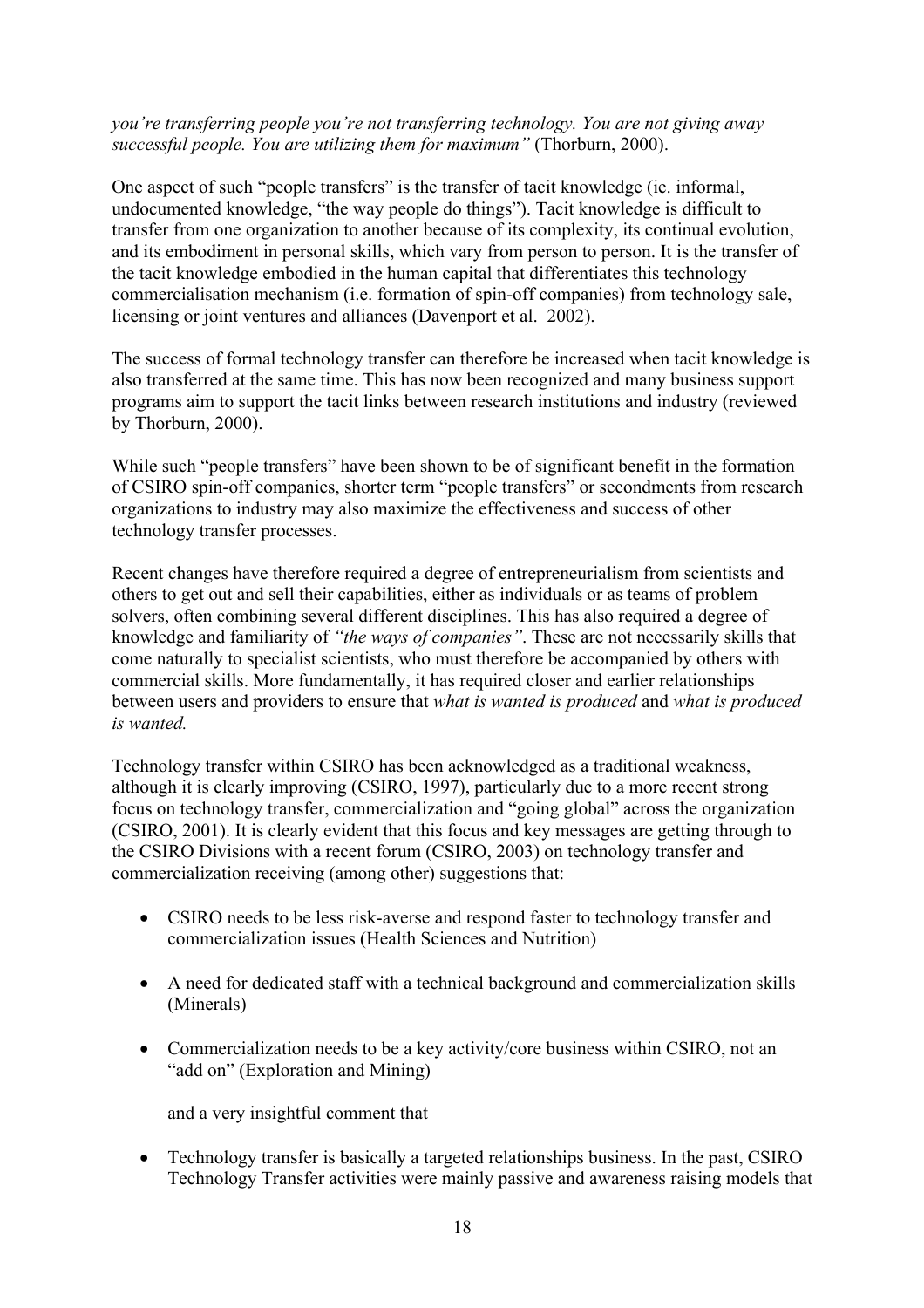<span id="page-18-0"></span>have not turned awareness into action. A process requiring more engagement is required. The reality is that we are dealing with social forces (attitudes and values), not technology (Livestock Industries).

## **Environmental Factors Affecting Innovation and Entrepreneurship**

Entrepreneurial activities of a region reflect its business climate and habitat for innovation (Suzuki et al. 2002). Entrepreneurship cannot therefore be fully understood without taking into account the social, cultural, and economic contexts that surround the entrepreneur. It has been reported that the key *social* factors that affect entrepreneurial behaviours include family and social support systems, financing sources, employees, customers, suppliers, local community, governmental agencies and the cultural, political and economic environments (Suzuki et al. 2002).

A survey of 396 Japanese companies and 188 Silicon Valley companies concluded that Japanese entrepreneurs are more group- and society-oriented than are entrepreneurs from other countries and therefore entrepreneurship in Japan demanded different personal values to those in other countries. Furthermore, given the emphasis of Japanese society on technology and human factors, it was found that human and organizational risks were more highly perceived by Japanese entrepreneurs relative to Silicon Valley entrepreneurs, with Japanese entrepreneurs recognizing human-side problems as more serious potential management obstacles. Although human-issues are becoming more important than before in Silicon Valley, this study implies that such "human issues" should be handled with great care in Japan. Furthermore, in this large study, no single item got a higher rating than did "customer focus" as a critical growth factor by both Silicon Valley and Japanese entrepreneurs again emphasizing the importance of human issues in entrepreneurial activities (Suzuki et al. 2002).

Environmental hostility relates to the intensity of market competition, lack of market opportunities, and unfavourable, harsh business climates with an organization having little or no power to influence the environment. The degree of hostility of environment has been reported to affect the link between entrepreneurial orientation and organizational performance. In this context, it was found that conservative top management style was more effective in benign environments, whereas entrepreneurial top management style style was more effective in hostile environments. A study of 500 Australian companies, 70% of which were manufacturing companies, including food and beverage companies, highlighted the importance of the role of management in creating an environment conducive to product innovation (Atuahene-Gima and Ko, 2001).

Historically, environmental turbulence has been a factor in a large percentage of new product and technological innovations. Rapid change in the technological, economic, customer, competitive, legal and social environments has produced both threats and opportunities for those in industry. Managers can be confronted with short decision windows, diminishing opportunity streams, changing decision constituencies, lack of predictable resource needs, fragmented markets, greater risk of resource and product obsolescence, and a general lack of long-term control. It has been reported that the more dynamic, hostile and heterogeneous the commercial environment, the higher the level of innovative, risk-taking and proactive behaviours that will be be exhibited by industry (Morris and Lewis, 1995). The conclusion is that *change* is a catalyst for entrepreneurial activity.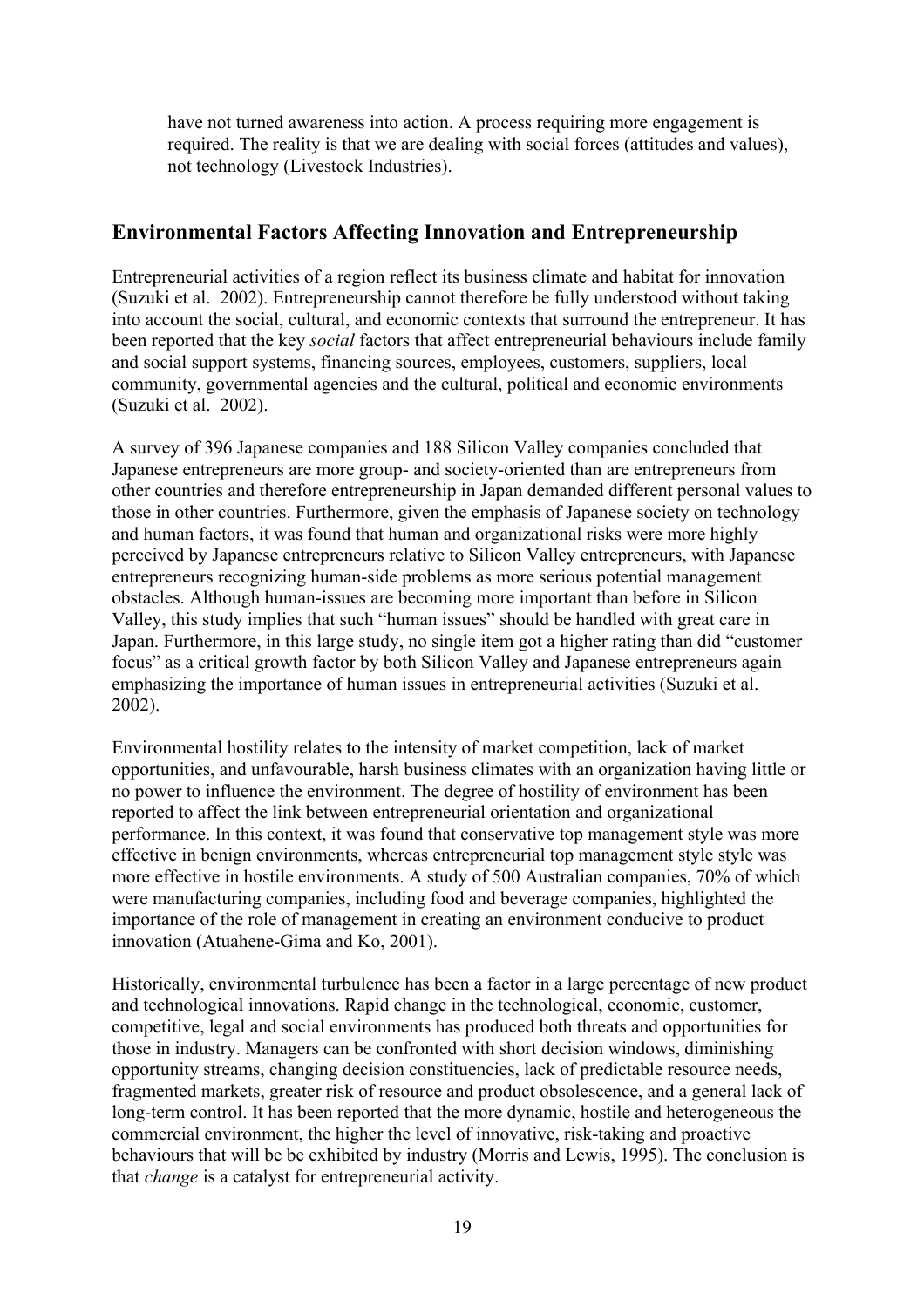<span id="page-19-0"></span>Research has indicated that indigenous companies are more likely to perform innovative activities locally and are more embedded in the local economy than their multinational counterparts, as they exhibit higher R&D intensity, have a larger proportion of scientific, technical and managerial employees, adopt innovative inter-firm practices more extensively, and are more likely to source innovative ideas from local sources. The multinational companies, in contrast, tend to exhibit lower R&D intensity, are more reliant on their inhouse marketing units, and continue to rely on their parent companies as a primary source for innovative ideas. These results suggest that local context still exerts a significant influence on the nature and extent of innovative activities in the knowledge-based economy (Gertler et al. 2000).

Studies have concluded that entrepreneurship is a self-reinforcing process. That is, individuals who are able to observe entrepreneurs, and perceive these people as positive role models, are more likely to undertake entrepreneurial activities (Morris and Lewis, 1995; Bygrave and Minniti, 2000). The implication of this for an R & D organization and/or a company, is that positive role models in innovation/entrepreneurial activity within an organization are likely to encourage and enhance similar innovation and activities by other individuals within that organization. Furthermore, the degree of entrepreneurial activity within a group is the outcome of a dynamic process in which social habits are as important as legal and economic factors (Bygrave and Minniti, 2000).

# **Factors Affecting the Rate of Technology Uptake**

A company can make a strategic choice as to whether it wants to be "first to market", an "early follower", "late follower" or "late entrant" with respect to new product introductions. While the decision may reflect an aspect of innovativeness, with early entry indicating a greater degree of innovativeness, the timing may also reflect the company's internal capabilities to deal with market and technological uncertainties associated with its entry strategy (Atuahene-Gima and Ko, 2001).

The adoption of an innovation consists, in large part, of the collection, integration and evaluation of information. An innovation is evaluated in terms of its ability to meet the decision makers' objectives, based on current perceptions about the innovation's performance compared to existing practices. Early in the process, uncertainty about the value of the innovation is high, and the quality of decision-making may be low. As the process continues, if it proceeds at all, uncertainty falls and better decisions can be made (Pannell, 2003).

The phases of awareness or knowledge that affect the adoption of innovation and that may or may not be reached by decision makers (Pannell, 2003) include:

• Awareness of the innovation. In this context, "awareness" means not just awareness that an innovation exists, but awareness that it is potentially of practical relevance. Reaching this point of awareness is a trigger that prompts the decision maker to open his or her ears and eyes - to begin noting and collecting information about the innovation in order to inform the decision about whether or not to go to the next step of trialing the innovation.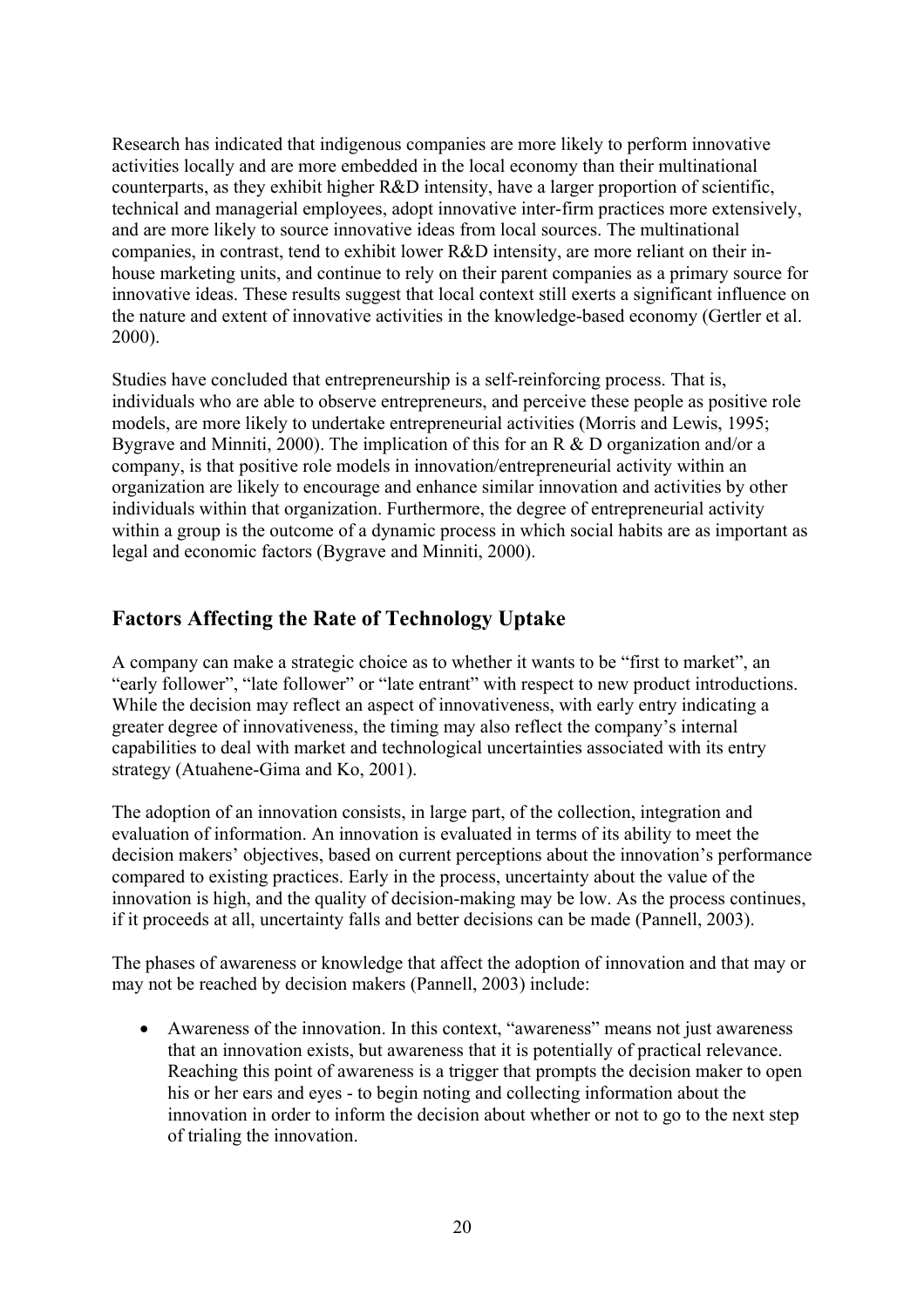- Perception that it is feasible and worthwhile to test the innovation (usually achieved via small-scale trials). In agriculture, the trial phase has been reported to be perhaps the most important phase in determining final adoption or not. Where an actual trial is not possible, evidence from a virtual trial (i.e. a detailed desktop analysis, or experience reported from another context or another state or country) may be sufficient.
- Perception that the innovation promotes the decision maker's objectives. There is compelling empirical support that the final decision to adopt or reject is consistent with the producer's "self interest".

Studies of the adoption of innovations (Pannell, 2003) have indicated that, in general:

- Most potential adopters considering an innovation are sensibly cautious, and hence uptake is often slow.
- Where decision makers do not have personal experience with an innovation, they rely to some extent on external sources of information. Therefore, as decision makers gain personal experience, this tends to have a dominant influence on their perceptions and their actual behaviour. This means that those attempting to transfer the innovation are more likely to have an influence early in the debate, before perceptions are firmly formed.
- External sources of information are given more or less weight depending on factors such the expertise and credibility of the information source, the relevance of the external information to the decision makers circumstances, and the number of external sources reinforcing the message with similar information.

Factors which influence the speed of adoption of an innovation (Pannell, 2003) include:

- the extent to which adopting the innovation is *actually* superior to maintaining existing practice (this depends on a great diversity of issues, and is often difficult to determine)
- the ease with which the innovation can be observed and evaluated
- the number of other potential adopters who have already adopted it, and the similarity and proximity of those actual adopters to those who are now considering adoption, and
- the intensity and quality of efforts to promote the innovation.

The speed of technology diffusion has been reported to be positively related to the profitability of adoption, that innovation diffuses more rapidly in less concentrated industries and that smaller firms adopt new technologies more slowly (Diamond Jr, 2003).

A receptor organization's capability to absorb new technology is influenced by the level of prior, related knowledge and expertise (i.e. basic skills, shared language, technological acumen, functional specialists) in the receptor organization. The extent to which the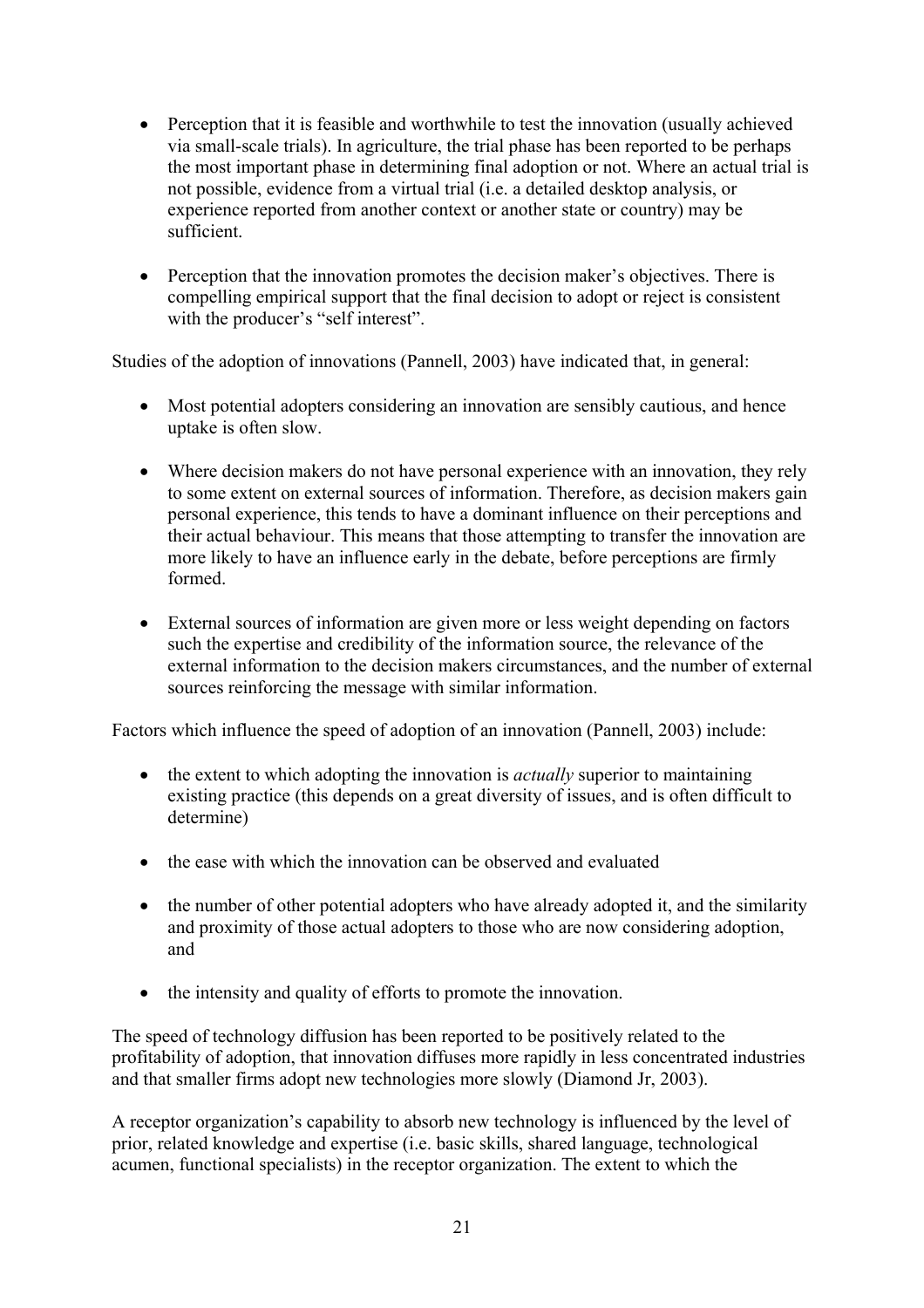<span id="page-21-0"></span>technology is understandable, demonstrable and unambiguous, the greater the probability of uptake by the industry. The relevance of the innovation or technology to the receptor organization's needs, the organization's interest in the subject matter, project goals and demonstrated usefulness of research results will also significantly affect technology uptake (Willis and Ashworth, 2002).

Uptake of new technology by industry has been reported to be significantly enhanced when the technology was highly recommended by respected authorities outside the transferring organization (i.e. a neutral party) (Willis and Ashworth, 2002).

Studies have also examined how the organizational context variables of age, size, resources and competitive strategy affect entrepreneurship and in particular, innovation, pro-activeness and risk-taking. Results from a sample of 233 companies showed the significant influence of organizational resources and competitive strategy on entrepreneurship. However, size and age of the company were not significant (Entrialgo et al. 2001).

One traditional method of measuring innovativeness of a company is based on the time of adoption of a single product. Segmenting an industrial market based in this measure has recently been reported to be predictive of a company's relative time of adoption of related products (Fell et al. 2003). In contrast however, another study has reported that holding firm size and profitability constant, early adoption of one technology is not a very good predictor that a company will also be an early adopter of later technologies. An extension of this work to international technology transfer concluded that countries that invest more in R & D are quicker at adopting other countries' innovations (Diamond Jr, 2003).

The benefits of spending a significant amount of time with the "first adopter" of a new technology or process have been reported. Close supervision of other early adopters has also been recommended in order to prevent mistakes which could cause a new method or innovative technology to fail (Grandin, 2003).

# **Networks Bring Companies and People Together**

Situational/environmental factors and social function are integral components of the entrepreneurial process (Stewart et al. 1999), and the value of networks as an integral part of entrepreneurial success is widely acknowledged (Elfring and Hulsink, 2003). Networks are patterned relationships between individuals and groups and can help an entrepreneurial venture establish legitimacy and develop a desirable reputation in the marketplace. It has been reported that manufacturing companies, but generally not 'service' companies (i.e. those providing a non-material product), have external networks and the relationships developed within these networks were of great importance to innovative activities (Sundbo, 1997). Studies of technology transfer processes at 57 universities in the UK showed that the more successful universities were found to possess greater networks (that may be important in fostering spin-off companies) (Lockett et al. 2003).

Entrepreneurs have widely been reported to be good networkers. In addition to having "know-how", they "know-who" and "know-where" to obtain the resources they require (Thompson, 1999). Entrepreneurial ventures find both personal networks and more formal organizational networks to be of value in competing successfully in the marketplace. The strongest personal networks are based on trust between partners, while less effective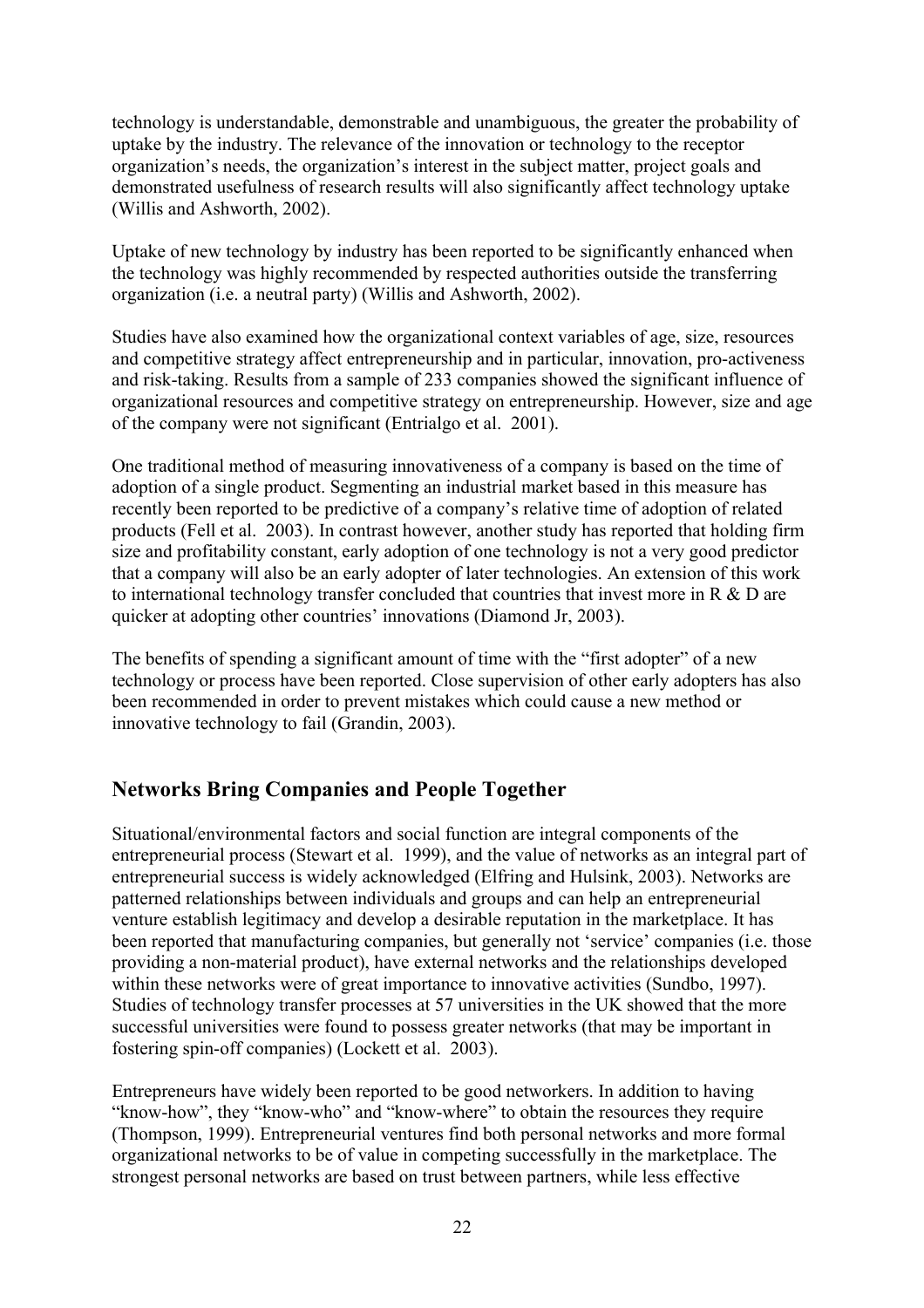networks are framed around casual relationships. For entrepreneurs leading new ventures, developing and enhancing social skills, perceiving others accurately, making a favourable first impression, and being able to adapt effectively and quickly to a wide range of social situations are important sources of strong and successful personal or social networks (reviewed by Ireland et al. 2001). Even weak social ties can promote ideas, and entrepreneurial behaviours leading to the development of innovative opportunities (Floyd and Woolridge, 1999) and social networks have been shown to have a significant positive impact on the success of new technology implementation (Johnston and Linton, 2000). Furthermore *higher-level* technology transfer can be achieved as relationship duration increases (Kotabe et al. 2003).

The importance of getting to know "decision makers" *before* they are in positions of influence has been reported (Pannell, 2003). Once these people are in positions of influence they tend to be very over-worked and they rely on contacts and information they have acquired beforehand. Given the difficulty of anticipating who will become influential "decision makers" in the future, perhaps the appropriate response to this recommendation is to establish and maintain strong professional networks generally.

Perhaps a form of indirect networking is by the use of consultants in technology transfer. Consultants can play a role in experience sharing, either implicitly or explicitly and in some ways, act like bees, cross-pollinating between companies, carrying experiences and ideas from one location or context into another (Bessant and Rush, 1995).

Technology parks have been suggested to play an important role in the improvement of entrepreneurial culture and offer an ideal environment for technological start-up companies. Close networking between carriers of different competencies and with external partners in R&D, finance, and industry has been reported to be the basis for the high success rates of start-ups (Von Waldkirch, 2000), particularly in technology parks such as the Technopark ® Zurich that was created over 10 years ago to facilitate technology transfer from science (Von Waldkirch, 2003).

Organisations have several ways to internationalize their operations to create wealth, such as licensing, strategic alliances and direct foreign investments. However, regardless of the process used, organizations entering foreign markets should always treat those with whom they become involved with respect, especially network partners, and should focus on finding ways to promote mutual interests (reviewed by Ireland et al. 2001).

Rapid transfer of knowledge is vital in entrepreneurial ventures, particularly in international markets. It has been reported that organizations that have the capability to learn and transfer knowledge quickly by effectively using their human capital rely on this skill as a source of competitive advantage (Ireland et al. 2001).

The encapsulated message from research in this area is that building relationships and supportive networks are as important to successful entrepreneurship as technical innovation (Harris and Jackson, 1999).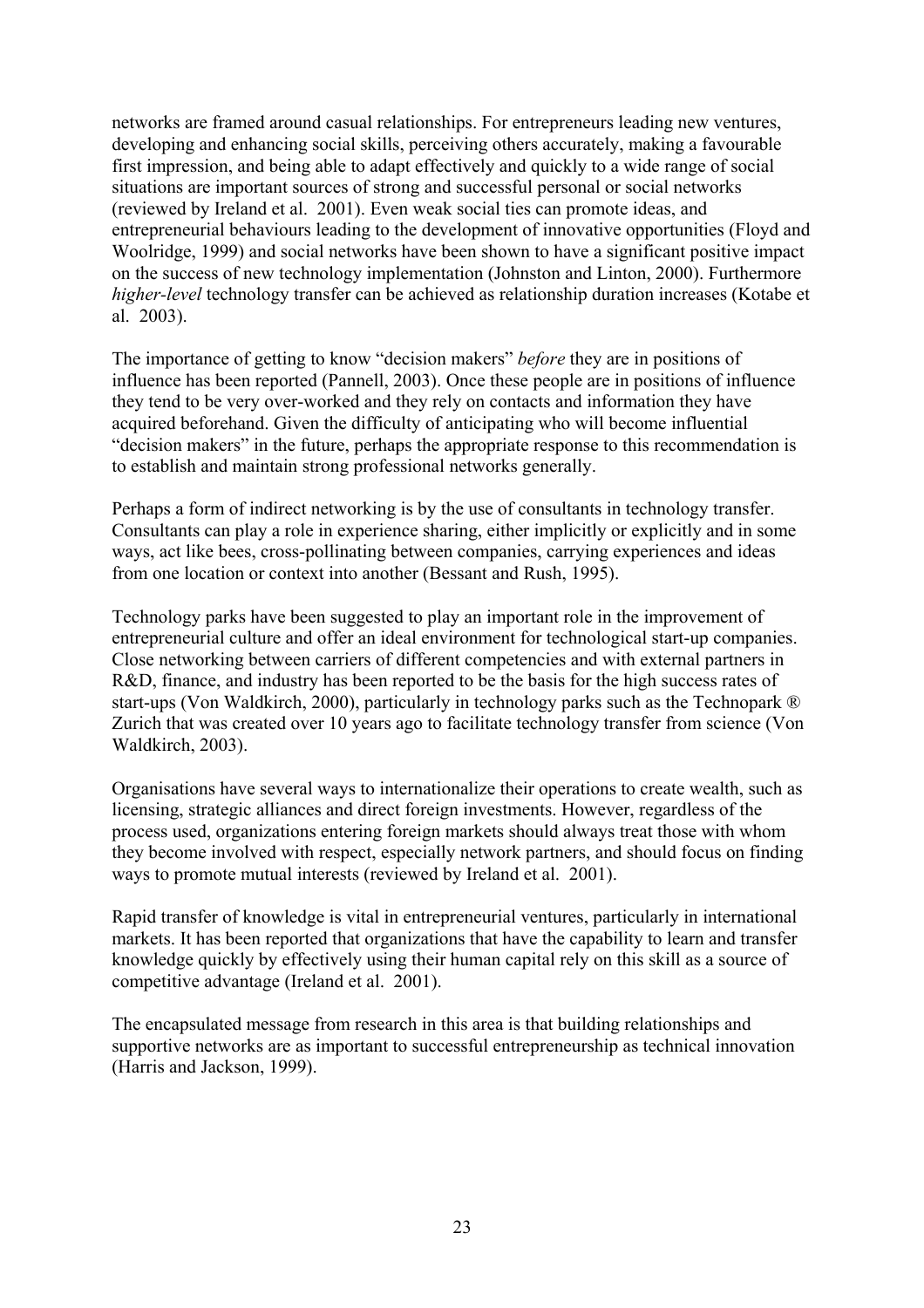# <span id="page-23-0"></span>**Personalised Technology Transfer/Uptake**

Technology transfer is a communication process (Rogers et al. 2001) and people are the key to successful technology/knowledge transfer (Willis and Ashworth, 2002). Research has shown that the individual plays a critical role in the process of knowledge transfer and that relationships form an integral part of this process (Lindsay et al. 2003).

Individuals make decisions about whether innovations are adopted and transferred to new uses or locations. Relational competence is therefore critical for innovation management and technology transfer and personal communication, formal and informal, is the core component in such competence. Research has shown that 'close ties' and communication are critical to innovation, particularly given the changing nature and role of technology management in the context of rapidly increasing globalization (Irwin et al. 1998).

Event history analyses of company start-ups exploiting MIT (Massachusetts Institute of Technology) innovations have also shown that new ventures with founders having direct and indirect relationships with venture investors are most likely to receive venture funding and are less likely to fail, and it was concluded that the social capital of company founders represents an important endowment for early-stage organizations (Shane and Stuart, 2002).

Individuals actively pursuing technology transfer continue to rely heavily on a personalized, informal pattern of technology transfer/uptake with the majority of technology transfer projects being achieved through informal links. This holds true for both industry and academic researchers. Recent research from universities, technology transfer offices and industry is now revealing some of the underlying reasons for the heavy reliance on personalized technology transfer patterns.

Technology transfer/uptake first and foremost requires a high level of trust between those involved. This is particularly clear from the industry side of technology transfer partnerships. Industry may grant trust to individuals or to research units, sometimes even to organizational departments, but not to scientific institutes or universities. Furthermore, researchers typically trust their concrete industry partners without stretching that trust too far. Instead of simply an 'information gap', research has suggested an underlying 'cultural gap' between universities/institutes and industry. This has led to a high degree of uncertainty and even distrust which was only ever overcome by trust in individual people. The 'cultural gap' was widely expressed in terms of institutional differences and stereotypes between 'those in the ivory tower' and 'those only interested in short-term results'. It is therefore clear that those engaged in technology transfer/uptake cannot do so on the basis of institutional trust. Only trust in individual people reduces these uncertainties and therefore personalized modes of interaction are a prerequisite for effective technology transfer/uptake (Krucken, 2003).

Credibility and reputation of the people or teams involved in technology transfer is also very important. It is therefore important to strive to be scrupulously honest and balanced in communications with clients and hope that this is recognized (Pannell, 2003).

When new technology is 'imposed' on an organization without ensuring internal receptivity, it is bound to fail. A very real factor influencing technology transfer is employee attitudes or resistance to change, which has also been referred to as the "not invented here syndrome". Therefore, it is important that the people in the receptor organization are well informed about the process, are consulted about their needs, concerns, perceptions, attitudes and expectations,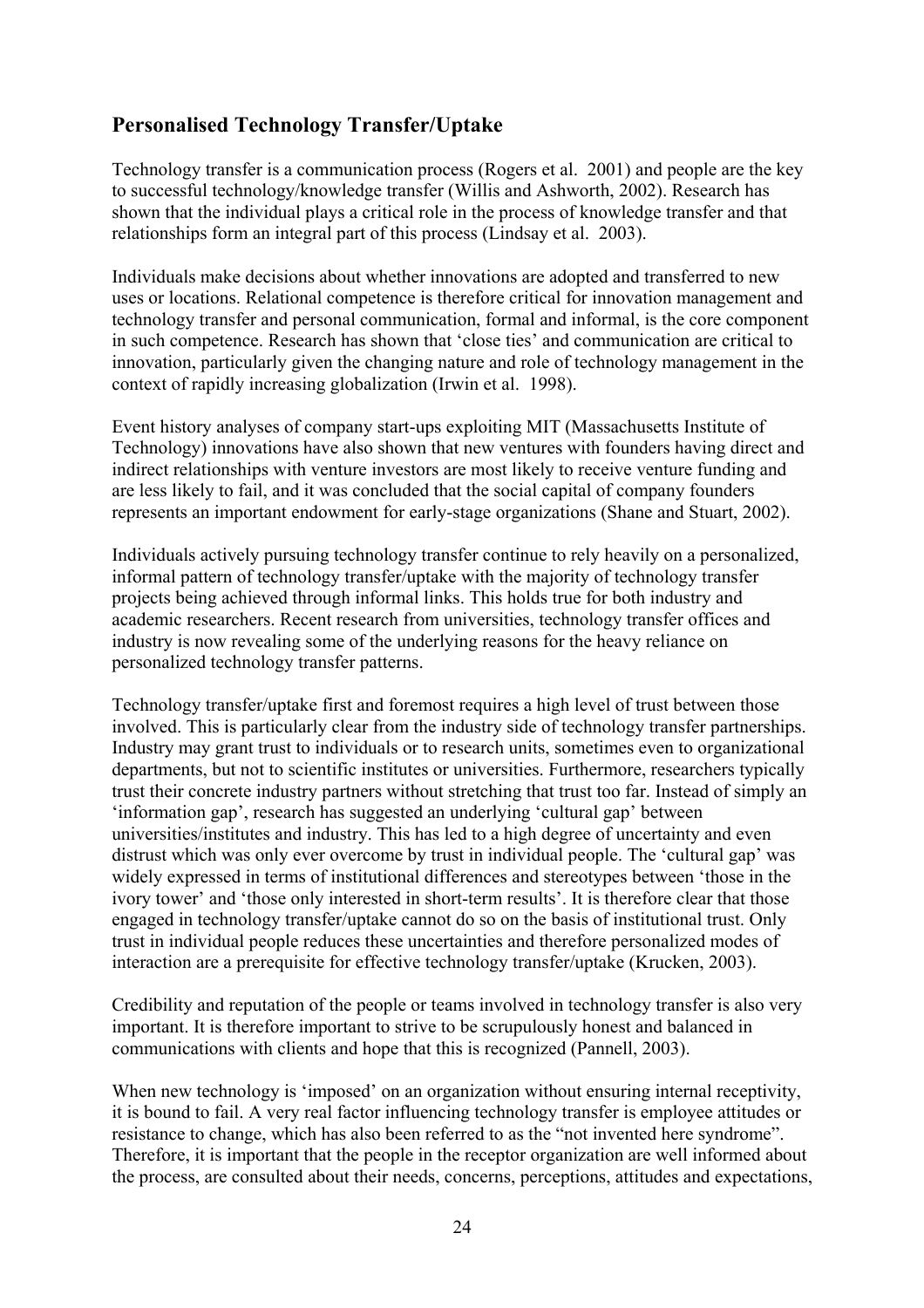<span id="page-24-0"></span>and trained/mentored to understand and utilize the technology to its fullest (Willis and Ashworth, 2002). Feedback and positive reinforcement (behavioral interventions) could therefore be of value in improving technology transfer (Andrzejewski et al. 2001).

Training of employees to understand and use new technology will have a direct impact on the capability of an employee to accept and implement new technology. There is therefore a need to move beyond the translation of training material and to design training programs that contain material relevant to the end users. As employees progress in their training, personal satisfaction, and recognition by the organization and their peers will provide further incentive. Furthermore, mentoring is an essential ingredient of technology transfer. There is no substitute from learning from someone who has already been through the process (Willis and Ashworth, 2002). The importance of such personalized technology transfer has also been highlighted in a recent CSIRO case study (CSIRO, 2004).

Direct overseas investments of multinational firms, has been instrumental in energizing the economies and altering international trade patterns in Eastern Asia. One of the keys to productive results has been reported to be the emphasis on human factors in technology transfer which targets the development of human resources through strong inter-personal contact. This has led to sustainable economic development via integrated production systems and viable export programs in this highly dynamic part of the world (Hiraoka, 1995).

Studies from human service fields, also indicate that interpersonal strategies are dramatically more effective in achieving the individual and organizational behaviour changes needed to achieve technology transfer (Brown and Flynn, 2002).

The world's first complete food irradiation technology transfer project between Canadian and Thai private food companies and government agencies (also discussed later), involved a cross-functional team including specialist scientific staff and technology transfer staff and included day-to-day personal contact between the Canadian and Thai counterparts (Kunstadt, 1993). The summary of the successful project outcomes stated that 'the cooperation and accommodation between the people of the organizations made possible the successes achieved. The language, cultural and distance barriers were reduced and the friendships that have been fostered will continue past the life of the project'. This case study further emphasizes the effectiveness of personalized modes of interaction in successful technology transfer/uptake projects and supports the views that personal and active technology transfer i.e. through people, has proven more effective than passive efforts to disseminate information (Willis and Ashworth, 2002).

## **Cross-functional Teams for Technology Transfer**

Some inventors fail to persuade industry to take up their idea. Critics will then dismiss the idea as ill-conceived, but there are definite cases of a good idea being lost or wasted through poor technology transfer mecahanisms. Studies have also suggested that stereotypical views of scientists/inventors held by potential business adopters, coupled with the often weak marketing communications and interpersonal skills reportedly possessed by some scientists/inventors present very real barriers to the adoption of new ideas by the business community (Wright and Narrow, 2001). In such cases, the inventor(s) need(s) partners to provide marketing, financial and general commercialization skills (Thompson, 1999).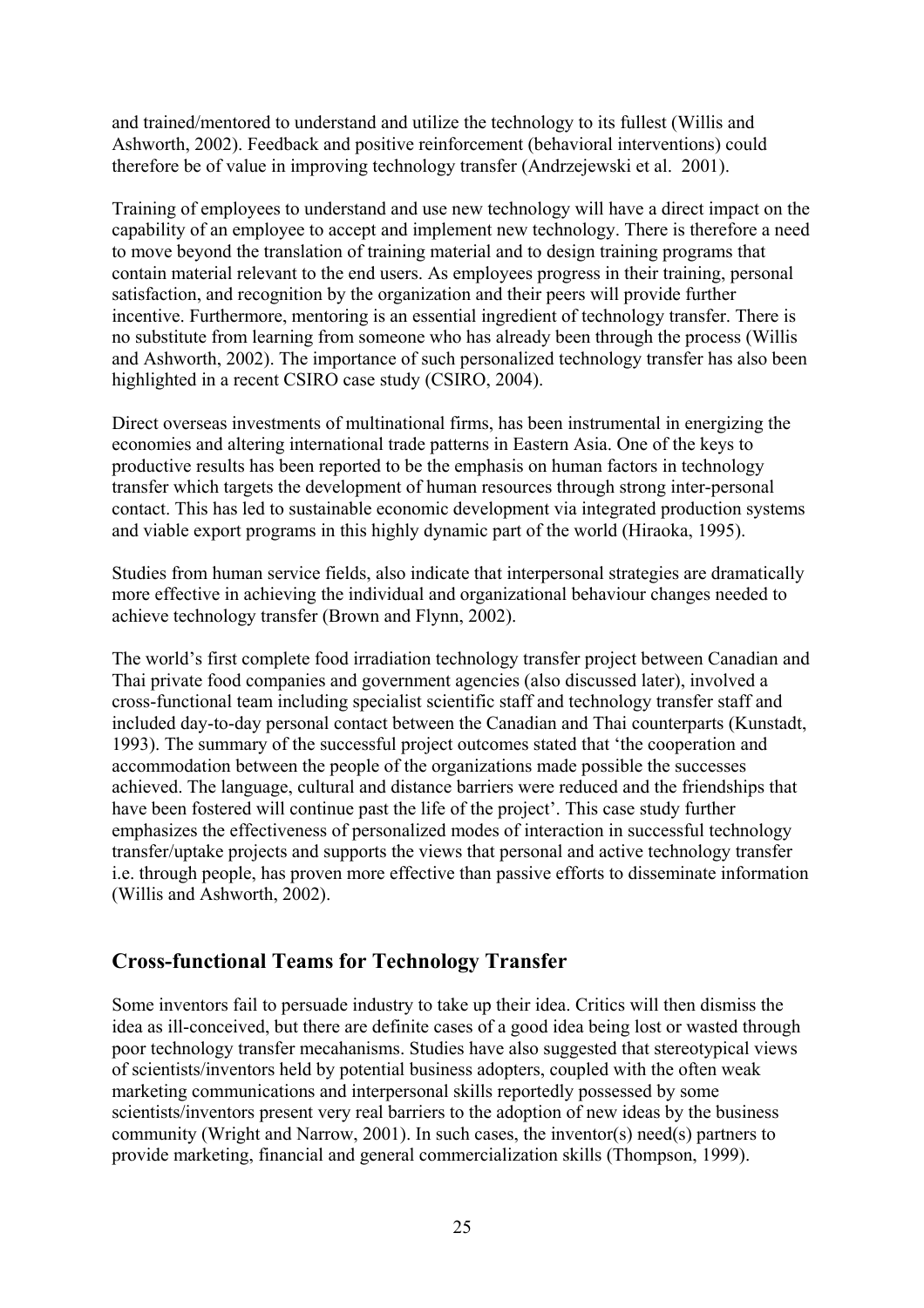The use of cross-functional teams as a tool for technology transfer and commercialization of new food products has been suggested (Patil, 2003). A cross-functional team was defined *as "a small number of people with complementary skills who are committed to a common purpose, performance goals, and approach for which they hold themselves mutually accountable"*.

Typically such teams are composed of representatives from science, engineering / manufacturing, marketing, finance and other functional areas and therefore such teams possess diverse knowledge sets. Integrating knowledge from team members' different functional areas increases the likelihood of the team's success, but this will only happen if the team members feel free to use their knowledge, intelligence, skills and creativity while working together (Pfeffer, 1998).

Studies of the performance of cross-functional teams on innovation have shown that organizational context, specifically senior management team support and organizational politics, has a more significant influence on team success than internal team characteristics. While teams generally experience positive beginnings with few differences between team members, conditions can rapidly deteriorate because of a lack of senior management support and dysfunctional organizational politics. The key is to support and integrate the divergent and often contradictory forms of knowledge from separate functional specializations (Hitt et al. 1999).

Difficulties can occur when innovation within organizations is accomplished in a sequential manner. Organizations using a sequential innovation process where a design is developed by scientists, then transferred to an engineering/manufacturing group for input and then transferred to a marketing group to take to the marketplace. In this model, communication is largely one way, from design to manufacturing and from manufacturing to marketing. Unfortunately, errors and problems often occur with this sequential and one-way communication process (Hitt et al. 1999) and therefore recommendations have been made to move corporate communications beyond one-way transmission of information to achieve a genuinely interactive medium for the effective facilitation of behavioural change (Chitty, 1996).

More organizations are now seeking to replace the sequential model with other processes, such as the use of cross-functional teams. While the application of cross-functional teams may not always be necessary, in general, for complex, highly novel innovations, crossfunctional teams should be utilized at all stages of the innovation/commercialization process (Hitt et al. 1999).

In order to achieve the necessary integration and potential synergy available within a crossfunctional team requires effective communication. Such communication is particularly necessary for technical and marketing synergy to achieve a common team 'mental' model and shared values in order to maximize input from all team members and thus team productivity as well as the speed of accomplishing tasks (reviewed by Hitt et al. 1999).

Enhancing (equal) communication between functions is crucial to successful team synergy. Research has shown that marketing managers can either communicate too little or too much with non-marketing managers. If they interact too infrequently, they run the risk of not understanding the way to most effectively communicate market information. If they communicate too much, they may overload the manager with too much information and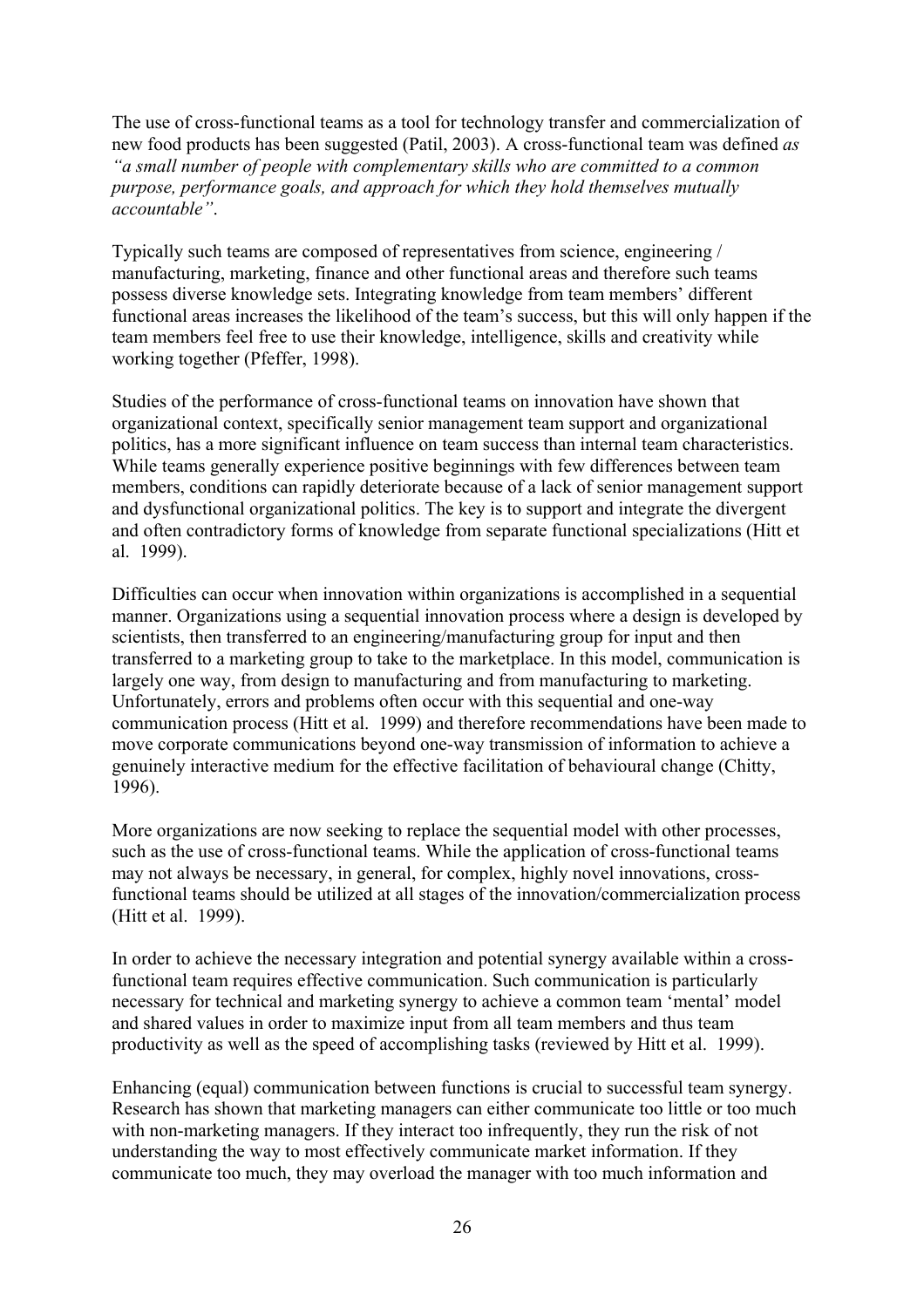erode the overall quality of the information sent. In addition, some modes of communication are more effective in improving perceptions of the quality of market information, For example, regular e-mail sent by marketing managers seems to have no effect on perceived information quality. On the other hand, e-mail sent, with supporting documentation can have a strong positive effect on perceived information quality. Impromptu phone calls by marketing managers have less positive effects than scheduled phone calls (Maltz, 2000). The ability of organizations to become more entrepreneurial is therefore heavily dependent on breaking down functional barriers and encouraging teamwork (Jones, 1998).

The world's first complete food irradiation technology transfer project (mentioned earlier) between Canadian and Thai private food companies and government agencies has been documented (Kunstadt, 1993). This successful project involved a cross-functional team including specialist scientific staff and specialist technology transfer staff. Furthermore, a need for a Scientific Coordinator – to assure efficient communication and coordination of efforts across geographically distant sites was identified. The coordinator reported to the Technology Transfer Manager and was responsible for the coordination and timely completion of the project tasks, and had responsibility for the preparation of all reports, data and regulatory submissions. Upon successful project completion, it was concluded that such continuous coordination was critical to the success of the project and the parties involved were convinced 'that this is the only way to achieve success'.

Senior management support has been reported to be critical to innovation and commercialization processes. The primary support offered is usually in the form of resources to the project team, including both financial and political resources. By developing, communicating, and emphasizing specific shared values among organization members, senior management effectively establishes an organization culture. A strong culture facilitates simultaneous coupling of the functions (Hitt et al. 1999). Conversely, if there is a lack of senior management support (eg. little financial support, or transferring key team members to new positions without encouragement to remain active in the group), politically motivated conflict is likely to flourish between the functional groups.

It has also been reported that early and extensive involvement of industry in project/process development should improve the chances that the new innovative product/process will satisfy industry needs and will help ensure success of commercialization efforts (Hitt et al. 1999). The traditional deficit model of one-way information flow from the laboratory to the user is therefore now being replaced by a contextual model involving two-way dialogue (Clarke, 2003).

There is also information in the literature suggesting that geographically dispersed crossfunctional teams are difficult to manage with respect to communications and coordination which can lead to the process being dominated by particular team members or functional groups. In such situations it is critical for senior management to ensure that the team has effective leadership and the necessary financial support, along with providing oversight of team operations to ensure that team processes are indeed effective. Organizations could also benefit from the establishment of processes to capture learnings from disappointments (Hitt et al. 1999).

The effect of job satisfaction of a project team on the relationship between team cohesiveness and project performance has been studied with the outcomes demonstrating that social satisfaction of the team mediated the relationship between team cohesiveness and project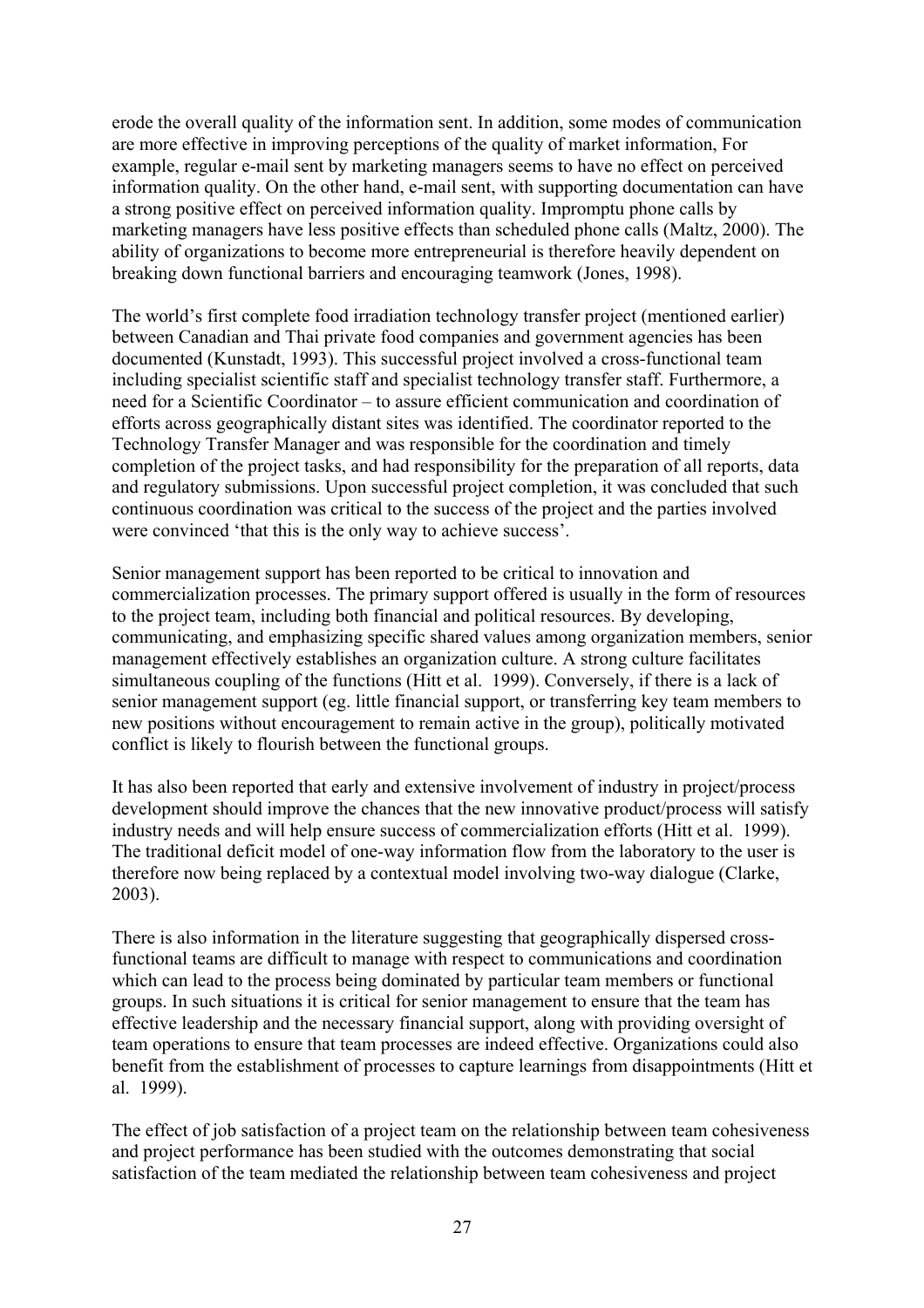<span id="page-27-0"></span>performance (Nerkar et al. 1996). Social interaction and the quality of the social interaction within entrepreneurial teams has also been reported to be crucial for new venture success (Lechler, 2001).

# **Developing a Technology Transfer Team**

Not all R & D groups can afford the luxury of a person or group of people whose primary or sole responsibility is technology transfer, although it is considered a very important function. All too often, the tasks are simply added to the responsibilities of one of the scientists / investigators, or of the Director. Research by the UK Government has indicated that it is not possible to turn the majority of (public) scientists into entrepreneurs and disputes the premise that this should be an objective (Tomes, 2003).

A survey of laboratories across the USA showed that the amount of successful technology transfer accomplished was determined primarily by whether there was a person specifically designated to do only technology transfer (Sacks, 1996).

Technology transfer involves many disciplines and many fields of expertise. It is therefore a team sport, and has also been referred to as a "contact" sport, as so much of it revolves around personal contacts and personal interactions. Given that technology transfer must be a team effort in most cases, it is essential that the members of the team respect each other, as well as the investigators and their work, and that they work well together. There will certainly be people in the organization that "like to fly solo", but these people do not generally contribute as much to the technology transfer effort as others (Sacks, 1996).

As technology transfer is largely based on communication skills, experience and personal contacts, as well as technological knowledge, it is not easy to identify the best types of people for a technology transfer group. It is generally seen as beneficial to have people that are technically trained and who have also had personal experience in some aspects of technology transfer (eg. running a business, developing and licensing a product, taking out a patent, or developing and transferring a product of their own design). The ability to give technical presentations is also seen as very beneficial (Sacks, 1996). Other studies have reported that *highly qualified younger people, who were found to be especially effective in achieving a match between scientific and technological knowledge and market needs by capitalizing on their technological competencies and "relational assets"* were effective role players in technology transfer (not including the formation of spin-off companies) (Fontes, 2001).

Some of the more subtle, although very important, requirements in technology transfer are the ability to communicate in laymans terms with people unfamiliar with the field, the willingness and ability to strike up conversations with likely collaborators or licensees who may be total strangers, and the ability to see connections between people or organizations (and their technologies) and what they may be able to accomplish together (Sacks, 1996).

It is very important to understand the mindset of the client, the problems they are dealing with, the objectives they are trying to pursue, and then tailor the communication process in a way that presents the client with prospective feasible solutions. It is also very important to maintain the social equity of communications - ie. communication on equal terms (Pannell, 2003). The importance of effective communication processes with the industry should not be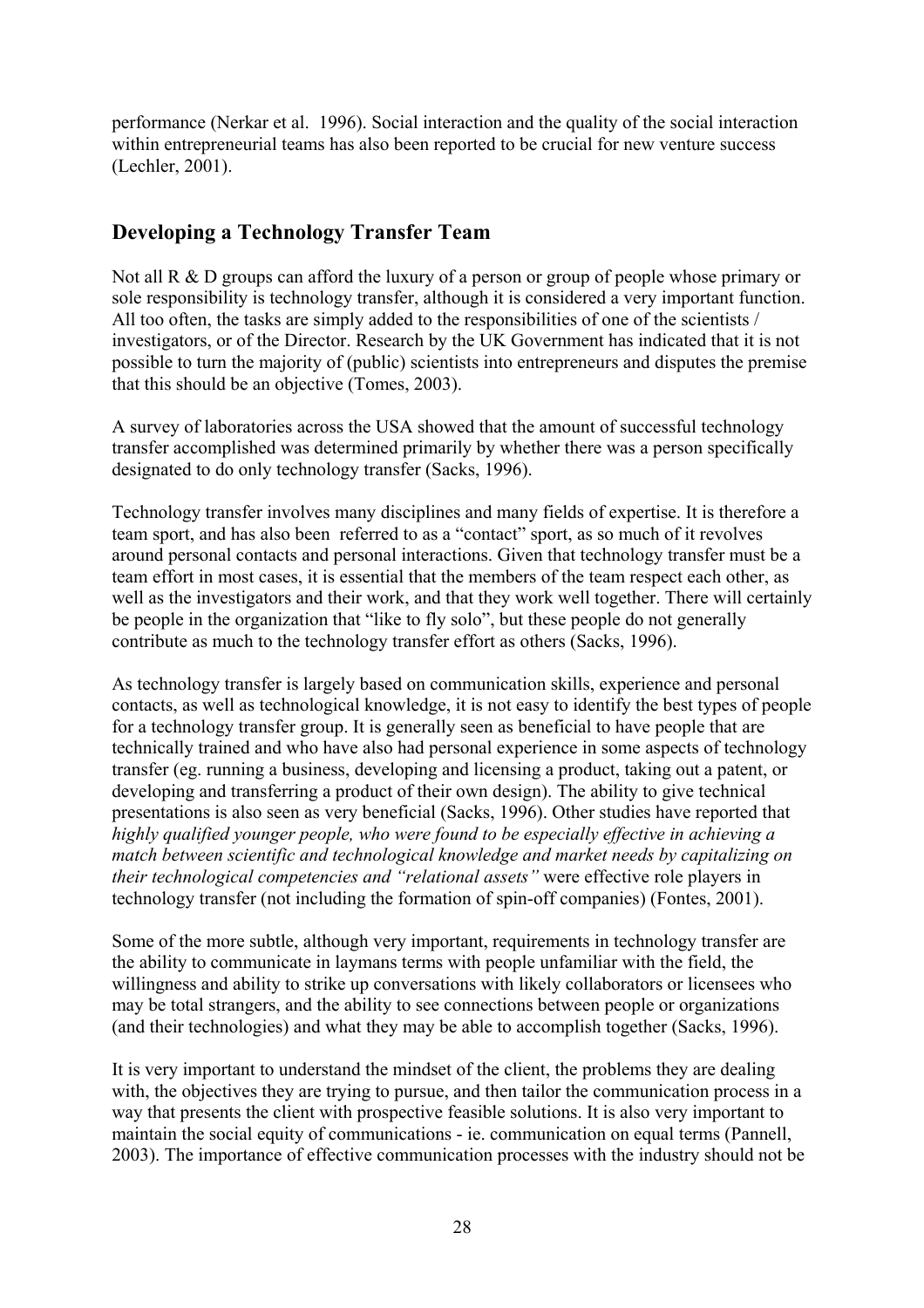underestimated. Research has clearly indicated that effective communication is as important, and in some people's views, more important than the information being communicated.

Knowledge-based organizations will have an increased emphasis on the relationship between technical knowledge and customer needs and wants. This means that marketing personnel will need to become more technically literate and technical personnel will be required to be become more people oriented (Earle, 1997).

Documentation is extremely important in any technology transfer activity. As the entire process depends upon contacts, discussions, agreements, the timing of events, especially inventions and the actions relating to them, it is absolutely critical that anyone involved in technology transfer be able to keep accurate, complete and reliable records. Furthermore, as these activities relate to money (or the prospect thereof), people tend to take them very seriously (and sometimes to court!) (Sacks, 1996).

Although the above skills and qualities are of very significant value to anyone involved in technology transfer, a number of role players with distinct responsibilities have been identified as being integral to successful technology transfer (Willis and Ashworth, 2002). These include the:

#### *Researcher/Inventor*

Researchers frequently perceive the exchange of information as not central to the work they do. However, they can enhance the transfer of technology by:

- Communicating the importance of the technology to an organization's representatives
- Transforming raw data into information useful to the target audience
- Being responsive to the input and suggestions by industrial sponsors
- Defining research goals clearly as obscure or vague project goals may cause disillusionment on the part of the organizations who expected more from a project than was possible.

#### *Technology Transfer Facilitator*

The technology transfer facilitator acts as an intermediary between the researcher and the receiver of the technology. In brief, the technology transfer facilitator:

- Takes care of the personal, organizational and cultural issues of recipients in order to achieve effective technology transfer
- Evaluates the environment for technological opportunities that could be translated into R & D projects
- Identifies a technology implementation "champion" in the receiver organization (see below)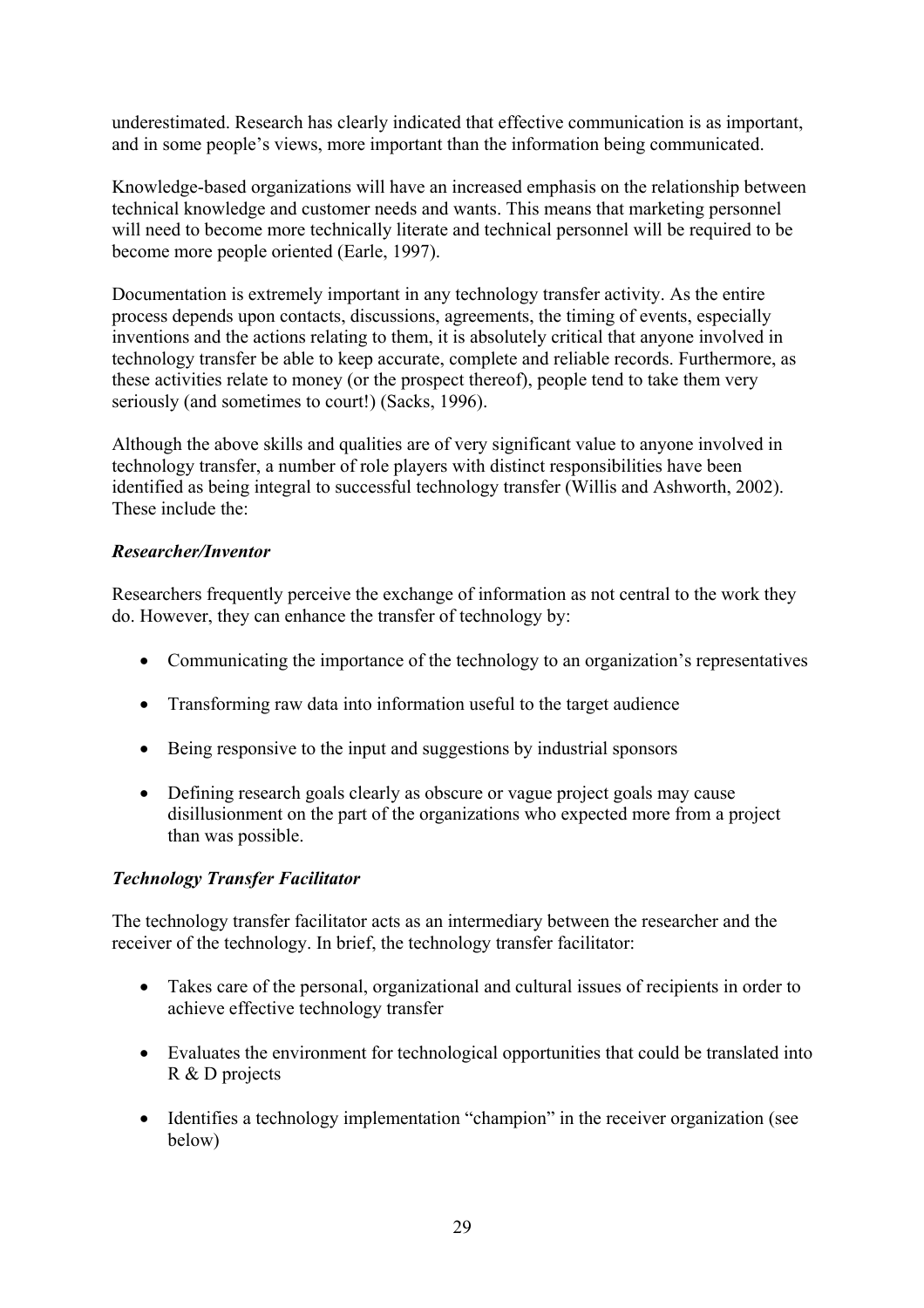- Emphasizes the relevance of the project to the industry's needs
- Demonstrates the relevance and usefulness of the research results
- Provides training sessions or seminars, and encourages potential implementers, users and researchers opportunities to interact
- Creates a climate in which problems/issues may be addressed and solved at an early stage
- Develops and implements the technology transfer plan

#### *Technology "Champions"*

Effective technology transfer requires a "champion" on both the sending and receiving ends of the process, although a champion is probably more important on the receiving side. Studies in the literature show that a primary breakdown point in the technology transfer process is not within the exchange of information, but at the point of implementation. The role of the implementer or technology champion is complex but this person would be responsible for:

- Ensuring that the Senior Management Team gains a better understanding of the technology transfer process, as support for innovation begins at the top
- Seeing that effective communication takes place early and continuously throughout the life of a project and emphasizes personal interactions
- Acting as the liaison between researchers and receiver organization employees
- Providing assistance with respect to implementation of the technology and training

In general, the champion is a person/team who understands technical aspects, who is familiar with human aspects and who can communicate effectively with the end users or the workforce. In a recent case study, it was reported that the most significant determinant of initial adoption of the new technology was the support of a champion, while the presence of an intra-departmental champion strongly influenced continued use (Pollard, 2003). It was also reported that surprisingly, intentions to use the new technology were the same for continued and discontinued users, leading to the conclusion that some discontinued users are in reality "stalled" users who should not be classified as rejecters of the technology.

Given the nature of short(er) tenure of senior staff in many industries in recent times, it would be prudent to identify a succession plan (i.e. a second champion) to fill the role and to ensure that the urgency or rate of technology implementation is maintained in case the original person is redeployed or leaves the organization. A recent case study within CSIRO has also highlighted the need for scientific (internal and external), commercial and executive *champions* to drive technology transfer processes (CSIRO, 2004).

While the above roles have been reported to be integral to successful technology transfer, the benefit of a technology transfer facilitator has emerged very strongly and recommendations have been made to promote such a role more strongly (Willis and Ashworth, 2002).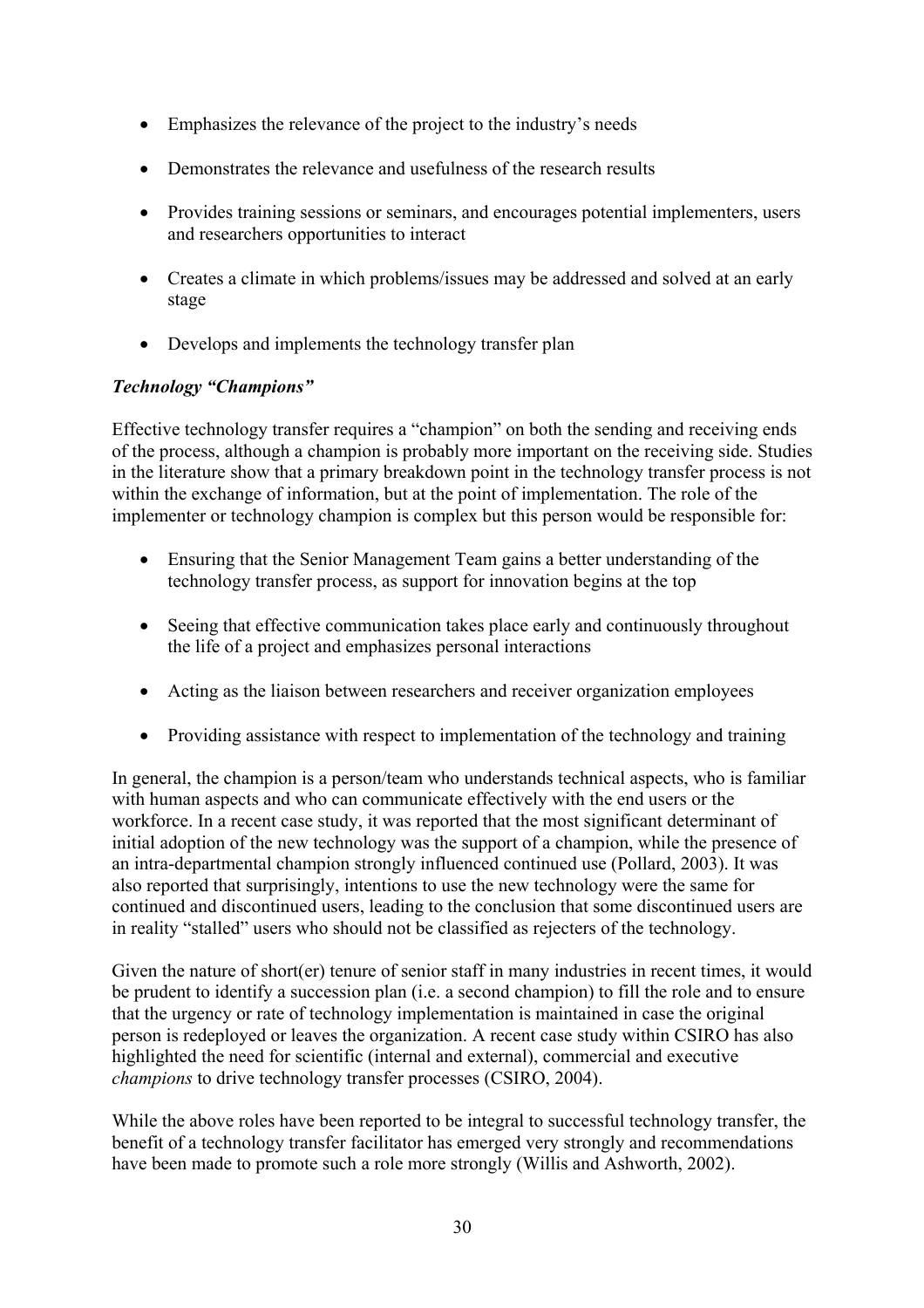<span id="page-30-0"></span>Perhaps analogous to the role of technology transfer facilitator, is a role referred to in the literature as the "gatekeeper". A gatekeeper is essentially an internal and external communication star. In general, gatekeepers are able to gather and understand external information, and they are then able to translate or de-code this information into terms that are meaningful and useful to people in their own organization. Therefore, gatekeepers should be strongly connected to external sources of information and networks, and at the same time have frequent communication with staff in their own organization (Harada, 2003). Translation between different (internal and external) scientific languages or coding schemes requires a special capability that is hard to obtain and therefore not common among an organization's staff. In the absence of gatekeepers, such external information searches and internal communication can be performed by different individuals. It may take several years to become familiar with an organization's different scientific/technical languages and therefore the translation capability requires a certain period of organizational tenure and experience (Harada, 2003).

# **Technology Transfer/Uptake - Case Studies**

While detailed case studies of the processes involved in technology uptake by industry are beyond the scope of this review, a number of recent case studies are described below in outline, as these highlight a strong focus of technology transfer/uptake processes which critically depend on people contact and the establishment of social/personal relationships and trust between researchers and industry members.

## **(i) The Norwegian Food Research Institute**

The Norwegian Food Research Institute (MATFORSK) has developed a program for effective technology transfer to small and medium sized (food) enterprises (SMEs) in Norway. The program is financially supported by the Norwegian Ministry of Agriculture and has an objective to improve innovation and competitiveness in food SMEs. An external evaluation of the program carried out after 2.5 years indicated that the program was one of the few government-supported food industry interventions with documented positive results (Baardseth et al. 1999).

In this program, companies are recruited directly through invitations or through seminars organized on specific topics of interest to the industry. The program is run as several individual projects (called networks) with each network consisting of 5-10 companies and 20- 30 people and tailored to a particular branch of the food industry. Participants meet 3-4 times per year for workshops, reporting, discussions and exchange of knowledge and experiences. Each company pays a participation fee and covers the costs of their own labour resources, travel and so on. Each company is also assigned a "chaperon" (an expert with knowledge of typical problems in the particular branch of the food industry) that stays in close contact with the company during the network period, serving as an advisor and "key account" (Baardseth et al. 1999).

Good communication between supplier and respondent is critical for successful technology transfer. The literature on technology transfer has focused on equality (in terms of mutual respect and acknowledgement of each others competencies) as a basis for communication. When individuals communicate on equal terms, they more easily reach a state of mutual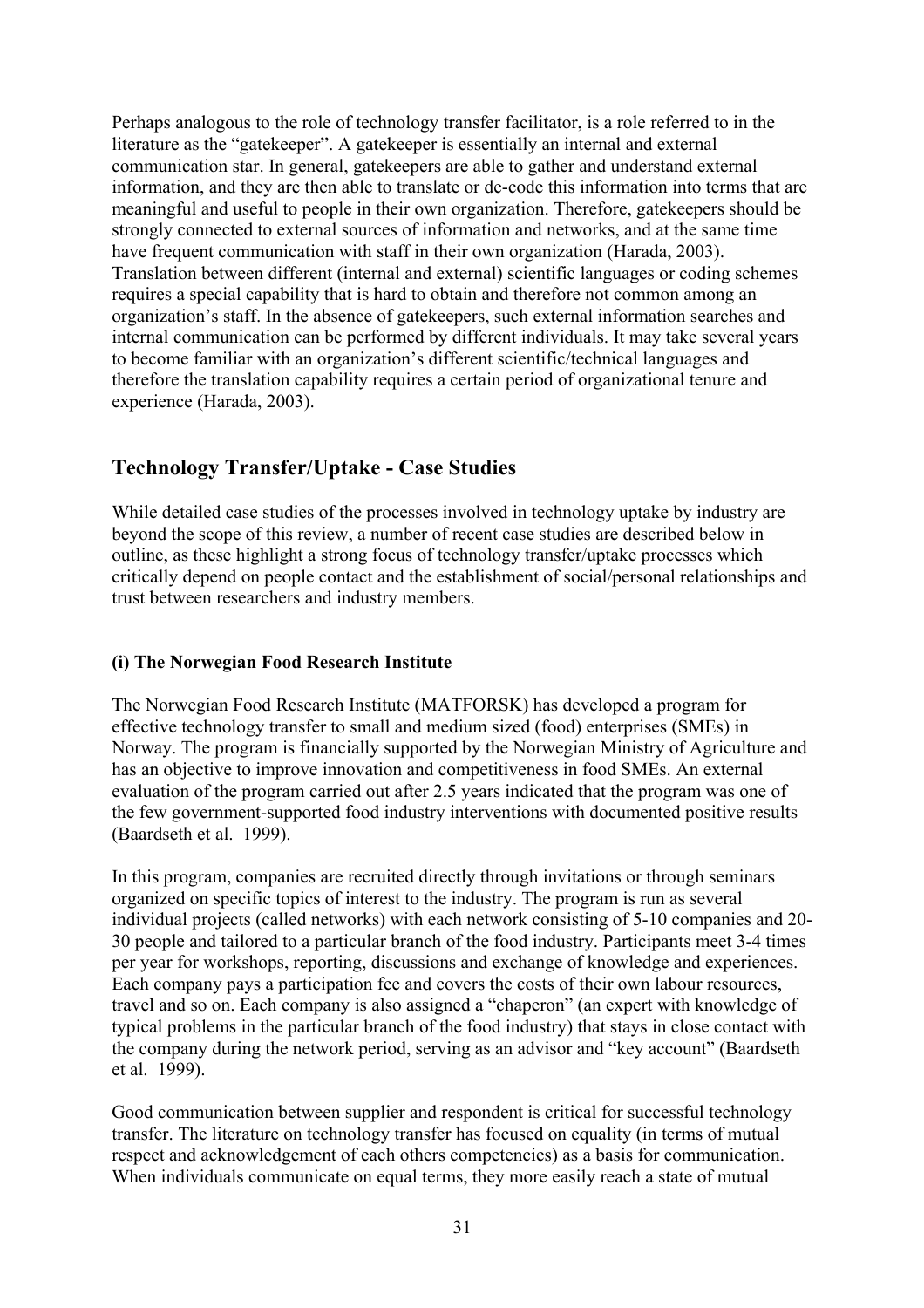<span id="page-31-0"></span>understanding. This is often referred to as the reason why SMEs prefer to collaborate with customers and suppliers and are skeptical as to the usefulness of collaboration with researchers (Baardseth et al. 1999).

The lessons learnt from this program, from a "people focus" point of view are that active support from the management of each participating organization is the most critical point of success as well as getting the right people to participate. The role of the chaperon from the R & D organisation, who follows each company during the network period and gives support and advice, is of vital importance.

Companies have reported a number of positive outcomes from participation in this program which include improved communication with their managers. SME managers were also reported to be taking R & D more seriously, by working out R & D plans and strategies for their company. Furthermore they have been able to build cross-functional teams in their company (across sections and departments) and have increased their competence in systematic product development (Baardseth et al. 1999).

A very important outcome of this approach is the positive relationships established between the SMEs and the Norwegian Food Research Institute (Baardseth et al. 1999), with a resulting high likelihood that the SMEs will continue their relationship with the participating research institution(s).

#### **(ii) The Showcase Centre for National Computational Innovation, USA.**

This case study illustrates entrepreneurial behaviour within the US public sector. It involves a range of well-established, and large institutions, and widespread networking and alliance building. The Centre, launched in 1999, is part of an alliance of scientific institutions, including more than 50 academic, governmental and industrial organizations. The alliance was formed to prototype a 21<sup>st</sup> century information infrastructure known as the National Technology Grid, with key financial support coming from the National Science Foundation (Harris and Jackson, 1999). The alliance consists of teams that are building tools and applications for the Technology Grid and disseminating highly innovative computing and communications technologies to new audiences, as well as sharing and transferring knowledge across the whole alliance network.

A critical factor for success included the high level of inter-institutional co-operation in promoting knowledge transfer/uptake and innovation. Furthermore, the ability to work well together, as a team, in pursuit of a common vision was seen as the foundation upon which the venture was based. This was made easier in this case given that those involved had previous experience of working together, and knew and trusted each other (Harris and Jackson, 1999).

In addition to the management of team dynamics, emphasis was also placed by the Centre's team on managing relationships with the different academic, governmental and industrial organizations. Considerable *emotional* energy and relationship-building skills were viewed as essential. It was stated that such a venture takes 'lots of will power – you've got to pull people in' and that 'a tremendous amount of energy' is involved. The skills in team-building and relationship management, as well as the ability to secure appropriate resources and establish institutional support, were seen as central for such technological and organizational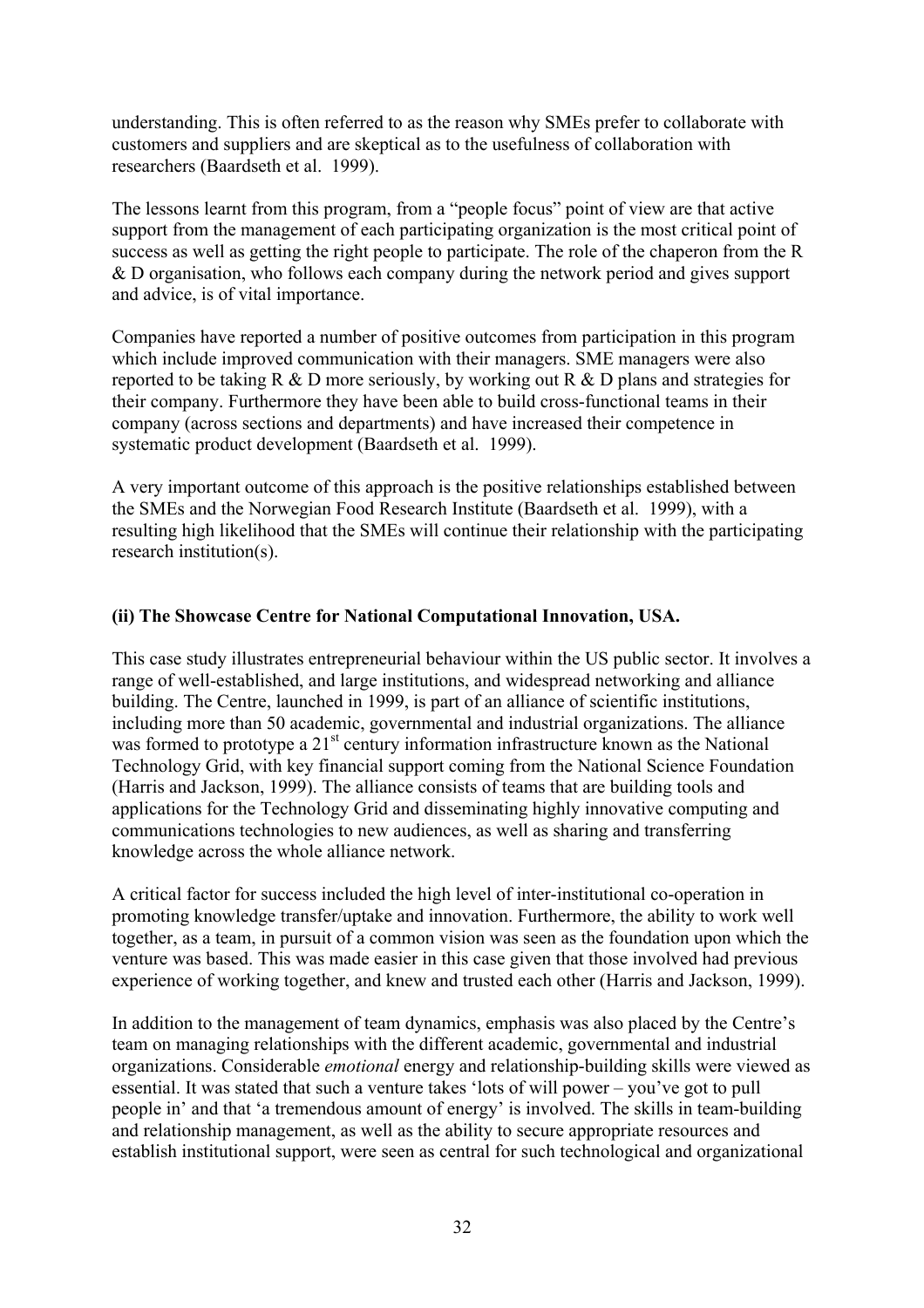<span id="page-32-0"></span>innovations, even involving, and perhaps especially involving, large and established public sector institutions (Harris and Jackson, 1999).

### **(iii) Xerox Palo Alto Research Centre (PARC), USA**

The importance of organizational "architecture" for a continuously innovating company has been reported in the case study of the Xerox Palo Alto Research Centre (PARC) (Brown, 1991). While PARC scientists in the 1970s had a technical vision, in the 1990s, anthropologists, sociologists, linguists and psychologists complemented PARC's traditional research staff of scientists, physicists and engineers, and the center is increasingly focusing on the interrelationships between technology and "work".

Doing 'original' research isn't enough – the research must be useful, appropriate and actionable by the industry. It must somehow influence the way business gets done, by improving a product, or opening up a new way to approach a process (Fillis, 2002). Research cannot just produce innovation – it must "co-produce" it by the development, with partners, of a shared understanding of why the innovations are important. Therefore, corporate research must prototype new mental models of the organization and its business (Brown, 1991).

An R & D organization's future competitive advantage will depend not just on selling information/technology products *to* customers. It will depend on co-producing these products *with* customers, by customizing technology and work practices to meet their current and future needs. Without giving up the focus on state-of-the-art technologies, Xerox PARC is also studying the human and organizational barriers to innovation (Brown, 1991).

One of the interesting lessons learnt from working with teams made up of people from both the R & D organization and the industry is just how long it takes to create a shared understanding amongst the members of such teams - a common language, a sense of purpose, and the definition of goals (Brown, 1991).

By learning how a company rejects certain ideas, Xerox PARC hopes to uncover those features of the corporate culture that need to change (Brown, 1991).

## **(iv) The Australian Cheese Technology Program (ACTP)**

The ACTP was formed in 1995 and was originally a research coalition between Food Science Australia (CSIRO and DPI-V), the Australian Starter Culture Research Centre and the University of Melbourne. The broad objective of the Program has been to carry out research in order to improve the performance of the Australian cheese manufacturing industry by improvements in process efficiency, cheese quality and increased demand for Australian cheese in local and export markets (Sutherland, 1998).

Between 1995 and 2001, the ACTP put a very significant effort into extension activities with extension services (communicating to industry the latest research outcomes/knowledge in relevant and easily digestible forms) being one of the 3 streams of work within the ACTP.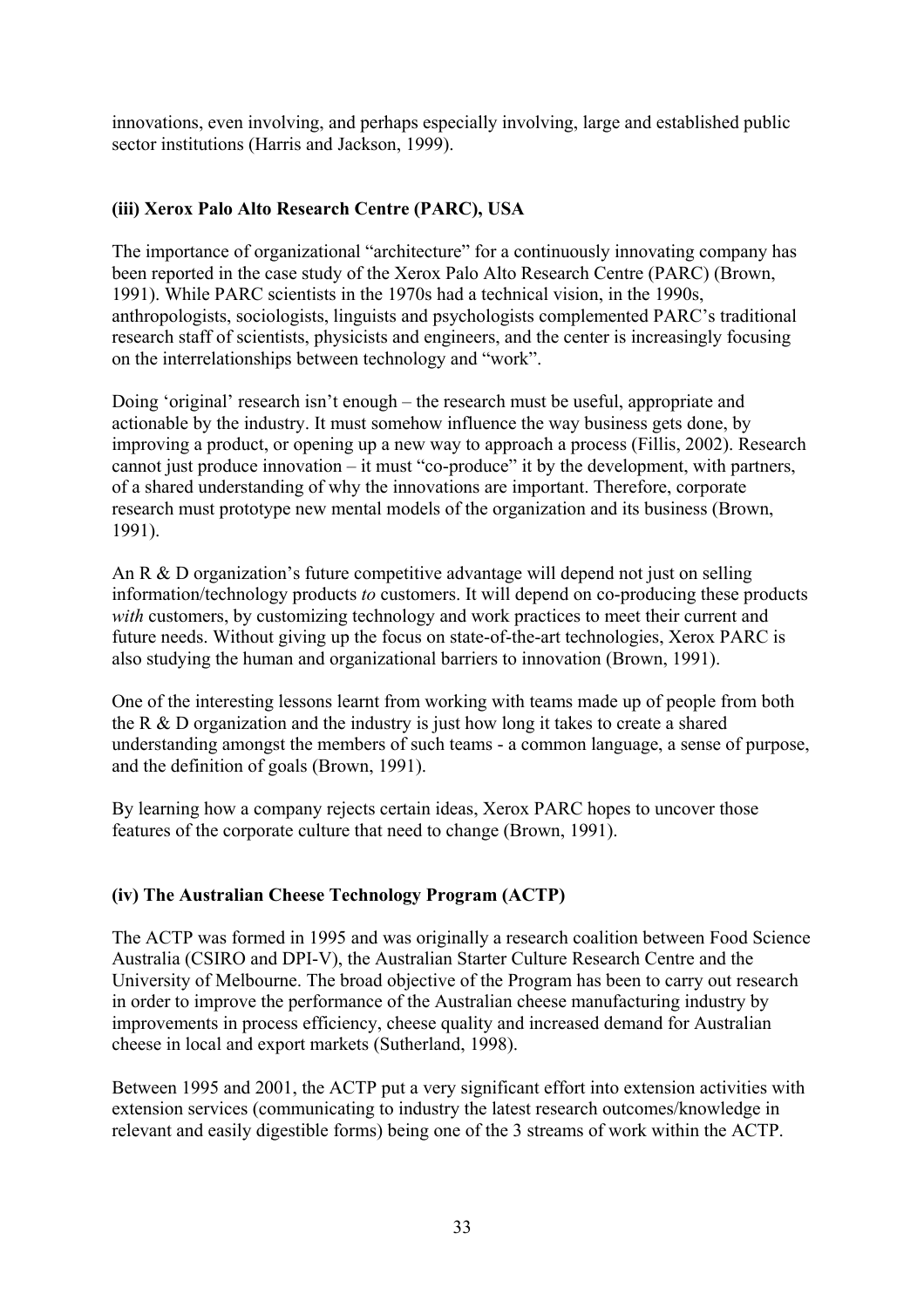#### *Note: As the author was involved in the ACTP extension activities, the account of this case study has been confirmed by the current ACTP Director (Prof.B.A.Law).*

The ACTP extension services included a quarterly industry-focused newsletter addressing known industry issues/problems, conducting industry days/workshops as well as carrying out some research trials in industry manufacturing plants. While the sustained communication and interaction with the industry over these seven years had positive outcomes with respect to disseminating research outcomes to the industry in a timely, relevant and useful manner, the most valuable outcome was the close relationships that developed between the ACTP researchers and the industry people. The exchange of knowledge was in both directions with the industry communicating their issues of concern on manufacturing matters and the researchers communicating research outcomes that may have helped to address some of the industry issues. The most effective communication was when the researchers were on-site at the industry manufacturing plants where all parties could communicate equally while addressing issues in a hands-on manner. Despite these excellent communication lines, the operations of the ACTP researchers and the industry remained separated.

During this period of time, the ACTP research team remained stable in terms of the staff involved, and for the most part, many of the industry people remained in the industry (albeit at sometimes different companies). The direct personal contacts/networks that developed were thus maintained for several years and, for the most part, are continuing. This has resulted in a high level of respect and trust between individuals over these years.

In 2001, the relationship between the industry players and the ACTP researchers took a large step forward with a restructuring of the ACTP that involved the companies becoming investors and stakeholders in the ACTP, with their involvement primarily at the business strategy level. Research tactical decisions are still made by the researchers, but they work strictly within a set of desired outcomes defined by the cheese business strategy. The ACTP also has the flexibility to bring in other resources (including researchers) to facilitate the best outcomes for the investing companies.

Research output/outcomes are presented by the ACTP researchers directly to industry, at industry plants via the *"roadshows"* which occur a number of times each year. This personal communication and interaction is maintaining and enhancing the direct communication lines between the ACTP researchers and the industry which has been demonstrated in the recent undertaking by the industry to continue their membership for a 3 year rolling period. As each company pays a significant participation fee to the ACTP, the relationship between the researchers and the industry provides a win-win situation for both parties.

The above case studies support the view that, although technical problems are often blamed for technology transfer failure, they can generally be easily overcome. However, if technology transfer is to be successful, the primary focus must be on the human and organizational factors (Willis and Ashworth, 2002).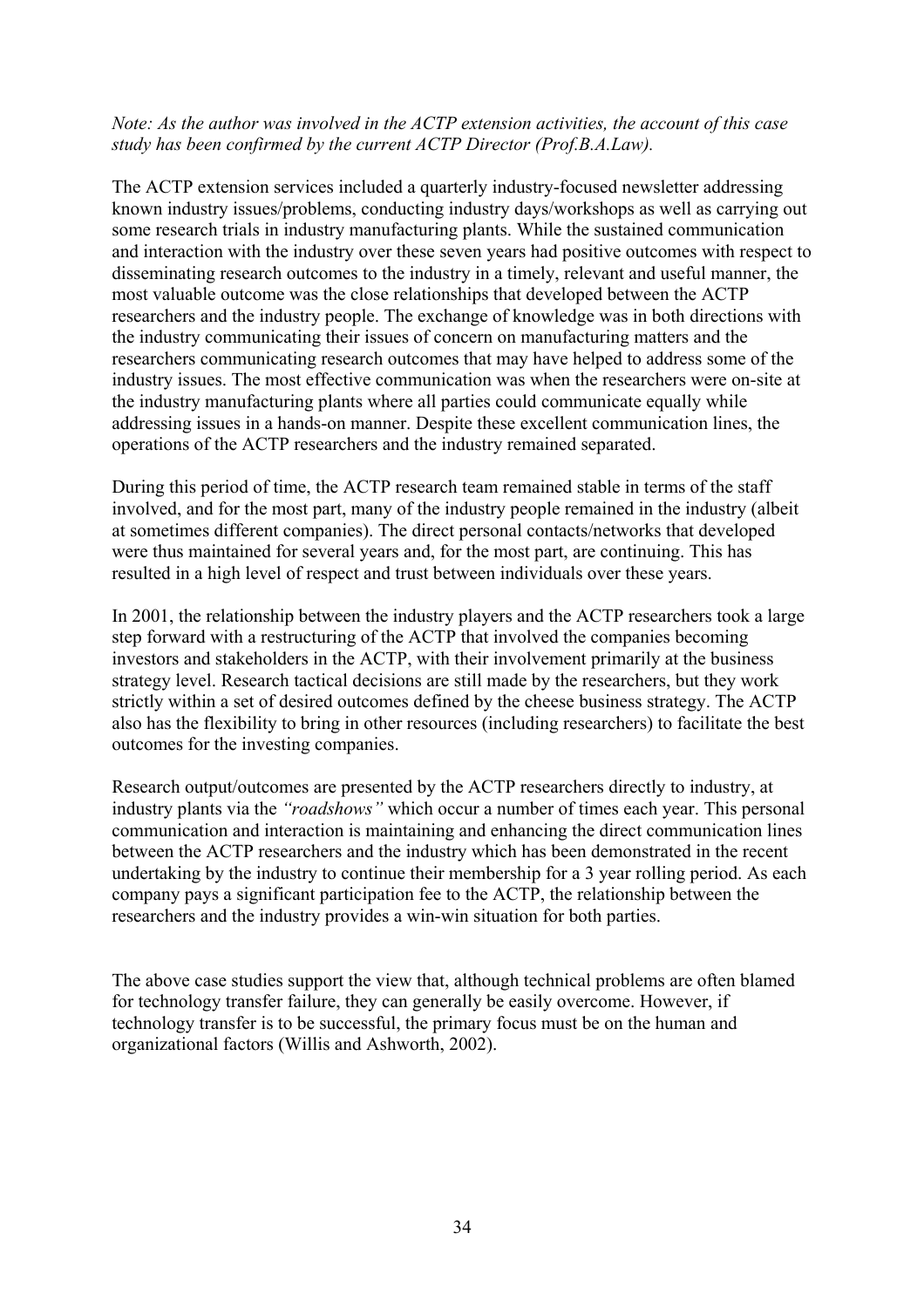## <span id="page-34-0"></span>**Recommendations…..and** *"take home messages"*

- 1. **Senior management commitment, encouragement and involvement, in terms of both financial and 'political' support for technology transfer, are critical.** There is a need to develop a culture supportive of technology transfer in a research organization, and a culture supportive of technology uptake and innovation within the industry. Senior management support is the most critical factor in the success of technology transfer/uptake.
- 2. **Skills needed for effective technology transfer** not only include knowledge of knowledge (i.e. scientific expertise), but also knowledge of people and organizational knowledge…*"Know how"*, *"Know who"* and *"Know where"*.
- 3. **Involvement of industry at all stages of the innovation process to maximize the chances that the innovative product or process developed by the R & D organization**  will satisfy industry needs. Inclusion of industry in the development process will also help to ensure the success of commercialization efforts.
- 4. **Long-term relationship building between R & D organizations and industry on a personal level between individuals, to build trust and credibility in both directions is very important.** Industry will give trust to individuals and project teams, but they do not generally trust research organizations or universities. Networking on an *individual / personal* level (as opposed to an organizational level) should be encouraged as it provides effective (and usually longer-term) links between R & D organizations and industry. Individuals in such roles should ideally have scientific / technical knowledge and highlevel relational (people) skills. They do not need to represent the paradigm of the independent, opportunistic, competitive entrepreneur, as a softer interactive relational approach and facilitative style to encourage participation and mutual empowerment has been shown to be effective.
- 5. **Communications processes must be on equal terms** and not one –way (i.e. just from the R & D organization to industry). Technology transfer activities should focus on the *mutual* benefit to both the R & D organization and the industry partner. There should be no winner and no loser, since good agreement is usually the beginning of a good (potentially long-term) relationship.
- 6. It has been reported that two-thirds of major technological changes in organizations fail because of **resistance to change**. Most of these failures are **due to** *emotional* **and not technological issues**. Resistance to change has also been shown to have a *cultural*  component - when there is a past history of failure or problems, and strong organizational memory. *Effective* communication is very important to minimize such resistance to innovation/change. Development of a culture that accepts change as a *continuous* activity is a key factor in managing the diversity and innovation within a complex organization. Employees may look forward to change and innovation *if this is linked to a promising future.*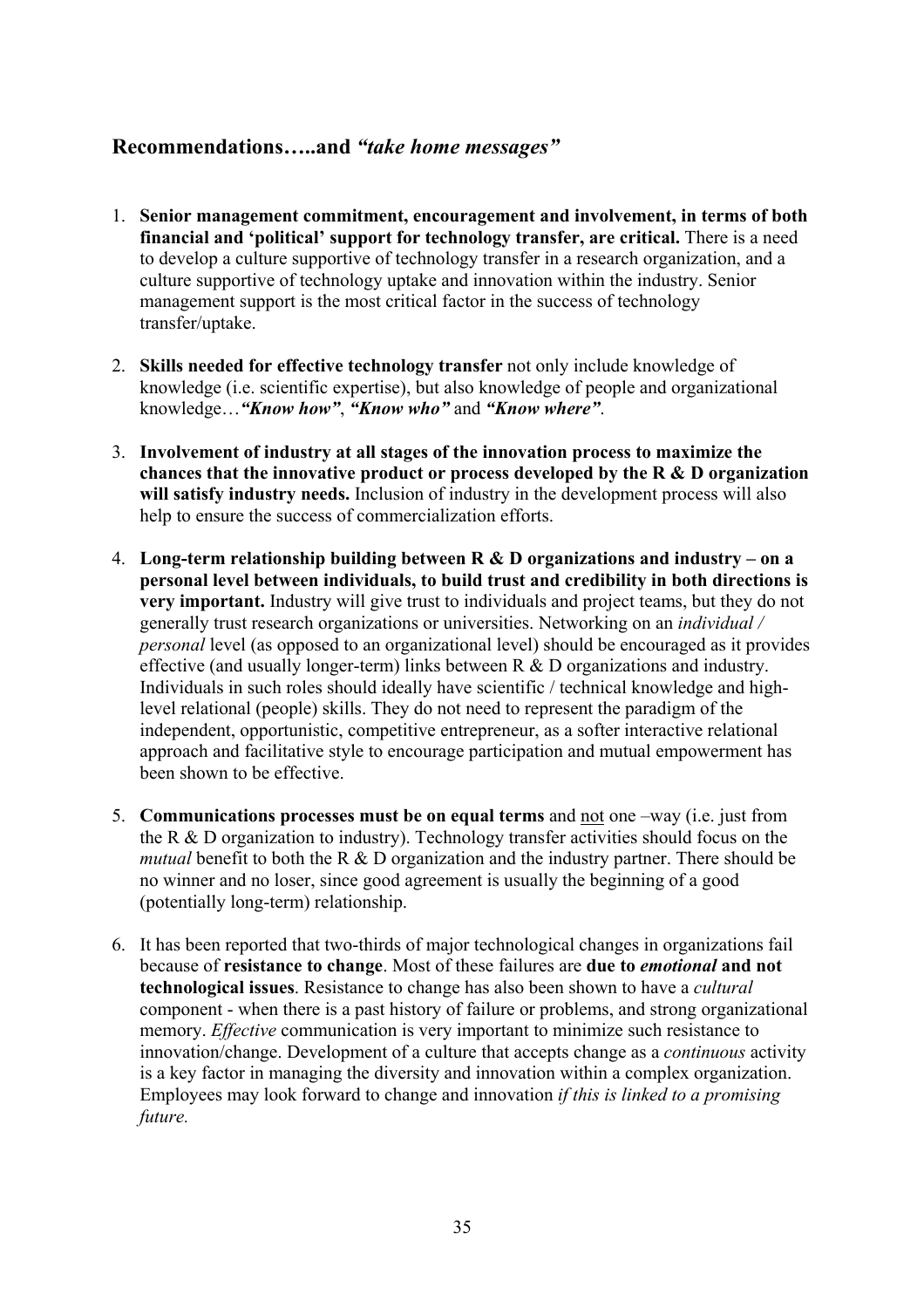- 7. **Establish a framework to plan future research projects with final technology transfer objectives firmly in place.** Technology transfer objectives should form part of the project plan and should not be an *"add-on"*.
- 8. **Transfer/secondment of people is a very effective mode of technology transfer/uptake.** Transfer of people not only facilitates the effective uptake / implementation of the technology by industry, it also results in the transfer of *tacit* knowledge (informal knowledge which is not documented/codified…*"the way people do things"*). Tacit knowledge from an R & D organization to industry and vice-versa is a very valuable resource for both parties. Such people secondments, will also encourage the development of *personal* working relationships that have been shown to be important in the building of mutual credibility and trust between an R  $\&$  D organization and industry (see item 4 above).
- 9. There are definite cases of a good innovation being lost or wasted through poor technology transfer mechanisms. If scientists/inventors possess weak communication, marketing and interpersonal skills, or *are perceived to be weak in these skills by industry*, partners to provide specialist communication, marketing, financial and general commercialization skills should be recruited. Such **cross-functional teams have been shown to be effective in facilitating technology transfer/uptake**. A team including people with skills in science (the inventor), communication, marketing, finance and including a Technology Transfer Facilitator and a technology implementation "champion", from both the R  $\&$  D organization and from the company taking up the technology, would likely be very successful in implementing new innovations in industry.
- 10. It is the author's view that **the skills required within an R & D organization** (described above) for effective technology transfer **are currently available within Food Science Australia**. Several staff are involved in different aspects of knowledge gathering, marketing and industry liaison, but an increased focus could be put into coordinating these people/resources to maximize the effectiveness of Food Science Australia's technology transfer efforts. This could be achieved by the appointment (from internal resources) of a Technology Transfer Facilitator to form cross-functional teams with the required skills, and coordinate/facilitate the uptake of new innovations by the food industry. Food Science Australia would be ideally placed to become the *Technology Transfer Information Centre for the Australian Food Manufacturing Industry,* if there was such a need within the Australian Food Industry. Models for such technology transfer centres (eg. USDA) are available.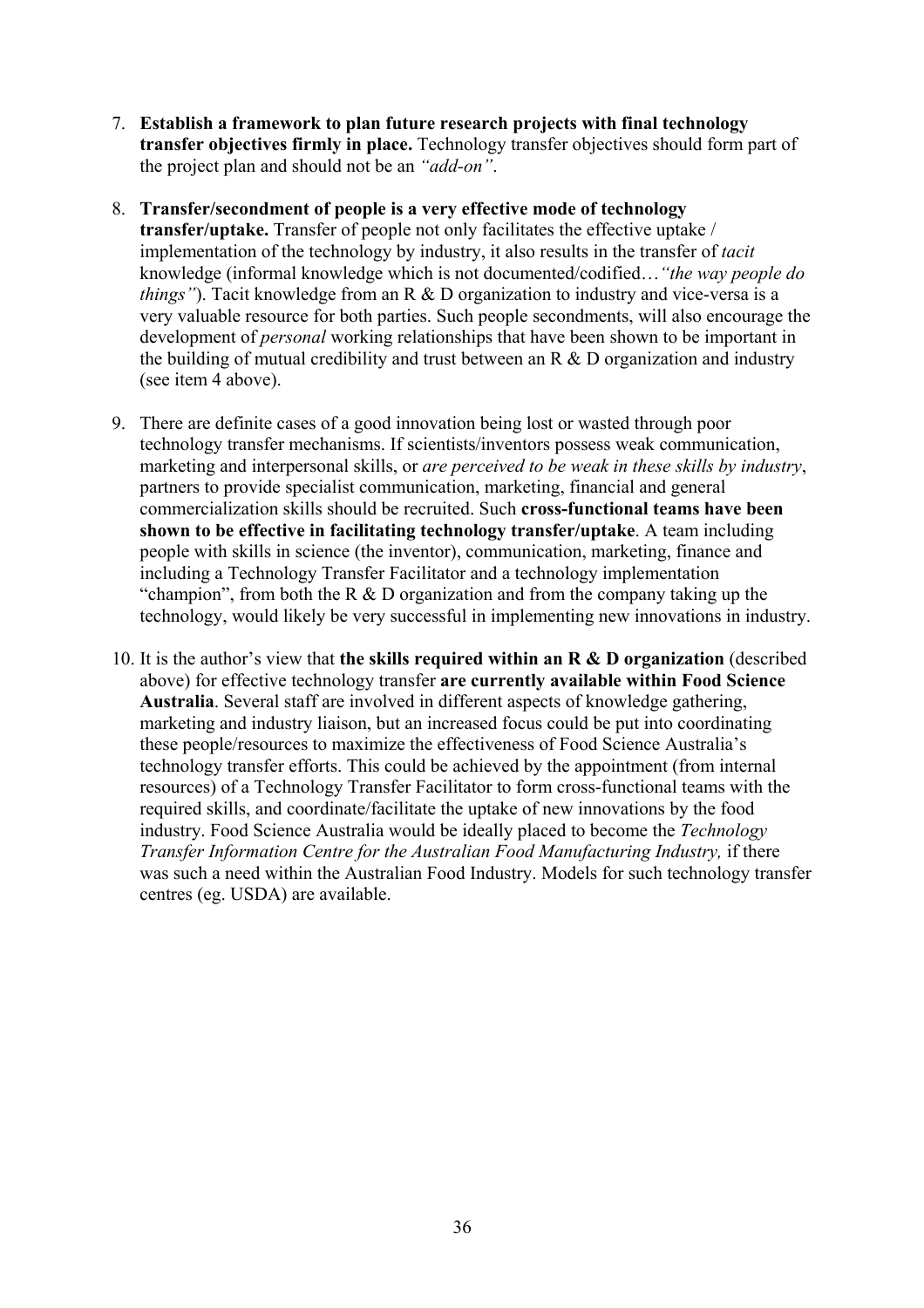## <span id="page-36-0"></span>**Acknowledgements**

The author would like to sincerely thank Ian Gould (Food Science Australia, Werribee, Victoria), Richard Habgood (Department of Primary Industries, Ellinbank, Victoria) and Judy Marcure (Food Science Australia, North Ryde, New South Wales) for very fruitful discussions on this project. The author would also like to acknowledge the contribution of the Food Science Australia library staff (Tania Celeste and Jan Stewart) in sourcing a significant volume of documents from other libraries across Australia and overseas.

## **Addendum**

During the course of this literature review, several thousand references dealing with technology transfer/uptake were evaluated. An electronic database was established that contains approximately 800 specific papers/documents on different aspects relating to technology transfer from R & D organizations and technology uptake by industry. The database was set up using the *Procite* software system which is supported by CSIRO and is compatible with the CSIRO e-journal collection. The database is available to the Department of Primary Industries - Victoria, to Food Science Australia, and may be available to other interested parties, subject to agreement by the funding organization (DPI-Victoria).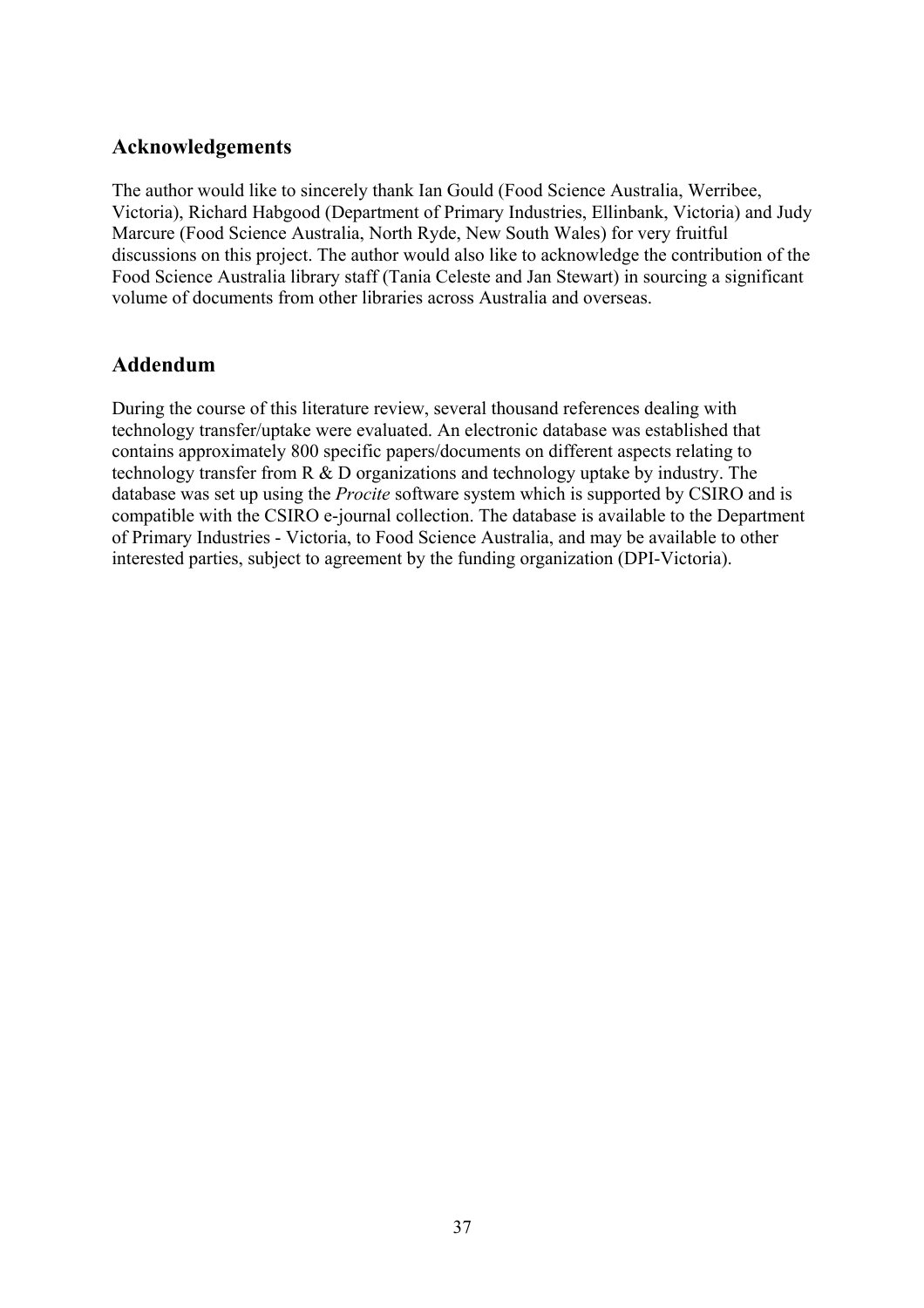### <span id="page-37-0"></span>**About the author**

*Dr.Peter Roupas received his PhD from the Department of Medicine, Monash University, Melbourne, in 1988 and then accepted a 3-year Post-Doctoral Fellowship from the University of Michigan Medical School to continue his research in the USA. In 1991, he returned to Australia to take up a position within the Royal Children's Hospital Research Foundation in Melbourne. In 1996, Dr.Roupas joined the CSIRO Division of Food Science and Technology (now part of Food Science Australia) as a Project Leader within the Cheese Science and Microbial Biotechnology Section and the Australian Cheese Technology Program. He has completed CSIRO courses on "Developing and Maintaining Client Relationships" and "Managing and Leading Teams" and has had a primary role in technology transfer to the Australian Cheese Industry for the past 8 years – being the Foundation Editor, and the current Editor of the Dairy Australia / Australian Cheese Technology Program industry newsletter "Cheeseworks". He has been a primary organizer and member of the scientific committee of the international Cheese Science conferences held in 1998 and 2002, in the latter as Chair of the international Scientific Committee. Dr.Roupas was appointed by Elsevier Science U.K. as a Scientific Editor of the International Dairy Journal during 2002 and is a member of Australian Science Communicators, and the Society of Editors.*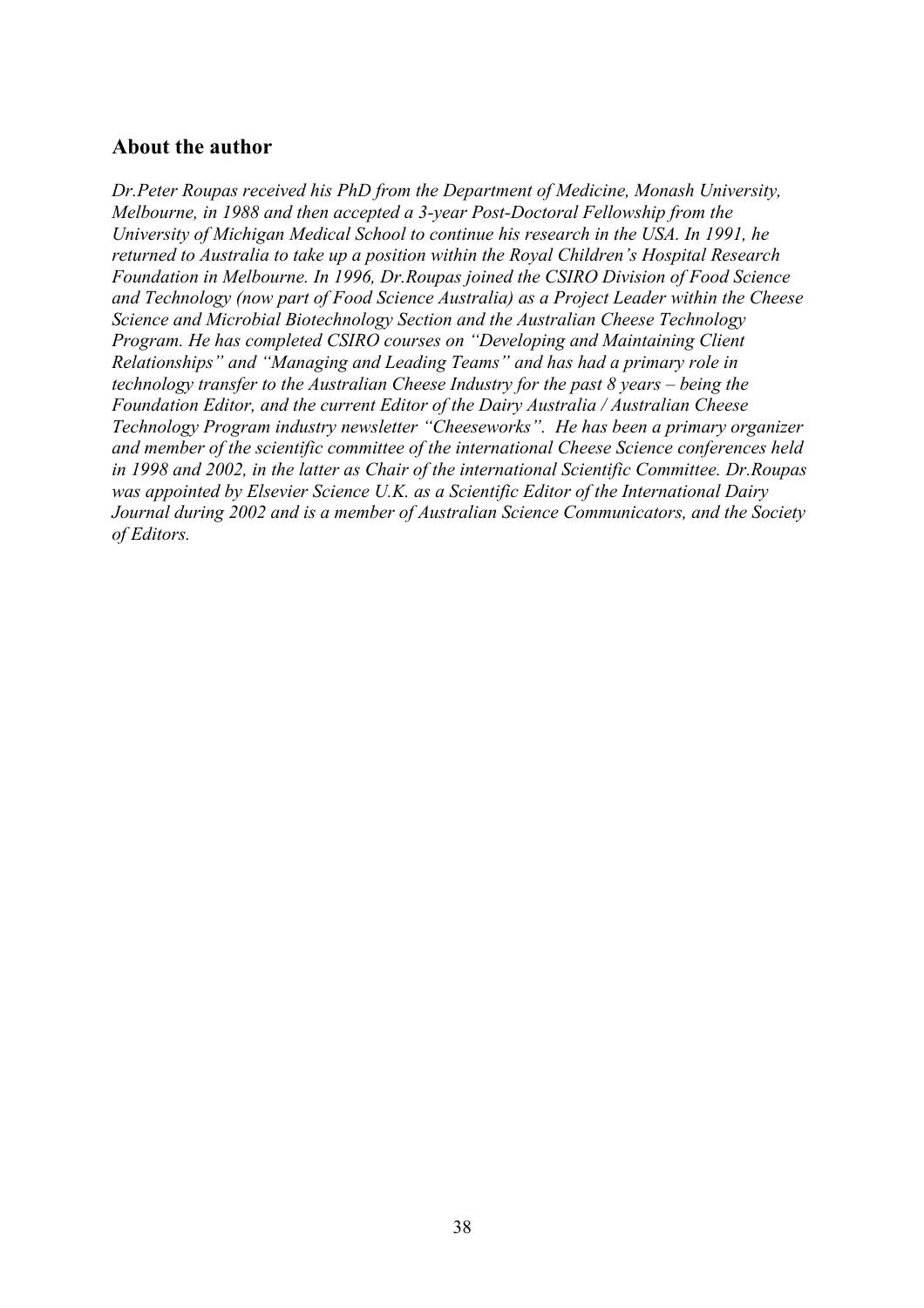#### <span id="page-38-0"></span>**References**

- Ahuja, G. and Morris Lampert, C. (2001) Entrepreneurship in the Large Corporation: a Longitudinal Study of How Established Firms Create Breakthrough Inventions. *Strategic Management Journal* **22**, 521-543.
- Amit, R., Maccrimmon, K.R., Zietsma, C. and Oesch, J.M. (2001) Does Money Matter?: Wealth Attainment as the Motive for Initiating Growth-Oriented Technology Ventures. *Journal of Business Venturing* **16**, 119-143.
- Andrzejewski, M.E., Kirby, K.C., Morral, A.R. and Iguchi, M.Y. (2001) Technology Transfer Through Performance Management: the Effects of Graphical Feedback and Positive Reinforcement on Drug Treatment Counselors' Behavior. *Drug and Alcohol Dependence* **63**, 179-186.
- Atuahene-Gima, K. and Ko, A. (2001) An Empirical Investigation of the Effect of Market Orientation and Entrepreneurship Orientation Alignment on Product Innovation. *Organization Science* **12**, 54-74.
- Baardseth, P., Dalen, G.A. and Tandberg, A. (1999) Innovation/Technology Transfer to Food SMEs. *Trends in Food Science & Technology* **10**, 234-238.
- Balazs, K. (1996) Academic Enterpreneurs and their Role in 'Knowledge' Transfer. *Science Policy Research Unit, University of Sussex,* STEEP Discussion Paper No.37.
- Baron, R.A. (1998) Cognitive Mechanisms in Entrepreneurship: Why and When Entrepreneurs Think Differently Than Other People. *Journal of Business Venturing* **13**, 275-294.
- Baron, R.A. (2000) Psychological Perspectives on Entrepreneurship: Cognitive and Social Factors in Entrepreneurs' Success. *Current Directions in Psychological Science* **9**, 15-18.
- Begley, T.M. (1995) Using Founder Status, Age of Firm, and Company Growth Rate as the Basis for Distinguishing Entrepreneurs From Managers of Smaller Businesses. *Journal of Business Venturing* **10**, 249-263.
- Bessant, J. and Rush, H. (1995) Building Bridges for Innovation: the Role of Consultants in Technology Transfer. *Research Policy* **24**, 97-114.
- Borins, S. (2000) Loose Cannons and Rule Breakers, or Enterprising Leaders? Some Evidence About Innovative Public Managers. *Public Administration Review* **60**, 498-507.
- Brown, B.S. and Flynn, P.M. (2002) The Federal Role in Drug Abuse Technology Transfer: a History and Perspective. *Journal of Substance Abuse Treatment* **22**, 245-257.
- Brown, J.S. (1991) Research that Reinvents the Corporation. *Harvard Business Review* **69**, 102-111.
- Burton, J. (1999) Innovation, Entrepreneurship and the Firm: a Post-Schumpeterian Approach. *International Journal of Technology Management* **17**, 16-36.
- Buttner, E.H. (2001) Examining Female Entrepreneurs' Management Style: an Application of a Relational Frame. *Journal of Business Ethics* **29**, 253-269.
- Buttner, E.H. and Gryskiewicz, N. (1993) Entrepreneurs' Problem-Solving Styles: An Empirical Study Using the Kirton Adaption/Innovation Theory. *Journal of Small Business Management* **31**, 22-31.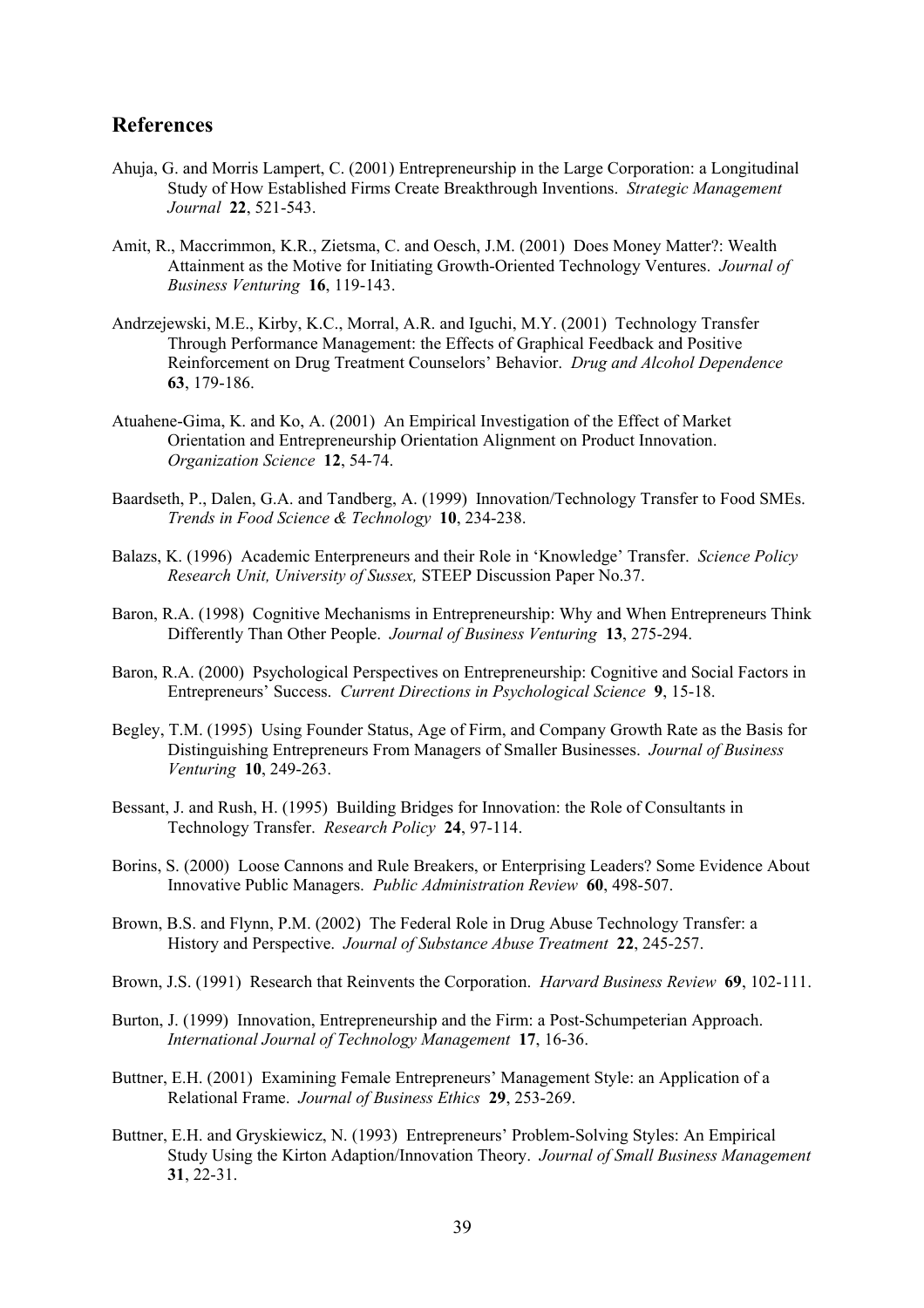- Bygrave, W. and Minniti, M. (2000) The Social Dynamics of Entrepreneurship. *Entrepreneurship Theory and Practice* **24**, 25-36.
- Chen, C.C., Greene, P.G. and Crick, A. (1998) Does Entrepreneurial Self-Efficacy Distinguish Entrepreneurs From Managers? *Journal of Business Venturing* **13**, 295-316.
- Chitty, G. (1996) Change, Competitiveness and Communications the Role of Business Television. *Industrial Management & Data Systems* **96**, 3-&
- Clarke, B. (2003) Report: Farmers and Scientists: a Case Study in Facilitating Communication. *Science Communication* **25**, 198-203.
- CSIRO (1997) Improving Technology Transfer to Industry. *Priorities For Science and Technology Policy in Australia, Report to the Minister for Science and Technology.*
- CSIRO (2001) Technology Transfer/Commercialisation Going Global. *Strategic Priorities Task Group.*
- CSIRO (2003) Technology Transfer/Commercialisation. *CSIRO Intranet, November 2003.*
- CSIRO (2004) Technology Transfer Elastomedic Pty Ltd. *CSIRO Molecular Science Polyutrethane Biomaterials.*
- Davenport, S., Carr, A. and Bibby, D. (2002) Leveraging Talent: Spin-Off Strategy at Industrial Research. *R & D Management* **32**, 241-254.
- Davis, K.S. (1999) Decision Criteria in the Evaluation of Potential Intrapreneurs. *Journal of Engineering and Technology Management* **16**, 295-327.
- Di Gregorio, D. and Shane, S. (2003) Why Do Some Universities Generate More Start-Ups Than Others? *Research Policy* **32**, 209-227.
- Diamond Jr, A.M. (2003) Edwin Mansfield's Contributions to the Economics of Technology. *Research Policy* **32**, 1607-1617.
- Earle, M.D. (1997) Innovation in the Food Industry. *Trends in Food Science & Technology* **8**, 166- 175.
- Elfring, T. and Hulsink, W. (2003) Networks in Entrepreneurship: the Case of High-Technology Firms. *Small Business Economics* **21**, 409-422.
- Entrialgo, M., Fernandez, E. and Vazquez, C.J. (2001) The Effect of the Organizational Context on SME's Entrepreneurship: Some Spanish Evidence. *Small Business Economics* **16**, 223-236.
- Fell, D.R., Hansen, E.N. and Becker, B.W. (2003) Measuring Innovativeness for the Adoption of Industrial Products. *Industrial Marketing Management* **32**, 347-353.
- Fiet, J.O. (2001) The Theoretical Side of Teaching Entrepreneurship. *Journal of Business Venturing* **16**, 1-24.
- Fillis, I. (2002) An Andalusian Dog or a Rising Star? Creativity and the Marketing/Entrepreneurship Interface. *Journal of Marketing Management* **18** , 379-395.
- Floyd, S.W. and Woolridge, B. (1999) Knowledge Creation and Social Networks in Corporate Entrepreneurship: The Renewal of Organizational Capability. *Entrepreneurship - Theory and Practice* **23**, 123-144.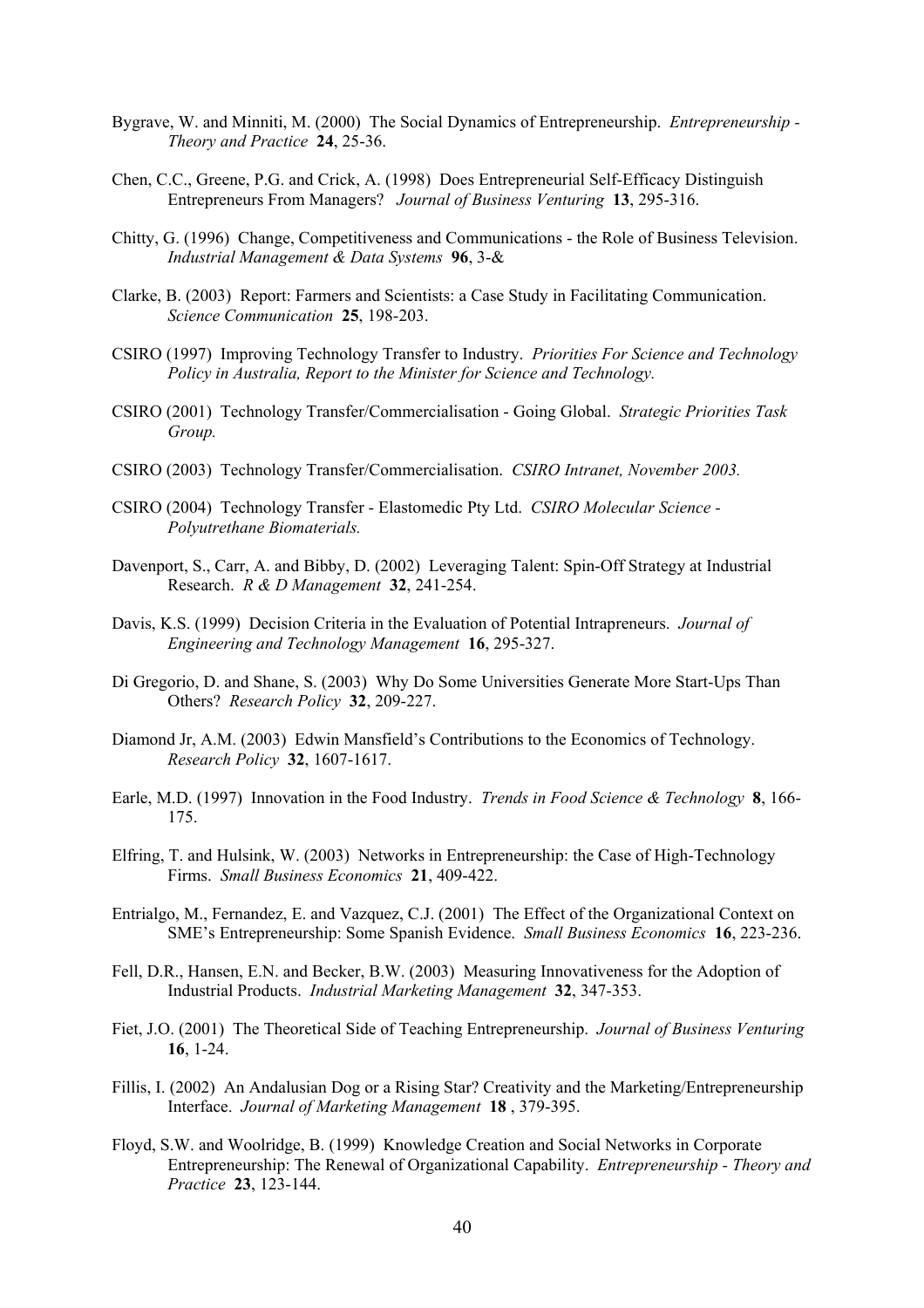- Fontes, M. (2001) Biotechnology Entrepreneurs and Technology Transfer in an Intermediate Economy. *Technological Forecasting and Social Change* **66**, 59-74.
- Friedman, M. and Rosenman, R.H. (1974) Type A Behaviour and Your Heart. *Greenwich, CT: Fawcett*
- Gartner, W.B., Starr, J.A. and Bhat, S. (1999) Predicting New Venture Survival: An Analysis of "Anatomy of a Start-up." Cases From Inc. Magazine. *Journal of Business Venturing* **14**, 215-232.
- Genus, A. and Kaplani, M. (2002) Managing Operations With People and Technology. *International Journal of Technology Management* **23**, 189-200.
- Gertler, M.S., Wolfe, D.A. and Garkut, D. (2000) No Place Like Home? The Embeddedness of Innovation in a Regional Economy. *Review of International Political Economy* **7**, 688-718.
- Grandin, T. (2003) Transferring Results of Behavioral Research to Industry to Improve Animal Welfare on the Farm, Ranch and the Slaughter Plant. *Applied Animal Behaviour Science* **81**, 215-228.
- Gray, G. (2002) Entrepreneurship, Resistance to Change and Growth in Small Firms. *Journal of Small Business and Enterprise Development* **9**, 61-72.
- Harada, T. (2003) Three Steps in Knowledge Communication: the Emergence of Knowledge Transformers. *Research Policy* **32**, 1737-1751.
- Harris, L. and Jackson, P. (1999) Management and the Spirit of Entrepreneurship. *Journal of General Management* **25**, 31-43.
- Hiraoka, L.S. (1995) Japan Coordinated Technology-Transfer and Direct Investments in Asia. *International Journal of Technology Management* **10**, 714-731.
- Hitt, M.A., Nixon, R.D., Hoskisson, R.E. and Kochhar, R. (1999) Corporate Entrepreneurship and Cross-Functional Fertilization: Activation, Process and Disintegration of a New Product Design Team. *Entrepreneurship - Theory and Practice* 145-167.
- Hornsby, J.S., Kuratko, D.F. and Zahra, S.A. (2002) Middle Managers' Perception of the Internal Environment for Corporate Entrepreneurship: Assessing a Measurement Scale. *Journal of Business Venturing* **17**, 253-273.
- Ireland, R.D., Hitt, M.A., Camp, S.M. and Sexton, D.L. (2001) Integrating Entrepreneurship and Strategic Management Actions to Create Firm Wealth. *Academy of Management Executive* **15**, 49-63.
- Irwin, H., More, E. and Mcgrath, M. (1998) Relationship Management for Innovation: the Central Role of Communication in Australia's Participation in Two Hi-Tech Industries. *Technology Analysis & Strategic Management* **10**, 467-481.
- Jacob, M., Lundqvist, M. and Hellsmark, H. (2003) Entrepreneurial Transformations in the Swedish University System: the Case of Chalmers University of Technology. *Research Policy* **32**, 1555-1568.
- Jarrett, A. (1999) Managing Diversity and Innovation in a Complex Organization. *International Journal of Technology Management* **17**, 5-16.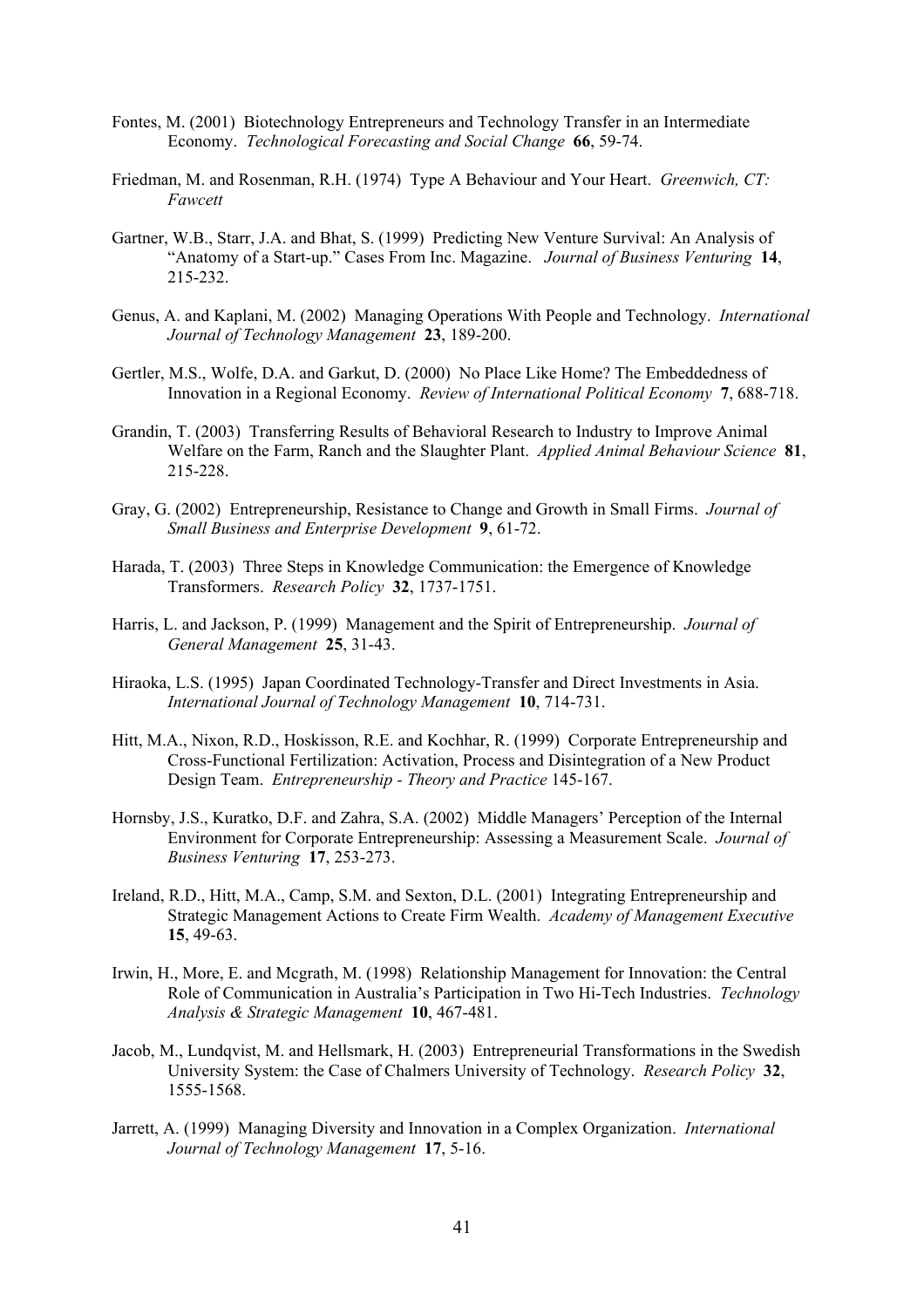- Johnson, D. (2001) What is Innovation and Entrepreneurship? Lessons for Larger Organisations. *Industrial and Commercial Training* **33**, 135-140.
- Johnston, D.A. and Linton, J.D. (2000) Social Networks and the Implementation of Environmental Technology. *IEEE (Inst.Electical Electronics Engineers Inc) Transactions on Engineering Management* **47**, 465-477.
- Jones, F.F., Morris, M.H. and Rockmore, W. (1995) HR Practices that Promote Entrepreneurship. *HR Magazine* **40**, 86-91.
- Jones, O. (1998) From Maturity to Entrepreneurship: A Stakeholder Model of Innovation . *Creativity and Innovation Management* **7**, 107-114.
- Kotabe, M., Martin, X. and Domoto, H. (2003) Gaining From Vertical Partnerships: Knowledge Transfer, Relationship Duration, and Supplier Performance Improvement in the US and Japanese Automotive Industries. *Strategic Management Journal* **24**, 293-316.
- Krucken, G. (2003) Mission Impossible? Institutional Barriers to the Diffusion of the 'Third Academic Mission' at German Universities. *International Journal of Technology Management* **25**, 18-33.
- Kunstadt, P. (1993) Food Irradiation Technology-Transfer in Asia, Practical Experiences. *Radiation Physics and Chemistry* **42**, 881-885.
- Kuratko, D.F., Ireland, R.D. and Hornsby, J.S. (2001) Improving Firm Performance through Entrepreneurial Actions: Acordia's Corporate Entrepreneurship Strategy. *Academy of Management Executive* **15**, 60-71.
- Lechler, T. (2001) Social Interaction: A Determinant of Entrepreneurial Team Venture Success. *Small Business Economics* **16**, 263-278.
- Lindsay, V., Chadee, D., Mattsson, J., Johnston, R. and Millett, B. (2003) Relationships, the Role of Individuals and Knowledge Flows in the Internationalisation of Service Firms. *International Journal of Service Industry Management* **14**, 7-35.
- Llewellyn, D.J. and Wilson, K.M. (2003) The Controversial Role of Personality Traits in Entrepreneurial Psychology. *Education + Training* **45**, 341-345.(Abstract)
- Lockett, A., Wright, M. and Franklin, S. (2003) Technology Transfer and Universities' Spin-Out Strategies. *Small Business Economics* **20**, 185-200.
- Maltz, E. (2000) Is All Communication Created Equal?: An Investigation Into the Effects of Communication Mode on Perceived Information Quality. *Journal of Product Innovation Management* **17**, 110-127.
- McDermott, C.M. and O'Connor, G.C. (2002) Managing Radical Innovation: An Overview of Emergent Strategy Issues. *The Journal of Product Innovation Management* **19**, 424-438.
- Moon, M.J. (1999) The Pursuit of Managerial Entrepreneurship: Does Organization Matter? *Public Administration Review* **59**, 31-43.
- Morris, M.H. and Lewis, P.S. (1995) The Determinants of Entrepreneurial Activity: Implications for Marketing. *European Journal of Marketing* **29**, 31-48.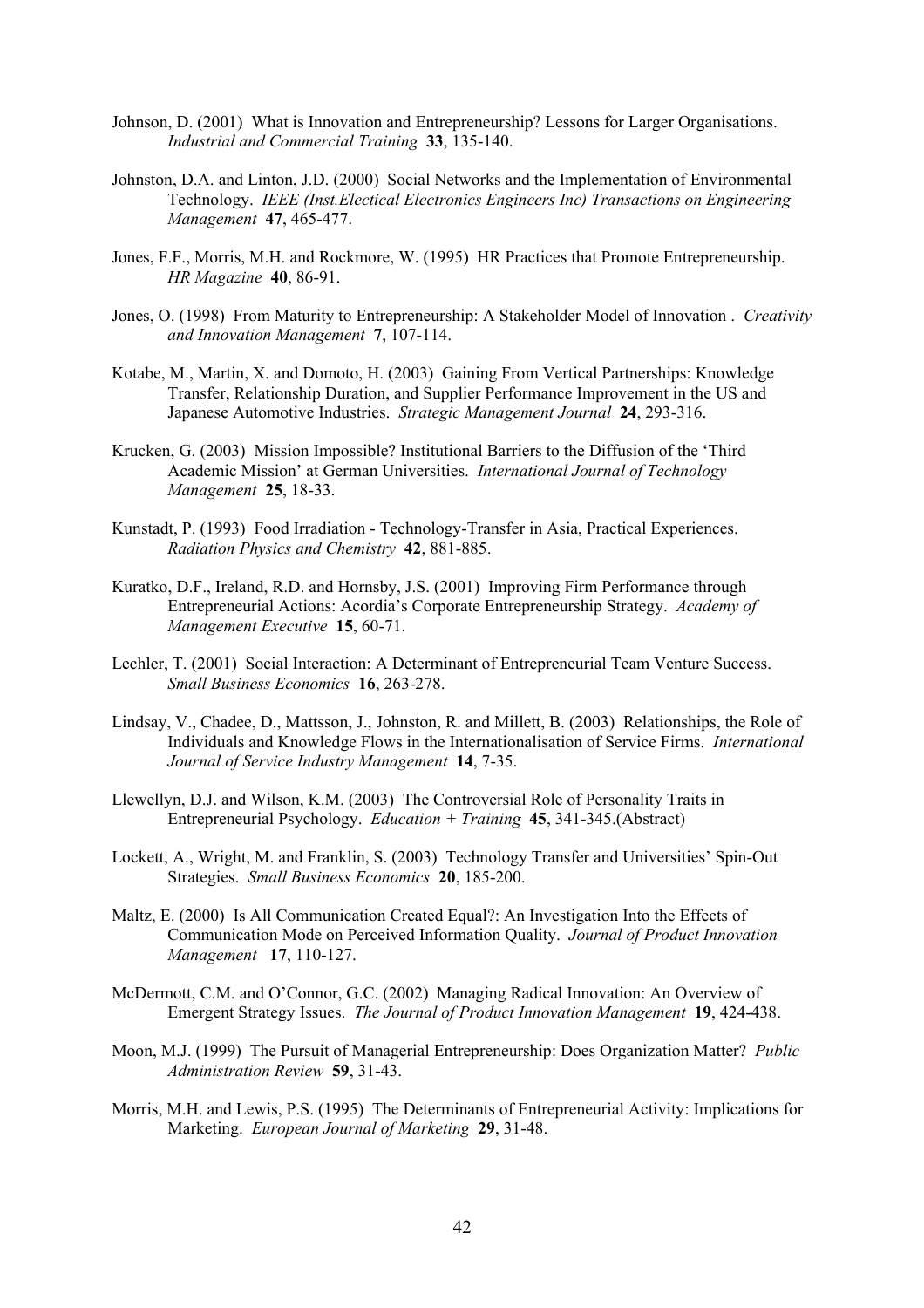- Nerkar, A.A., McGrath, R.G. and McMillan, I.C. (1996) Three Facets of Satisfaction and their Influence on the Performance of Innovation Teams. *Journal of Business Venturing* **11**, 167- 188.
- Pannell, D.J. (2003) Effectively Communicating Economics to Policy Makers. *47th Annual Conference of the Australian Agricultural and Resource Economics Society, Fremantle, Western Australia.*
- Patil, S.K. (2003) Cross-Functional Teams as a Tool for Technology Transfer and Commercialization of New Food Products. *Cereal Foods World* **48**, 222-223.
- Pfeffer, J. (1998) The Human Equation: Building Profits by Putting People First. *Boston: Harvard Business School Press*
- Pollard, C. (2003) Exploring Continued and Discontinued Use of IT: A Case Study of Optionfinder, a Group Support System. *Group Decision and Negotiation* **12**, 171-193.
- Rogers, E.M., Takegami, S. and Yin, J. (2001) Lessons Learned About Technology Transfer. *Technovation* **21**, 253-261.
- Sacks, A.H. (1996) Technology Transfer Guidelines. *<http://guide.stanford.edu//TTran/TTG/toc.html>*
- Saleh, S.D. and Wang, C.K. (1993) The Management of Innovation Strategy, Structure, and Organizational Climate. *IEEE Transactions on Engineering Management* **40**, 14-21.
- Shane, S. and Stuart, T. (2002) Organizational Endowments and the Performance of University Start-Ups. *Management Science* **48**, 154-170.
- Stewart, W.H., Watson, W.E., Carland, J.C. and Carland, J.W. (1999) A Proclivity for Entrepreneurship: a Comparison of Entrepreneurs, Small Business Owners, and Corporate Managers. *Journal of Business Venturing* **14**, 189-214.
- Sundbo, J. (1997) Management of Innovation in Services. *The Service Industries Journal* **17**, 432- 455.
- Sutherland, B.J. (1998) Developments in Cheese Science and Technology in Australia. *Australian Journal of Dairy Technology* **53**, 63-66.
- Suzuki, K.I., Kim, S.H. and Bae, Z.T. (2002) Entrepreneurship in Japan and Silicon Valley: a Comparative Study. *Technovation* **22**, 595-606.
- Thompson, J.L. (1999) The World of the Entrepreneur A New Perspective. *Journal of Workplace Learning: Employing Counselling Today* **11**, 209-224.
- Thorburn, L. (2000) Knowledge Management, Research Spinoffs and Commercialization of R&D in Australia. *Asia Pacific Journal of Management* **17**, 257-275.
- Tomes, A. (2003) UK Government Science Policy: The 'Enterprise Deficit' Fallacy. *Technovation* **23**, 785-792.
- Upstill, G. and Symington, D. (2002) Technology Transfer and the Creation of Companies: the CSIRO Experience. *R & D Management* **32**, 233-239.
- Von Waldkirch, T. (2000) Technology Parks: Breeding Places for Tomorrow's Stars at the Stock Exchange. *Chimia* **54**, 135-138.